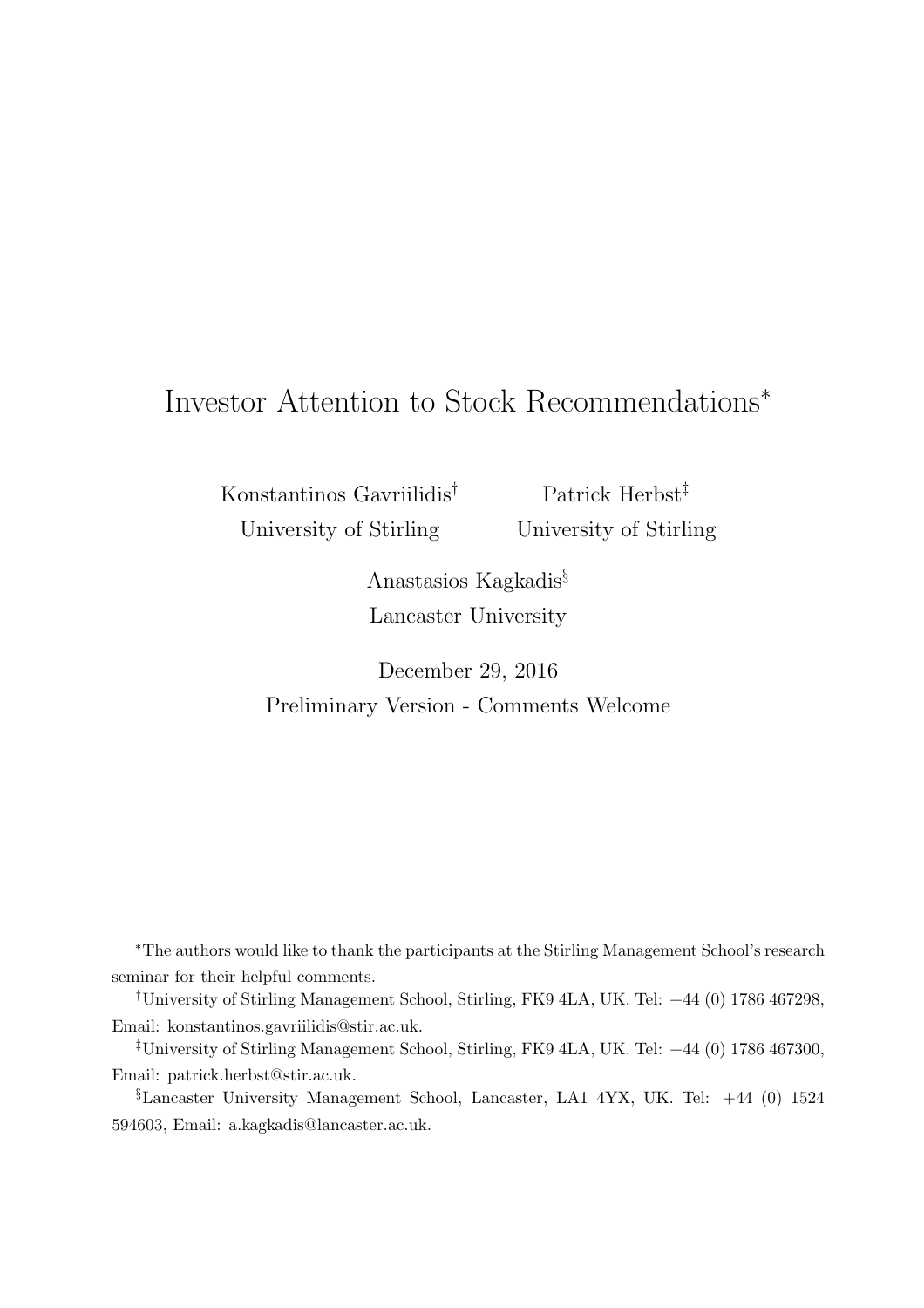### Abstract

This study investigates the role of investor attention to stock recommendations on explaining the post-recommendation price drift. We construct a measure of attention to stock recommendations based on the abnormal trading volume on the days surrounding the recommendation. Our findings suggest that stock-recommendations which attract high investor attention consistently generate more pronounced post-announcement drifts than recommendations which receive low investor attention. In addition, we provide evidence that this phenomenon is mainly driven by upgrades rather than downgrades, consistent with the idea that increased volume leads to higher visibility and an increased number of unsophisticated investors buying the stock. Our findings remain robust when we control for firm-attention, analyst characteristics, recommendation characteristics and earnings announcements around the recommendation date.

Keywords: Investor Attention, Analyst Recommendations, Abnormal Trading Volume JEL classification: G14, G20, G24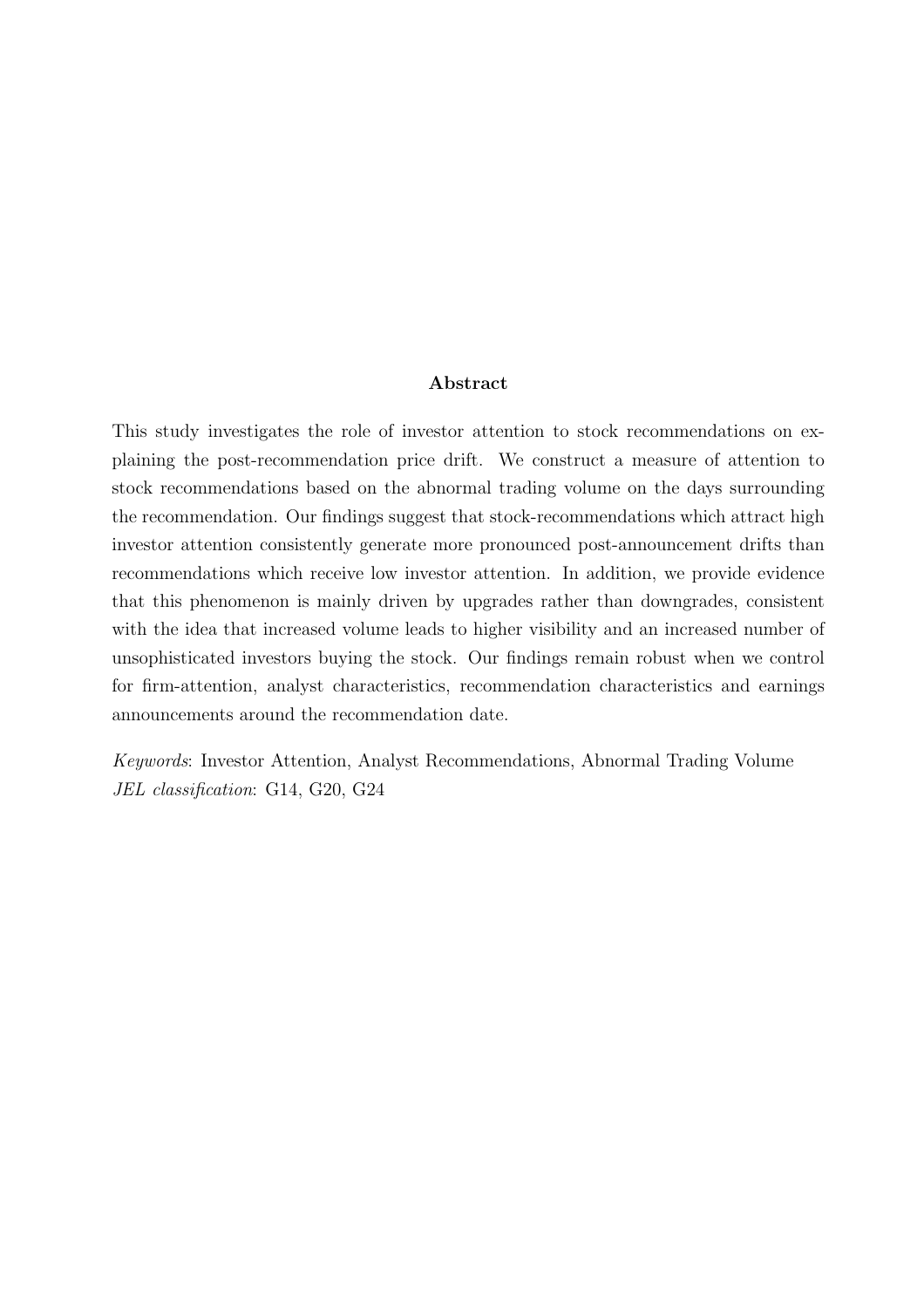## 1 Introduction

The existing literature provides strong evidence of a price drift following stock recommendations (Elton, Gruber, and Grossman, 1986; Stickel, 1995; Womack, 1996; Barber, Lehavy, McNichols, and Trueman, 2001; Loh, 2010). Even though an immediate price reaction to stock recommendations is in line with the notion of efficient capital markets, a predictable drift following stock-recommendations questions the degree to which the market reacts efficiently to new information. In fact, Barber et al. (2001) suggest that stock returns are predictable using public information, such as stock recommendations, implying that markets are not efficient in the semi-strong sense.

One of the explanations proposed in the literature for the observed post-recommendation drift is investor inattention, which may lead to price under-reaction. In particular, Loh (2010) uses prior turnover as a proxy for investors' attention on stocks and finds that firms with low investor attention react less to stock recommendations than high-attention stocks during the three-day event window. More importantly, low-attention stocks exhibit a higher post-recommendation drift than high-attention stocks. Loh (2010) postulates that this evidence is consistent with investors under-reacting to news about firms that are not attention grabbing. He further posits that his results are in line with theoretical models, such as those of Peng and Xiong (2006) and Hirshleifer, Lim, and Teoh (2011), where investors neglect certain firm-specific news and hence the stock price under-reacts.

In this paper, we focus on the role of the attention to the recommendation per se for explaining the post-recommendation drift. To this end, we construct a measure of attention to stock recommendation that stems from the abnormal trading volume on the day of the recommendation. Our measure is motivated by Barber and Odean (2008) who assert that increased trading volume related to a news release is an indication of a higher number of investors paying attention to the stock.

Our empirical evidence suggests that recommendations that are accompanied by high attention generate consistently more pronounced post-announcement drifts than otherwise similar announcements. We further show that this effect mainly stems from upgrades rather than downgrades. This is in line with the idea that positive news about a stock accompanied by an increase in stock visibility will attract uninformed buyers and hence will lead to a higher positive post-announcement drift (Gervais, Kaniel, and Mingelgrin, 2001; Vega, 2006). The same argument does not hold in the case of negative news due to binding short sale constraints (Miller, 1977; Mayshar, 1983). In particular, uninformed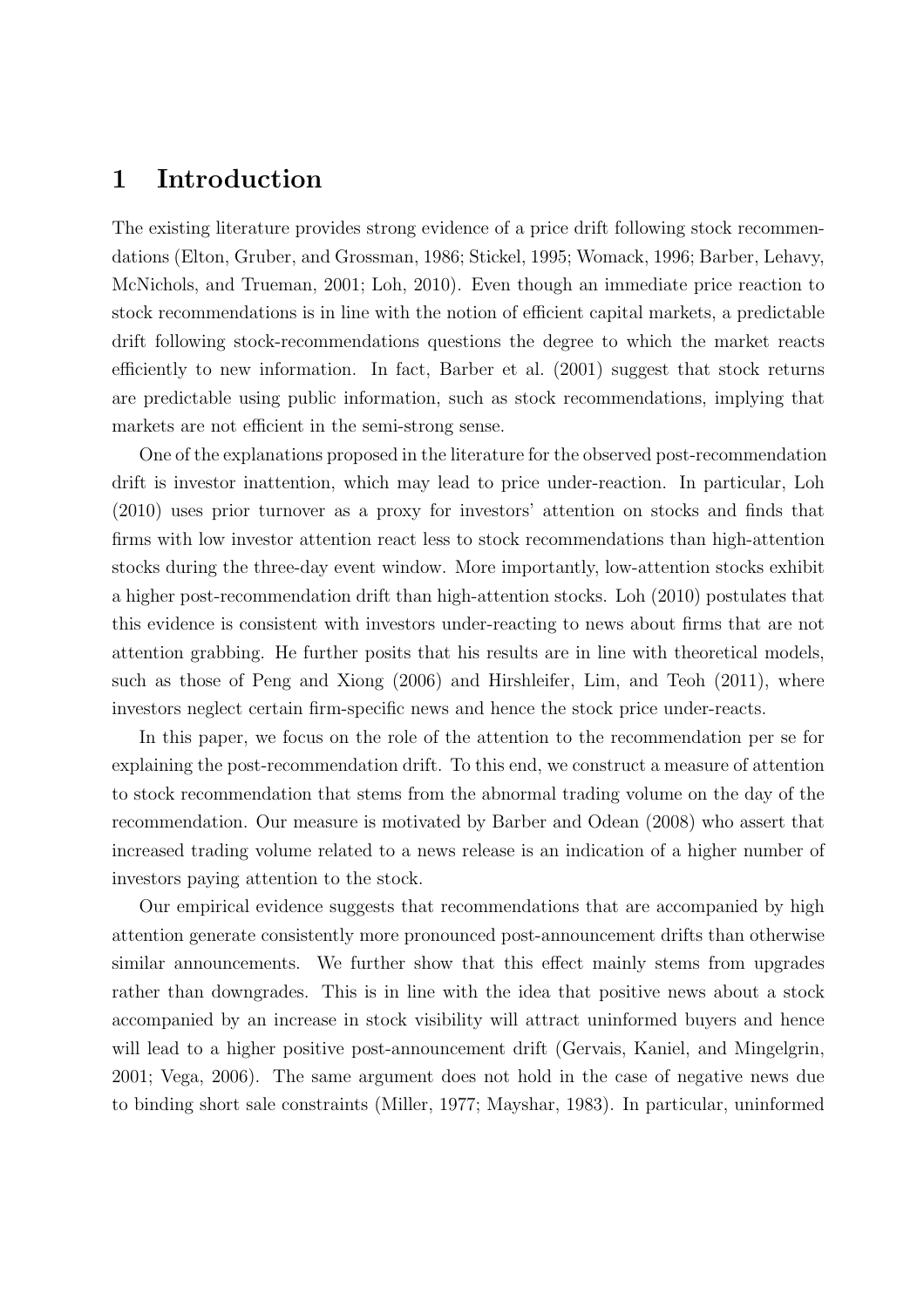investors who observe negative news for a stock that attracts their attention cannot short sell the stock easily and hence stay out of the market (Barber and Odean (2008)).

Our results further demonstrate that the recommendation attention effect that we document in this study is distinct from and complementary to the stock attention effect reported by Loh (2010). More specifically, a double-sort analysis shows that low-attention stocks generate a more pronounced post-announcement drift than high-attention stocks within each recommendation attention quintile. However, high recommendation attention stocks generate a drift that is more pronounced than that of low recommendation attention stocks and this holds for each stock attention quintile, as well. Therefore, both mechanisms help explain the post-recommendation drift.

In a related study, Loh and Stulz (2011) analyze the analyst characteristics which make a recommendation influential. They find, for example, that a recommendation is more likely to generate a sizable stock reaction if it comes from a leader analyst. It is possible, therefore, that uninformed investors are more attracted by the recommendations of specific analysts that have performed well in the past and hence tend to follow their recommendations closely and create a post-announcement drift. In our study, we control for analyst experience and for analyst being a leader, in the sense of providing recommendations that make other analysts revise their recommendations. We find that the recommendation attention effect is not mechanically generated by a subsample of leading analysts. Moreover, we show that the effect is pronounced for all types of analysts and hence cannot be fully captured by analyst characteristics.

We further examine whether other factors related to the recommendation or the firm can explain our findings. It is possible, for example, that major recommendation changes (e.g. from sell directly to strong buy) or recommendations that generate extreme event returns also grab the attention of the investors and hence can account for the observed relationship between abnormal trading volume and post-recommendation drift. We show, however, that our effect is robust to controlling for the event cumulative return and the size of the analyst's revision, meaning that the abnormal trading activity encapsulates important information that is not embedded in other measures related to the recommendation.

Finally, we demonstrate that our results are not driven by a subset of small firms or by cases where an earnings announcement coincides with the analyst recommendation. In fact, our results are stronger when no earnings announcement takes place close to the recommendation.

Overall, our study provides new important evidence regarding the determinants of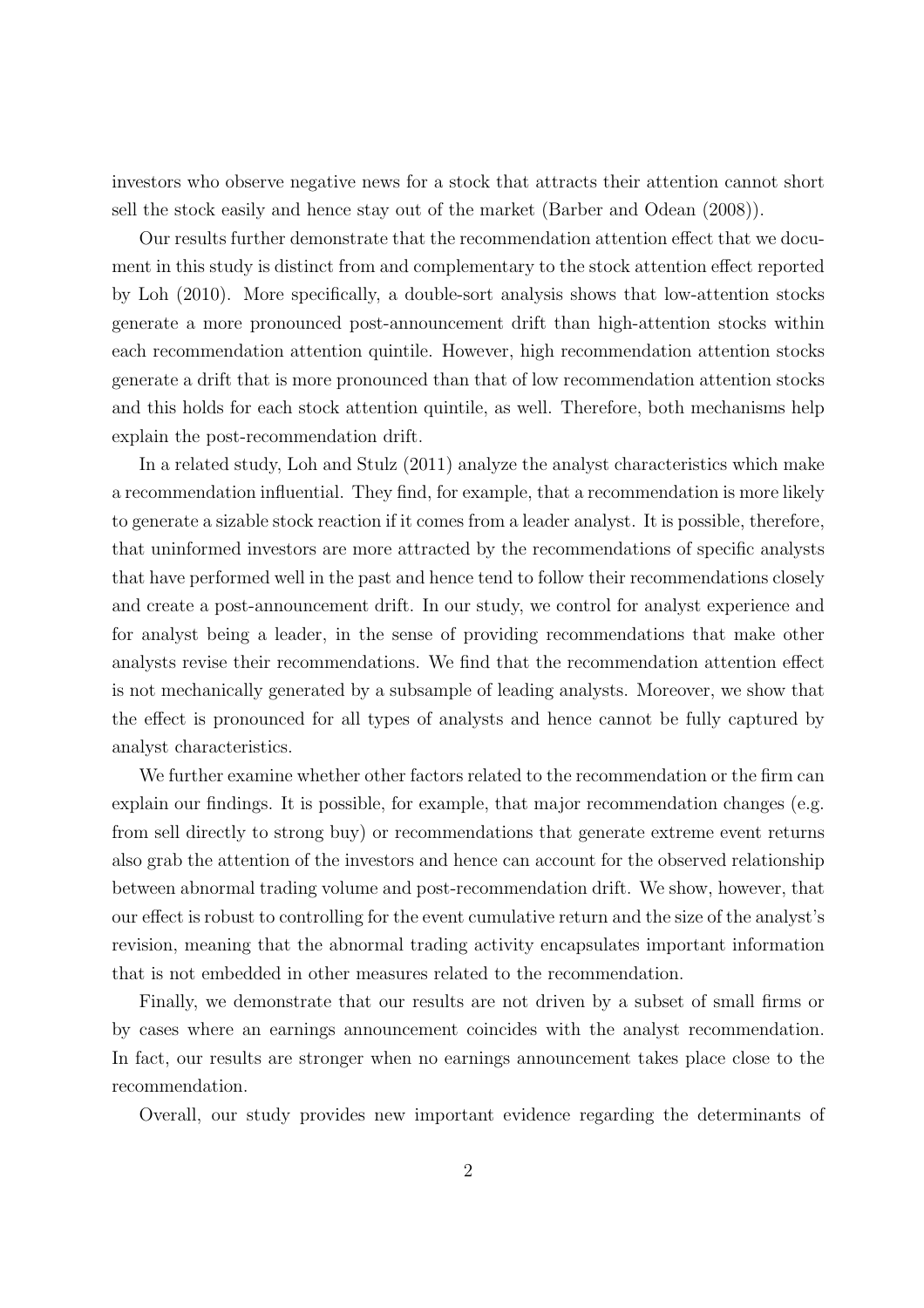the post-recommendation stock price drift. It shows that a simple and intuitive proxy of attention to recommendation, such as the abnormal event period trading volume, is a strong predictor of the subsequent months' cumulative abnormal returns and is robust to controlling for several analyst, recommendation and firm characteristics. This implies that the drift can be, to a large extent, explained by the visibility that the event attracts, with higher visibility leading to an increased interest for the stock on behalf of unsophisticated investors.

Our paper contributes to a broad literature that investigates the sources of differential stock price reaction to analyst recommendations. Francis and Soffer (1997) and Jegadeesh, Kim, and Krische (2004) show that the change in the recommendation is more informative than the recommendation level regarding the stock price reaction. Loh and Mian (2006) find that analysts who provide more accurate earnings forecasts tend to provide also more profitable recommendations. Sorescu and Subrahmanyam (2006) demonstrate that the reputation and experience of the analyst is more important than the strength of the recommendation in generating a return drift. Kecskes, Michaely, and Womack (2010) show that recommendations that are associated with changes in earnings expectations lead to higher stock price reactions. Li, Lockwood, Lockwood, and Uddin (2015) find that analyst recommendations play an important role in generating the momentum effect.

The paper is also related to a series of studies that utilize different proxies of investor (in)attention and investigate their impact on stock prices. For example, Chen, Noronha, and Singal (2004) document an asymmetric price affect around additions to and deletions from the S&P500 index which is attributed to increased attention to a stock that becomes part of the index. In the same spirit, DellaVigna and Pollet (2009) demonstrate that the stock price response to earnings announcements on Fridays is weaker than on other weekdays because investors are destructed by the upcoming weekend. Hirshleifer, Lim, and Teoh (2009) show that price reactions to earnings surprises are weaker on days where investors observe multiple earnings announcements. Drake, Roulstone, and Thornock (2012) demonstrate that the price reaction to earnings announcements is relatively decreased when there is abnormal Google search activity in the days before the announcement. Yuan (2015) shows that attention-grabbing events, such as record levels for the Dow and front-page articles about the stock market, can predict future stock market returns especially when its level is already high.

Finally, our study contributes to a literature that investigate the information content of trading volume for stock returns. Lee and Swaminathan (2000) demonstrate that the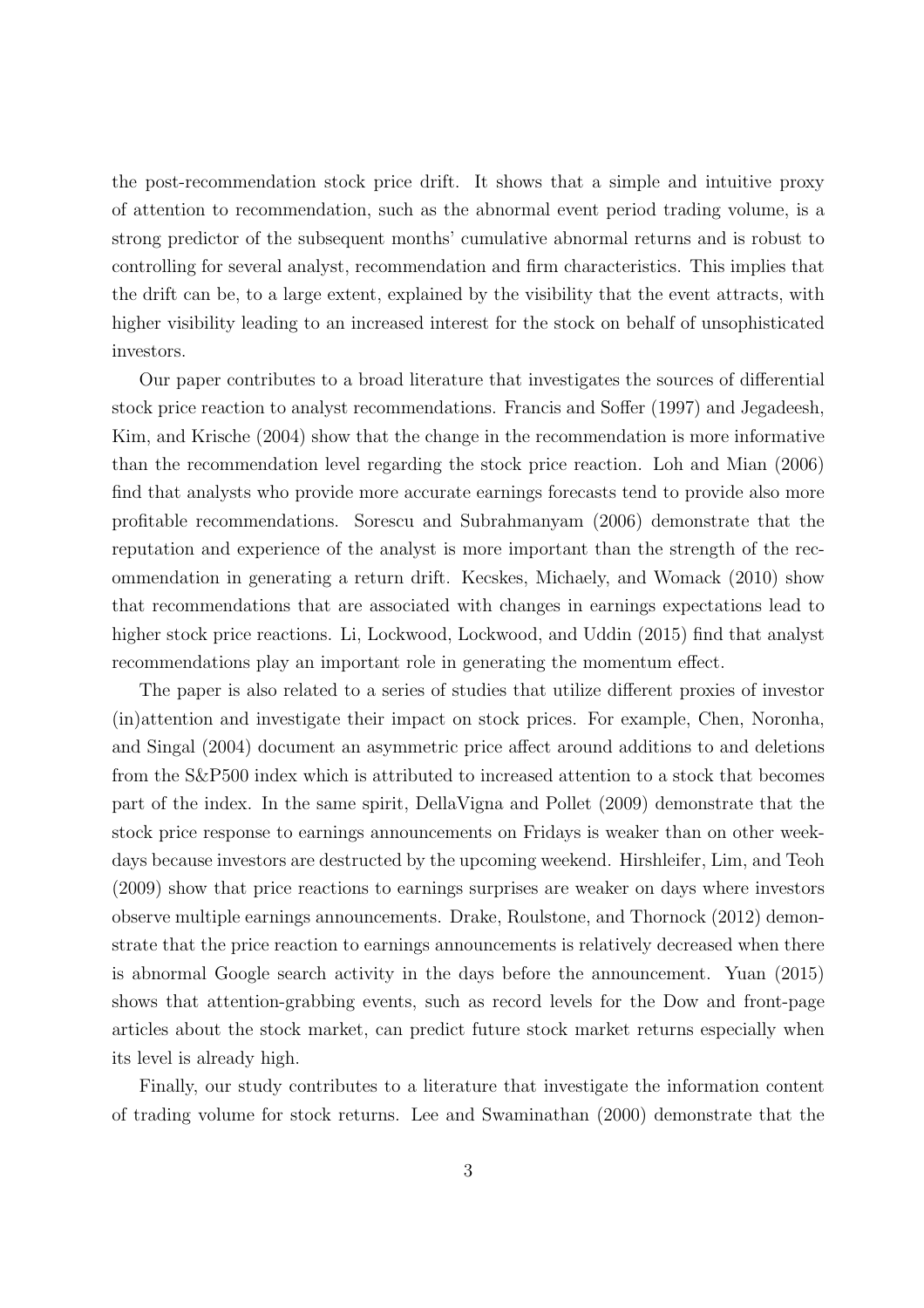strength and the persistence of the stock price momentum can be predicted by trading volume. Chordia, Subrahmanyam, and Anshuman (2001) find that both the level and the volatility of the trading activity exhibit negative predictability for future stock returns. Gervais et al. (2001) and Kaniel, Ozoguz, and Starks (2012) show that abnormal trading volume is associated with increased future stock returns. Berkman, Dimitrov, Jain, Koch, and Tice (2009) find that increased trading activity prior to an earnings announcement is associated with negative returns in the days right after the announcement. Akbas (2016) shows that unusually low trading activity during the days before an earnings announcement is related to abnormal negative returns around the event.

The rest of the study is organized as follows. Section 2 describes the data and method used. Section 3 presents the empirical results and Section 4 concludes.

## 2 Data and Research Design

### 2.1 Data

We use data of analyst recommendations from Thomson Financial I/B/E/S for the 1994-2013 period.<sup>1</sup> I/B/E/S stock recommendations are coded in integers from 1 (for strong buy) to 5 (for strong sell). We focus on individual analysts' recommendation revisions, that is the difference between the current and the most recent recommendation level. Zero changes (recommendation reiterations) are discarded in the analysis of recommendation revisions.<sup>2</sup> For coverage initiations (first recommendation in a stock by an analyst), we calculate a recommendation revision as the difference between the recommendation level and the  $I/B/E/S$  neutral/hold recommendation level 3.<sup>3</sup>

We define the day of a recommendation revision as the event day 0, except when a revision falls on a non-trading day. In the latter case, the event day is defined as the trading day following the day the recommendation was issued or updated. Lastly, because of changes to regulations pertaining to the work of equity research analysts in 2002, a recommendation revision within the period 8 May 2002 to 9 September 2002 is discarded

<sup>&</sup>lt;sup>1</sup>Though available, the 1993 analyst recommendation data is rather limited and patchy and therefore discarded. We only use 1993 data when determining analyst experience by identifying analysts' first recommendation dates.

<sup>&</sup>lt;sup>2</sup>Observations where  $I/B/E/S$  provides no analyst id or affiliation are also discarded.

<sup>3</sup>Discarding initiations of coverage from the revisions data does not materially affect our results.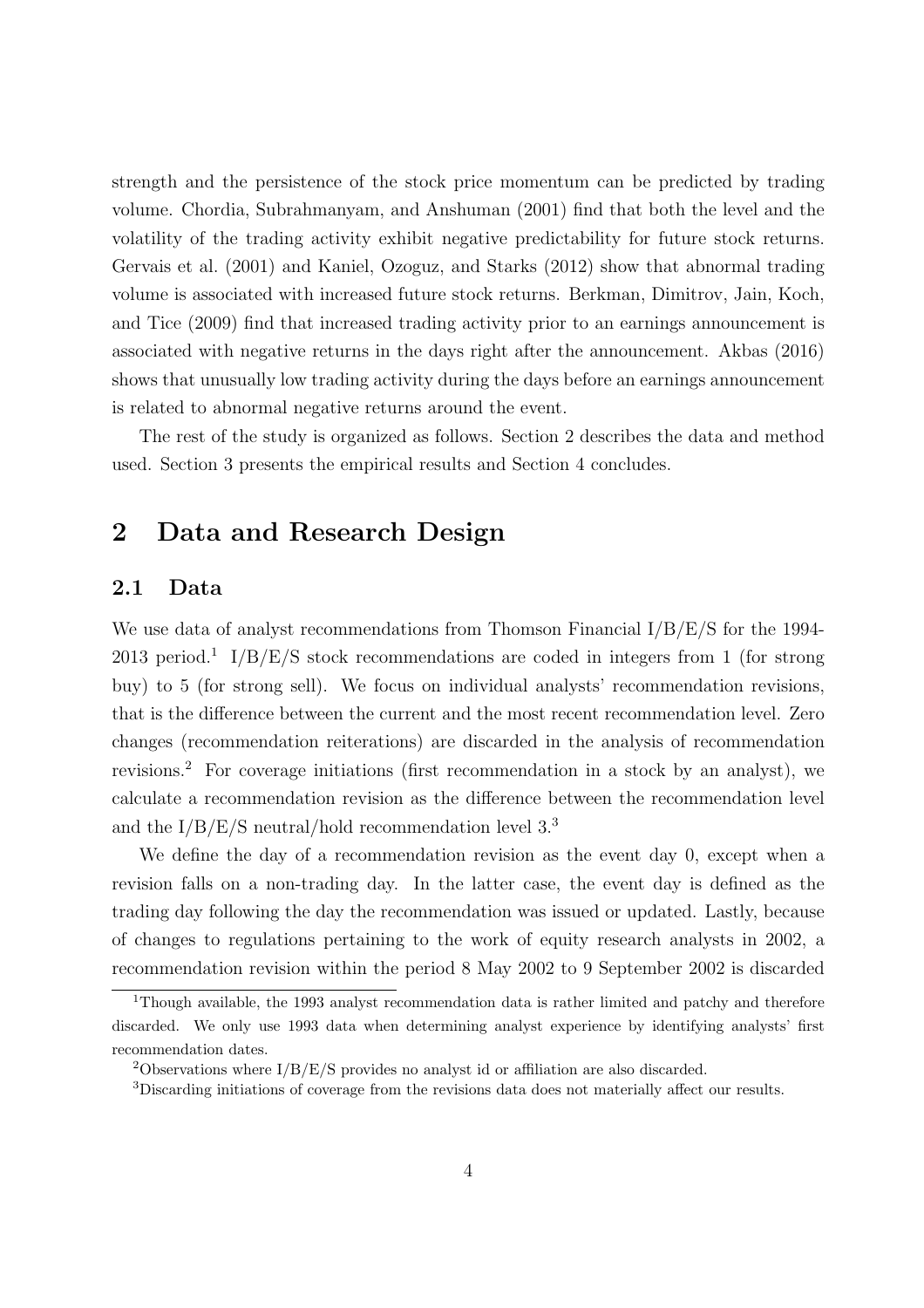if it updates a recommendation issued before 8 May 2002.<sup>4</sup> .

The I/B/E/S recommendations data is merged with data on daily stock data for all NYSE, AMEX and NASDAQ common stocks from the Center for Research in Security Prices (CRSP). The two data sets are merged based on either CUSIP or exchange tickers combined with the requirement that the period these identifiers are used in the data sets overlap.<sup>5</sup> We drop stocks with share prices below \$1.00.

### 2.2 Research Design

Our main analysis considers the relationship between abnormal turnover patterns around the recommendation revision and (event and post-event) stock returns. We define daily raw turnover as the number of shares traded on a day divided by the number of shares outstanding in a stock. To improve the distributional characteristics of the turnover measure (see, e.g., Ajinkya and Jain, 1989; Lo and Wang, 2000), we then calculate the daily stock turnover as  $log(\text{raw turnover} + 0.00000255)^{6}$  For each recommendation revision, we then define *normal turnover* as the average stock turnover during trading days  $[-52, -11]$ , that is, during the two months preceding the two-week window before the revision event. Revisions are dropped from the sample if more than two trading weeks of volume data is missing (over 25% of the period considered). Daily abnormal turnover is then the difference between stock turnover and normal turnover. For our analysis, we use *cumulative abnormal* turnover as our recommendation attention proxy, defined by the sum of abnormal turnover in the three-day event window  $[-1, +1]$ .

In order to analyze returns, we compute abnormal returns using a CAPM expected returns model. For this, we regress for each event excess stock returns (over a 3 month risk-free rate) on a constant and the market excess return. The market return is calculated using a value-weighted average return for all US stocks in the sample with stock prices greater than \$1.00. The expected daily return for a stock is then the risk-free rate plus the stock's market beta times the market excess return on that day. We use trading days [−262, −11] for the return regression, and require at least 75% of return observations (that is, for nine months out of the 12 months sample period).<sup>7</sup>

<sup>4</sup>See Loh (2010) for details of the regulation implementation.

 ${}^{5}\mathrm{The}$  full, unmerged CRSP stock data is used when calculating total market returns.

<sup>6</sup>Similar to other analyses (see, e.g. Llorente, Michaely, Saar, and Wang, 2002), we add a small constant to the raw turnover so that zero turnover observations are not dropped.

<sup>7</sup>We used a variety of expected return models, including a single factor model, the Fama-French 3 factor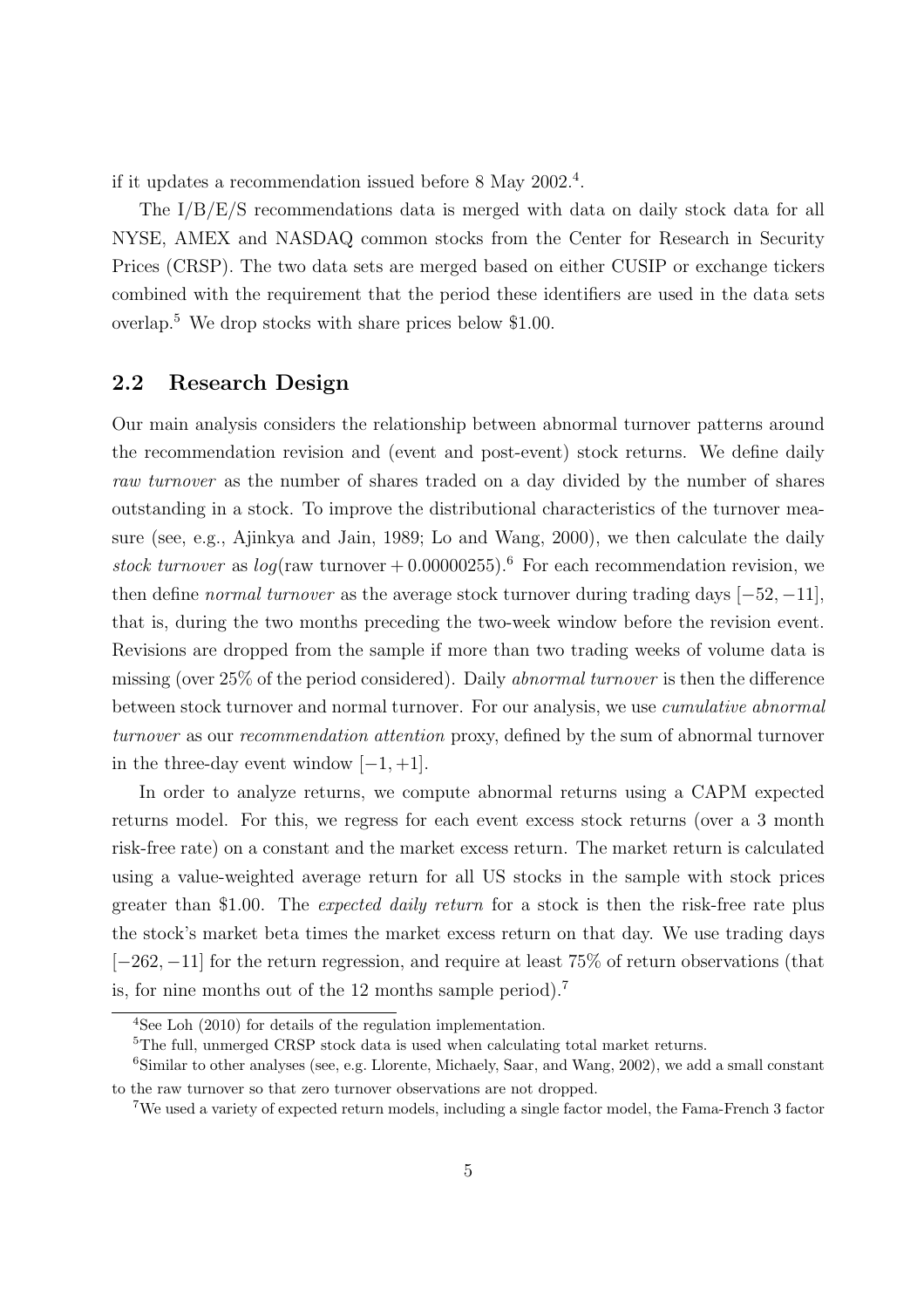Daily *abnormal returns* are the stock's return minus the expected return. Cumulative abnormal returns (CARs) are then calculated as the sum of abnormal returns over the specified period. When calculating and comparing CARs for both upgrades and downgrades in a joint sample, we use *signed CARs* by multiplying the abnormal returns of downgrades by −1 before aggregation.

Panel A in Table 1 presents the descriptive statistics for the recommendations of our sample over the 1994-2013 period. Overall, there are 365,299 recommendations for 9,901 firms issued by 11,369 analysts from 754 brokerage firms. The mean recommendation (2.26) is close to a Buy recommendation, and the mean recommendation change over our sample period is -0.18 (an upgrade). The average number of firms covered by brokerage firms is 59.6 while the average number of analysts employed by brokerage firms is 12.8.

### [INSERT TABLE 1 HERE]

Over time, the recommendation sample reflects various developments in the market. For example, there is an increase in the number of observations as well as more positive recommendations (lower recommendation levels) during the dot-com bubble and a corresponding reversal once it burst. Also, recommendations were less positive (higher recommendation levels) during the 2007-2009 financial crisis. In terms of the brokerage industry, the sample shows a steady decline in coverage numbers and, at least since the dot-com bubble, in the mean number of analysts employed per brokerage house.

Panel B in Table 1 presents the descriptive statistics for the event volume data. For ease of interpretation, all turnover variables are based on raw turnover (that is, before the logarithmic transformations). The mean turnover in stocks on recommendation days is 1.7% of the shares outstanding, whereas the mean normal turnover in the two month period before the event (trading days  $[-52, -11]$ ) is only 0.8%. Over all years, the mean event-turnover is considerably larger than the normal turnover.

Another important pattern in the volume data is the increase in turnover (both event and normal turnover) over the years. For example, the event turnover increases five-fold from 0.5% of shares outstanding in 1994 to to 2.5% in 2011. In order to avoid this trend to affect our groupings of stocks, we use monthly sub-samples in order to classify stocks into attention groups based on volume.

model, or market-adjusted returns. None of our key results are affected by the choice of return model.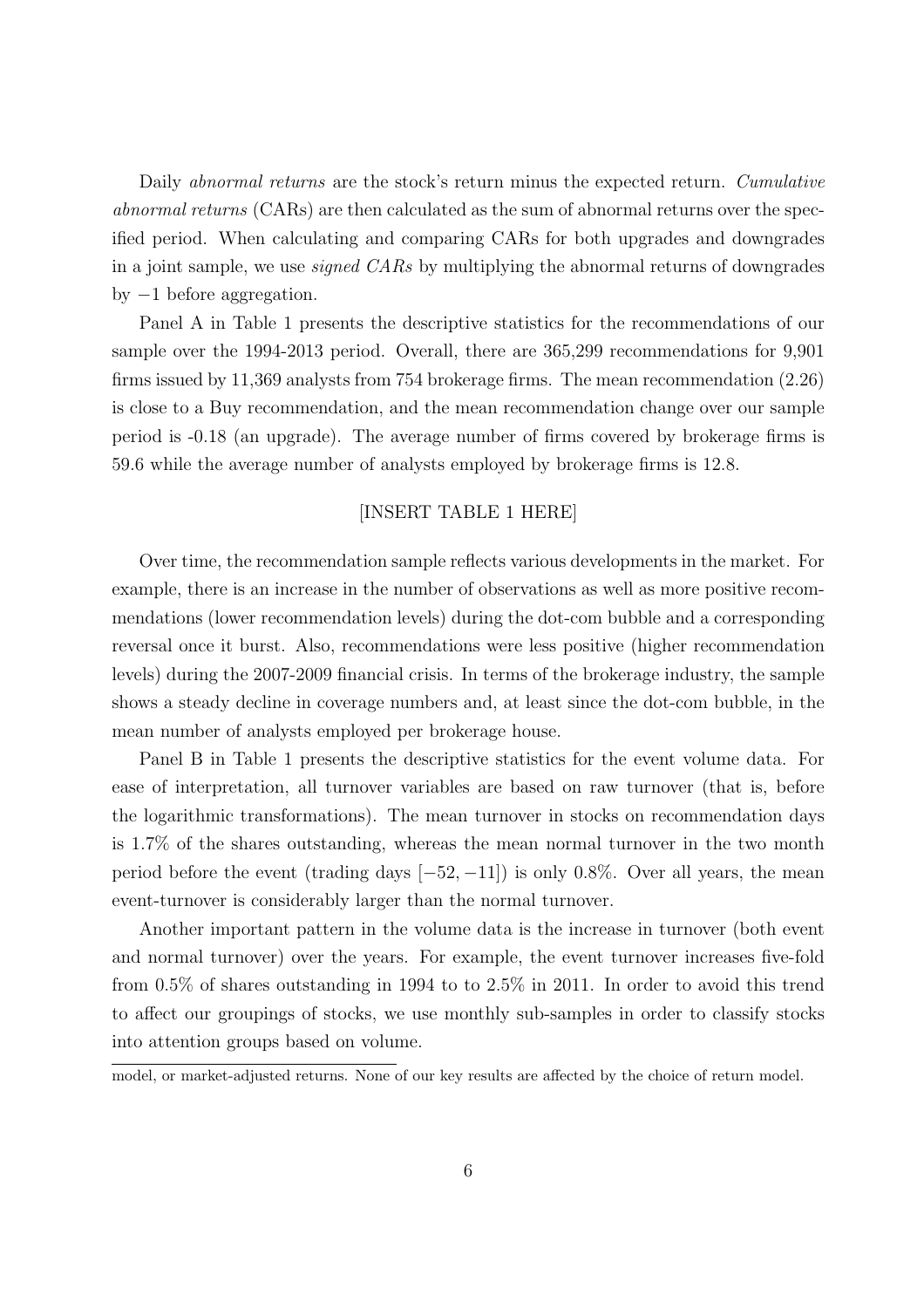## 3 Empirical Analysis

### 3.1 Recommendation Attention Effect

In this first step, we analyse mean cumulative abnormal returns (CARs) for stock grouped by our recommendation attention measure. For each calendar month, we group recommendation revision during that month into quintiles based on the recommendation attention measure for the revision, the cumulative abnormal turnover over trading days  $[-1, +1]$ . Figure 1 shows the plot of the signed CARs for each of the five recommendation attention groups (1 being the lowest and 5 the highest) and for up to forty-five trading days.

### [INSERT FIGURE 1 HERE]

One can observe that on the days of recommendations there is a reaction on the stock prices of the recommended firms. This is consistent with the notion of efficient capital markets as analyst recommendations reflect newly released information about firms and stock prices should adjust accordingly. Nevertheless, there is a colossal difference among the magnitude of the CAR reactions across the five attention groups; particularly between the two extreme levels of recommendation attention. On the one hand, stocks with lowattention recommendations appear to adjust their prices around the event date since there is no considerable price drift over the following days. On the other hand, stocks with highattention recommendations appear to have a higher price reaction around the event date, which is followed by a further positive drift over the following days.

Next, Panel A in Table 2 presents the event, one, three and six-month CARs for each of the five recommendation-attention groups (shown in columns) and tests whether these differ significantly among them. In the event date  $[-1, 1]$ , price reactions to high-attention recommendations are significantly higher than those to low-attention recommendations. More specifically, stocks with the lowest-attention recommendations (column 1) exhibit an average CAR of 0.72%, while stocks with the highest-attention recommendations (column 5) have an average CAR of 7.86% (their difference is statistically significant at the 1% level).

#### [INSERT TABLE 2 HERE]

Furthermore, stocks related to high-attention recommendations appear to exhibit a positive price drift over the one, three and six-month period. For instance, the average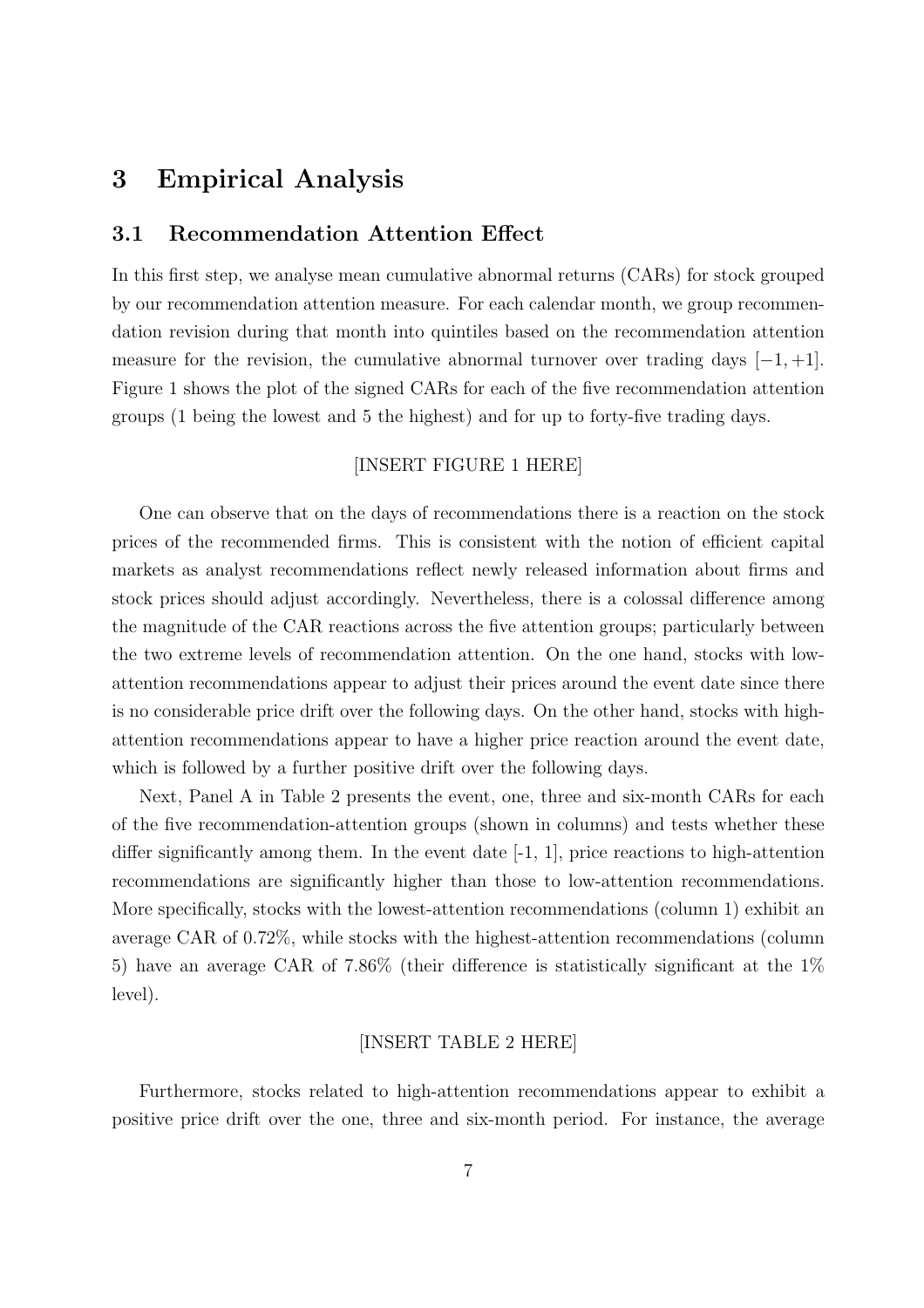1-month post event CAR for the lowest-attention group is 0.02%, while it is 0.96% for the highest-attention group. The average 3-month CAR for the lowest attention group is negative (-0.03%), while for the highest-attention group the average CAR appears positive (1.54%). Regarding the six-month period, the picture is similar with the lowest-attention group having an average CAR of -0.088% and the highest-attention group an average CAR of 1.92%. The differences in all the above mentioned cases are statistically significant at the 1% level.

In order to test whether these findings are driven by a specific time period, we break our sample into four five-year periods and we repeat our estimations. The results are presented in Table 3 and appear identical to those reported above for the whole sample period. In all sub-periods, stocks with high-attention recommendations exhibit significantly higher event CARs than stocks with low-attention recommendations. In addition, the former do have a positive and significant price drift over the one, three and six-month periods.

#### [INSERT TABLE 3 HERE]

So far the analysis has been conducted by pooling together downgrades and upgrades. However, if the attention to the recommendation is the source of the observed subsequent drift, we would expect to find a more pronounced attention to recommendation effect for upgrades rather than downgrades. This is because uninformed investors, who are usually individual investors, find it easier to buy a stock that grabs their attention following good news rather than sell a stock that grabs their attention following bad news (Barber and Odean (2008)). The reason is that short sales constraints are more binding for individual than for institutional investors<sup>8</sup>. Therefore, while it is possible for them to buy any stock that catches their attention, most of the times it is possible to sell a stock that catches their attention only if it is already included in their portfolios.

To test the above premise, we conduct the previous analysis separately for upgrades and downgrades using unsigned CARs. Results are reported in Panels B (upgrades) and C (downgrades) of Table 2. The results for upgrades closely resemble those of Panel A in the same table. As expected, stocks in the highest recommendation-attention quantile exhibit a much higher event period CAR than stocks in the lowest recommendation-attention quantile  $(5.61\%$  versus  $0.32\%)$ . More importantly, stocks with high attention to recommendations exhibit a much higher (or less negative) post-recommendation drift than stocks with low attention. The difference is 1.77% for the one-month horizon and grows to 3.90%

 $8B$ arber and Odean (2008) find that in their sample only 0.29% of the positions are short positions.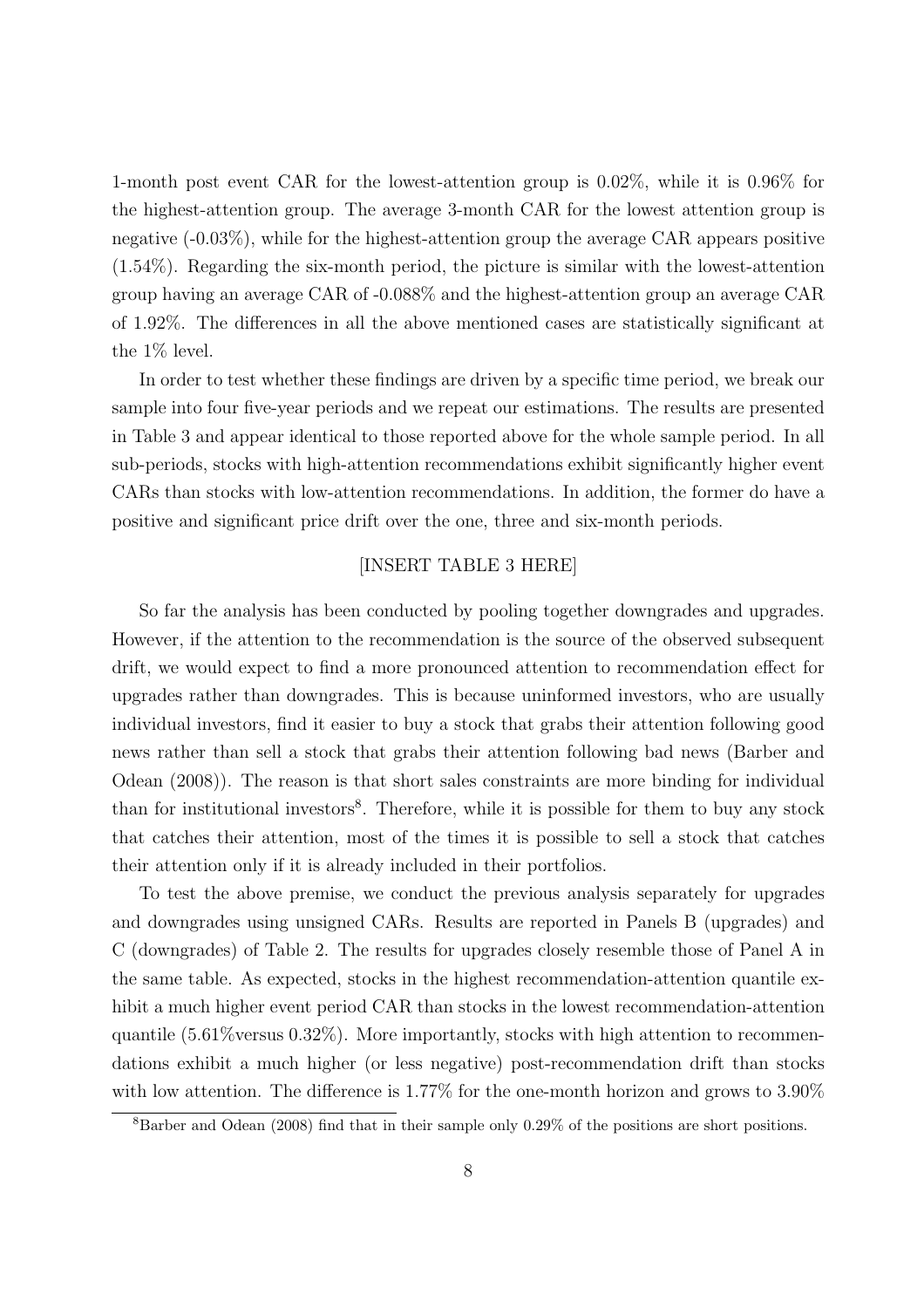for the six-month horizon, while it is statistically significant at the 1% level in all cases. This result is consistent with the idea that new uninformed investors start buying the stock after a positive recommendation catches their attention through increased trading activity.

The results for downgrades show a completely different pattern. While, as expected, the event period CARs are much lower for high attention to recommendation stocks than for low attention stocks (-9.65% versus -1.33%), the post-recommendation drift exhibits the opposite pattern. In particular, stocks with high attention to recommendations exhibit a drift that is less negative than that of stocks with low attention to recommendation. However, the difference is relatively small (in the range of 0.43% and 0.66% depending on the horizon) and is statistically significant at the 1% level only in the case of the one month-horizon. This result is in line with the idea that uninformed investors cannot short sell easily stocks after a negative recommendation catches their attention. If anything, we find evidence that such investors will buy rather than sell the stock in the months following the recommendation, consistent with Barber and Odean's (2008) conclusion that individual investors are on average net buyers of stocks that grab their attention irrespective of whether the stocks are accompanied by good or bad news.

Overall, the results of this section suggest that not all analyst recommendations have the same impact on stock prices. It appears that stocks with high-attention recommendations exhibit a pronounced stock price drift over the subsequent one, three and six-month periods. This is line with the idea that increased trading activity around an analyst recommendation attracts the attention of uninformed investors leading to a post-recommendation price drift (Gervais, et al., 2001; Vega, 2006). Further evidence suggests that this effect stems from mainly from upgrades rather than downgrades. This is reasonable since uninformed investors are mostly individual investors who face short sale constraints and hence tend to be buyers of stocks that catch their attention rather than sellers.

### 3.2 Recommendation Attention vs. Stock Attention

In a related study, Loh (2010) finds that low-attention stocks react less to stock recommendations than high-attention stocks, during the three-day event window; in addition, the author finds that low-attention stocks exhibit a higher post-recommendation drift than high-attention stocks. Contrary to Loh's study, which examines investor attention at the firm level, ours focuses on investor attention at the recommendation level. In order to test whether it is investor attention at the stock or recommendation-level which drives our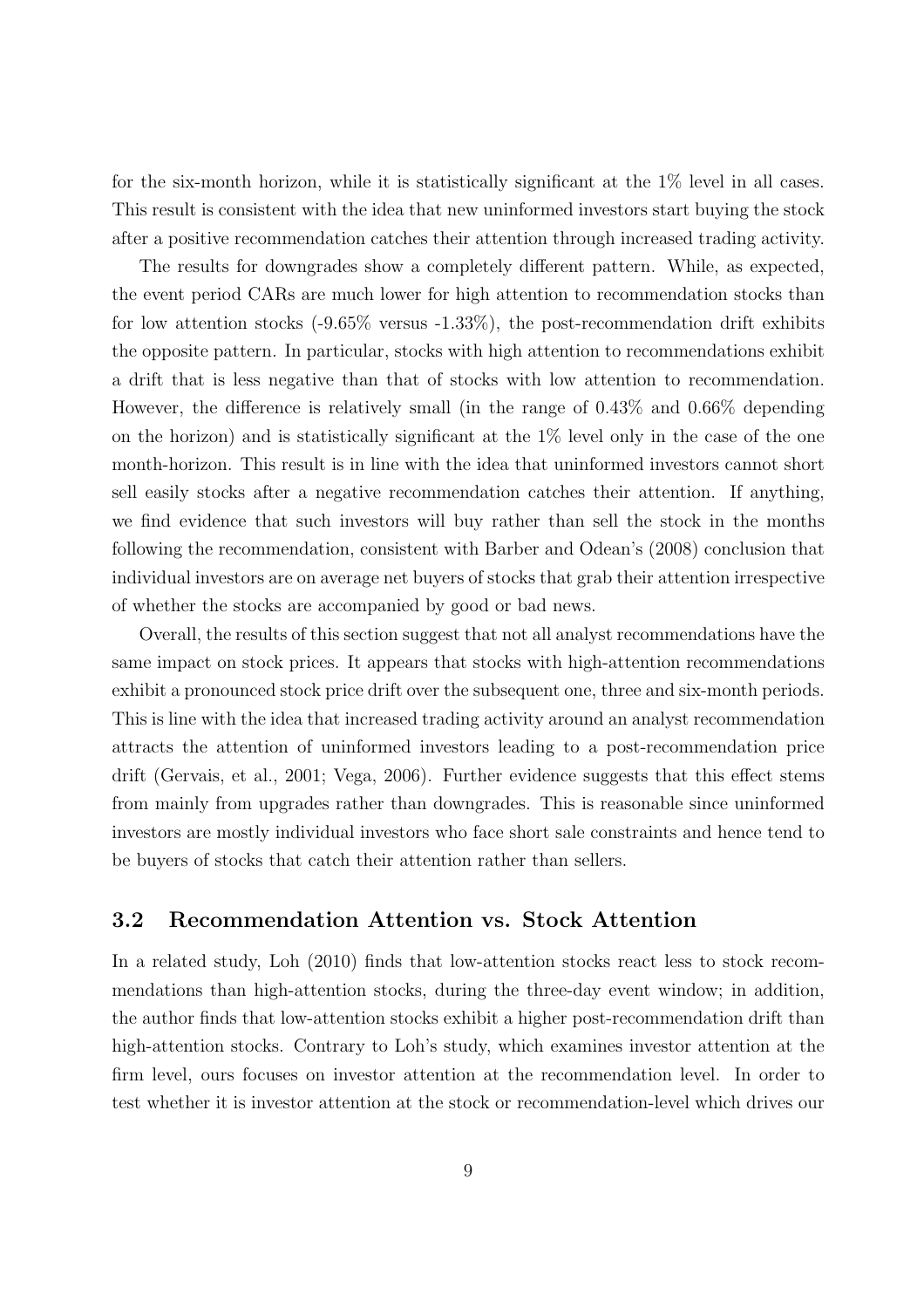results we repeat our estimations following the approach by Loh (2010) and group revisions in each calendar month also into quintiles based on their (pre-event) normal turnover. We then double-sort the CARs based on Loh's attention measure and ours. Results are reported in Table 4. On the left column is Loh's stock-attention measure (1 being lowestattention stocks and 5 being the highest-attention stocks) and horizontally is our own recommendation-attention measure.

### [INSERT TABLE 4 HERE]

Starting with our results on the event date (Panel A), these support Loh's findings that high-attention stocks have significantly higher returns than low-attention stocks on the event date. However, when observing our own measure, stocks with high recommendationattention have significantly higher abnormal returns than those with low recommendationattention, independently from whether these are high or low-attention stocks. For instance, low-attention stocks with low recommendation-attention have a CAR of 0.73%, while lowattention stocks with high recommendation-attention have a CAR of 5.70%. Similarly, high attention stocks with low recommendation-attention have a CAR of 0.80%, while high-attention stocks with high recommendation-attention have a CAR of 11.83%. This pattern is consistent among all attention groups.

Panels B-D present the CARs over the one, three and six-month periods using the same double-sorting procedure. Our findings support those of Loh (2010), who finds a positive price drift on low attention stocks. Nevertheless, when taking into consideration our attention measure, stocks with higher recommendation-attention show significantly higher CARs than those with low recommendation-attention. For instance, for the one-month period (Panel B), low stock-attention firms with low recommendation-attention have a CAR of 0.55%, while those with high recommendation-attention have a CAR of 1.51%. Panel C shows the results for the three-month period. In this case, low attention stocks with low recommendation-attention have a CAR of 0.92%, while those with high recommendationattention have a CAR of 2.24%. Similarly, for the three-month period (Panel D), low attention stocks with low recommendation-attention exhibit a CAR of 1.18%, while those with high recommendation-attention have a CAR of 2.72%. The differences in CARs across groups of similar stock attention but different (high-low) recommendation attention is significant at the 1% level in all cases.

Overall, our findings in Table 4 are in line with those of Loh (2010). Nevertheless, our measure seems to be more informative given the higher CARs exhibited in stocks with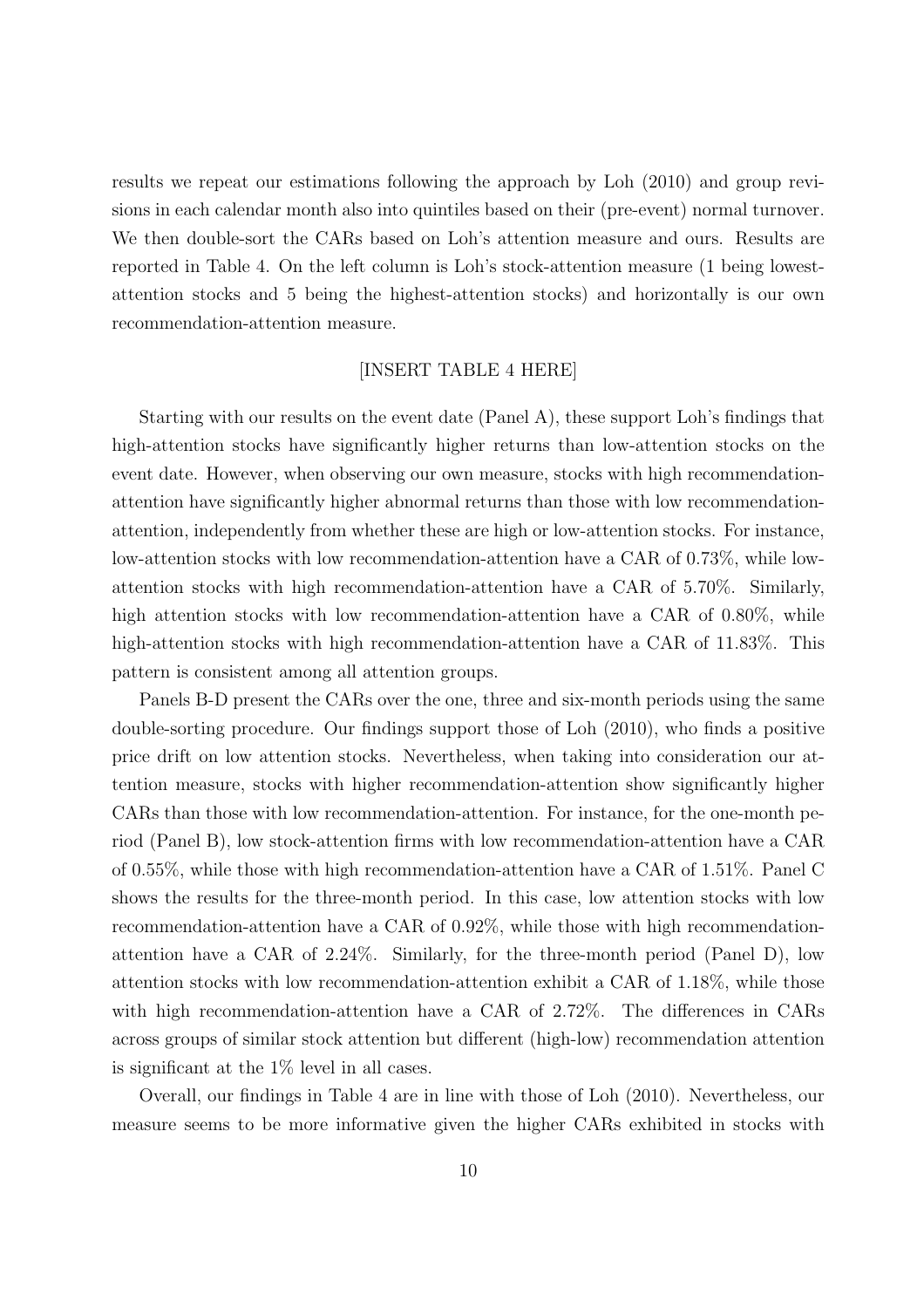higher recommendation-attention. In fact, it is worth noting here that even in cases where Loh's measure suggests a negative price drift (high-attention stocks), we do not observe such a pattern when controlling for our measure. For all three time periods, high attention stocks with low recommendation-attention exhibit negative CARs, while those with high recommendation-attention exhibit significantly positive returns of 0.56%, 1.50% and 2.41% for the one, three and six-month periods respectively.

### 3.3 Analysts' Characteristics

Prior research by Loh and Stulz (2011) demonstrates that analysts' characteristics play a significant role for the impact of the recommendation on the stock price reaction. If this is the case, it is possible that the post-recommendation drift can be driven by certain recommendations provided by influential analysts. For example it may be the case that uninformed investors are attracted by the recommendations of a subgroup of top analysts and hence generate a price drift only for the stocks that are covered by analysts with specific characteristics.

To examine this premise, we begin our analysis with the leader/follower ratio, as developed in Cooper, Day, and Lewis (2001). To generate this ratio, we sum up, for each revision in a stock, the number of trading days since the two most recent revisions prior to the event revision, respectively. Similarly, we sum up the number of trading days until the next two revisions following the event revision. The ratio of trading days before and after the revision yields the leader/follower ratio. A ratio of greater than one indicates a leading revision, as it leads to other revisions following it more closely in time than it follows earlier revisions. A ratio below one indicates a follower revision. For each analyst, we then calculate the analyst leader/follower ratio as the mean ratio of all revisions by this analyst.<sup>9</sup>

Table 5 presents our results. On the first column there is the classification of the analyst as a follower or leader, as well as their difference (Leader  $-\hat{a}$ AŞ Follower). Horizontally, it is our measure of recommendation attention (1 being the lowest and 5 being the highest) and the difference between the two extreme quintiles. On the day of the event (Panel A), one can observe that, independently from whether the recommendation was a leading one

<sup>&</sup>lt;sup>9</sup>We remove all revisions where three or more revisions happen at the same time as well as revisions where the most distant revision is over 6 months away from the event. Also, it is important to note that the leader/follower ratio is not an ex ante measure, as it uses post-event information.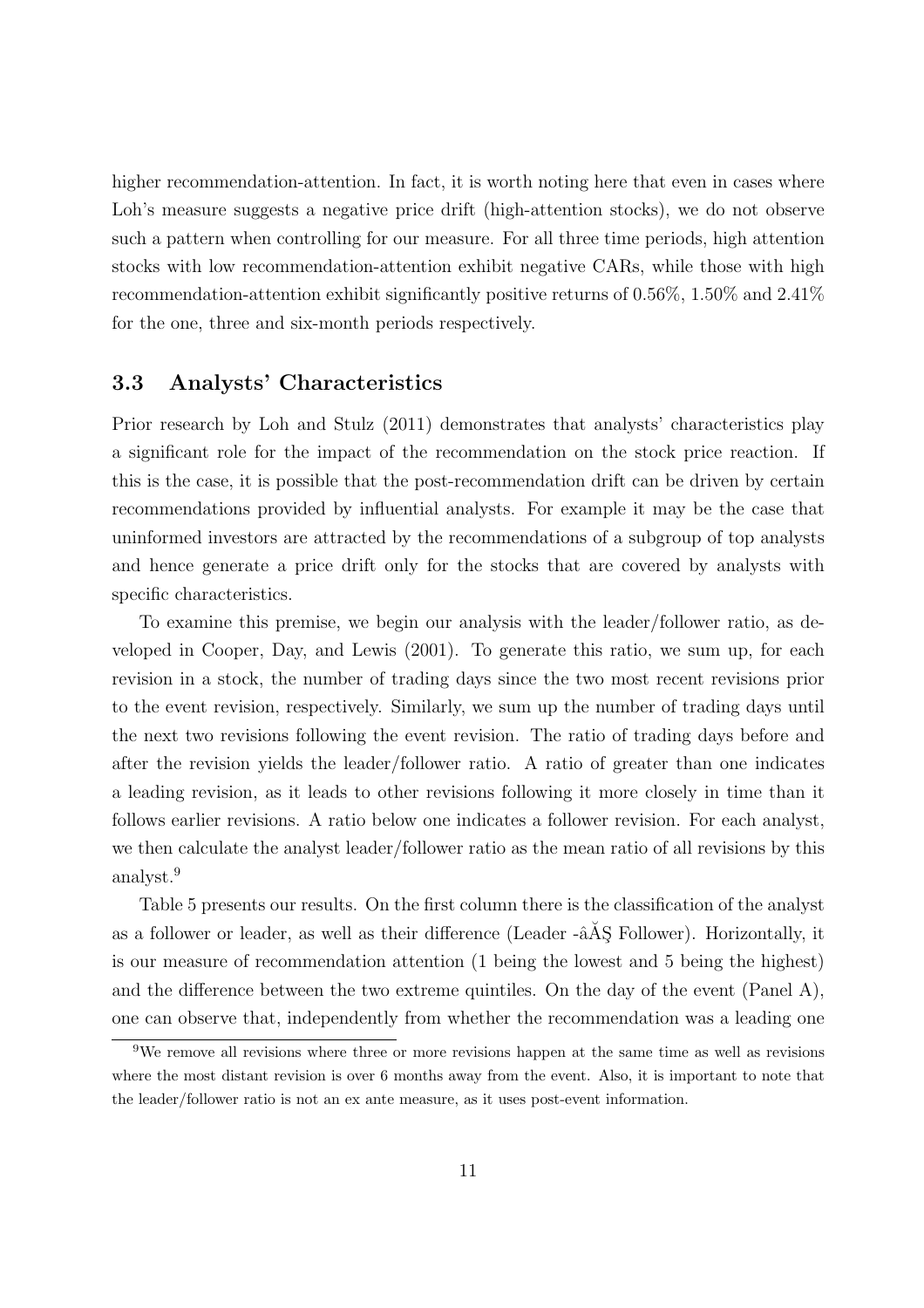or not, stocks with high recommendation-attention have significantly higher returns than those with low recommendation-attention. Moreover, recommendations provided by leader analysts exhibit on average significantly higher event CARs than those issued by analysts that are considered followers.

### [INSERT TABLE 5 HERE]

Panels B-D present the results for the one, three and six-month CARs. In all cases, stocks with high recommendation attention exhibit significantly higher drift than those with low attention. Furthermore, in all cases, the difference in CARs between the high recommendation-attention stocks and the low recommendation-attention stocks is statistically significant at either the 1% or 5% level. In contrast with our results for the event-date, stocks with recommendations issued by leader analysts do not exhibit consistently higher CARs than those issued by follower analysts. In fact, leaders' recommendations generate more pronounced drifts than followers' recommendations across all post-event periods considered only when low recommendation-attention stocks are considered. While there is also some evidence of significant difference in CARs between leaders and followers for recommendation-attention quintiles 2 and 3 as well, it is clear that there is no statistically significant difference for high recommendation-attention stocks.

The next characteristic that we consider in the analyst's experience (Mikhail, Walther, and Willis (1997)). In order to determine analyst experience, we group analysts by the number of trading days since their first recorded recommendation in the data set (which starts in 1993). Table 6 presents the results. On the first column is the classification of recommendations conditioned upon the experience of the issuing analysts (1 being the less experienced and 5 being the most experienced) and their difference (High-Low experience), while horizontally is our attention measure.

#### [INSERT TABLE 6 HERE]

Panel A in Table 6 presents the event CARs. In all cases, one can observe that stocks with high recommendation-attention exhibit significantly higher returns than those with low recommendation-attention, independently from whether the recommendations were issued by more or less experienced analysts. Nevertheless, recommendations issued by more experienced analysts tend to exhibit significantly higher event CARs than those issued by less experienced analysts.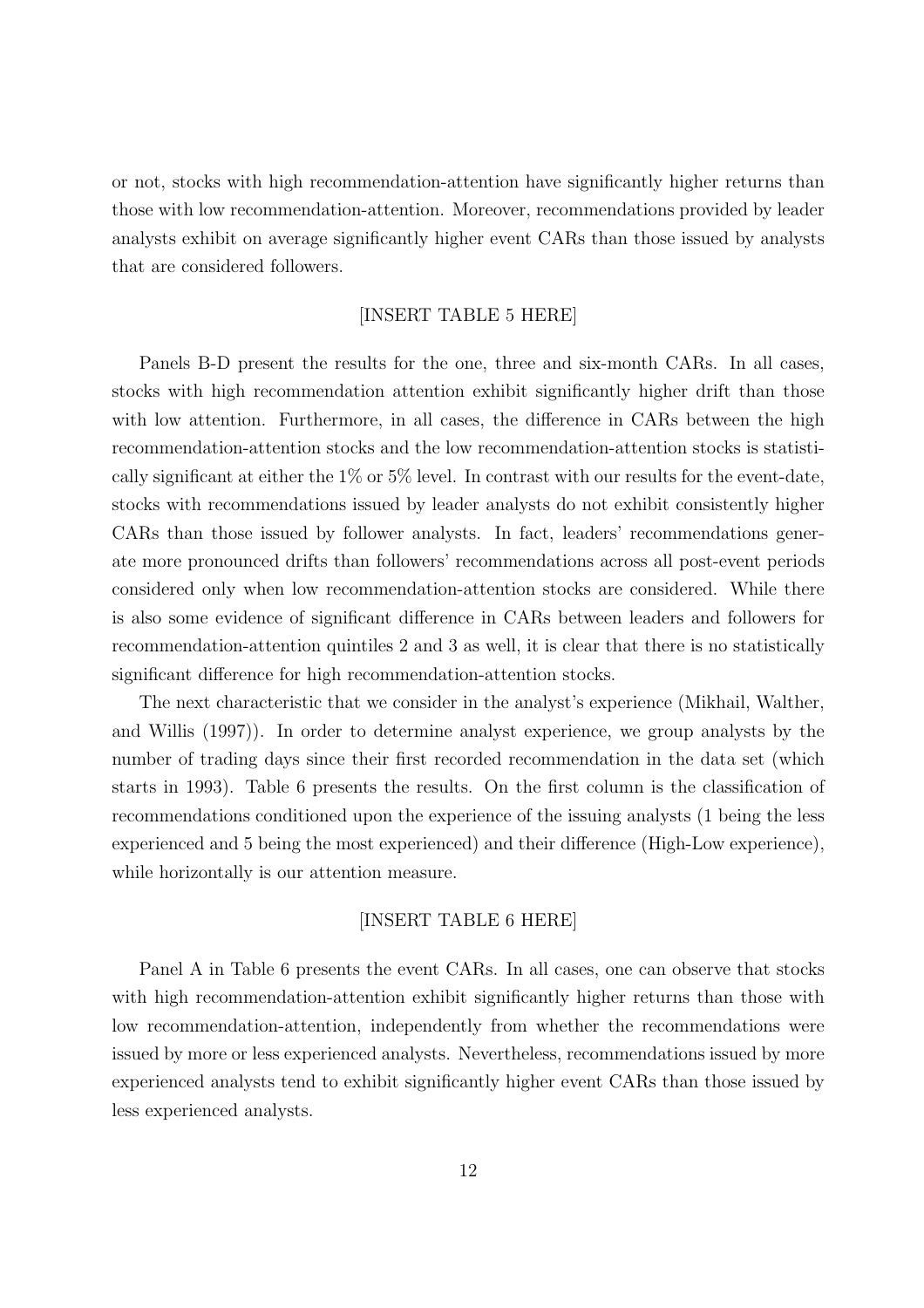A similar picture is seen in Panels B-D for the one, three and six-month periods after the event. More specifically, for all post-events periods, stocks with high attentionrecommendation exhibit significantly higher CARs (all positive) than stocks with low attention-recommendation; this is independent from the experience of the issuing analysts. Similar to the case of leader and follower analysts, stocks with recommendations issued by experienced analysts do not exhibit significantly and consistently higher CARs than those issued by less experienced analysts; this is the case for all the three post-events periods examined. More specifically, the experience of the issuing analysts appears to have an impact only on stocks with low attention-recommendation, while analyst experience seems less important for stocks with high attention-recommendation.

Overall, the results of this section suggest that the relationship between the postrecommenation drift and the attention to recommendation, as proxied by the abnormal event period trading volume, is not driven by a subset of influential analysts. In addition, analysts' characteristics such as their experience or whether they can be considered leaders or not, explains the difference in post-recommendation drifts only for stocks that exhibit low attention to recommendation.

### 3.4 Alternative Explanations

In this section we investigate whether our empirical evidence regarding a strong relationship between the event abnormal trading volume and the post-recommendation price drift is robust to controlling for other factors related to the recommendation or the firm.

We start by testing whether our results continue to hold once we control for the magnitude of the event CAR. Intuitively, the magnitude of the cumulative abnormal return around the days of the recommendation might be regarded as another proxy of attention (Barber and Odean, 2008; Seasholes and Wu, 2008). Therefore, it is of particular interest to investigate whether the price drift is also related to extreme returns around the recommendation days. Table 7 presents the results. In the first column we rank the event (signed) CARs (1 being the lowest and 5 being the highest), while horizontally is our attention measure.

### [INSERT TABLE 7 HERE]

Panel A presents the event-date CARs. By construction, there is a monotonically increasing pattern in event CARs across CAR quintiles. Moreover, the higher the attention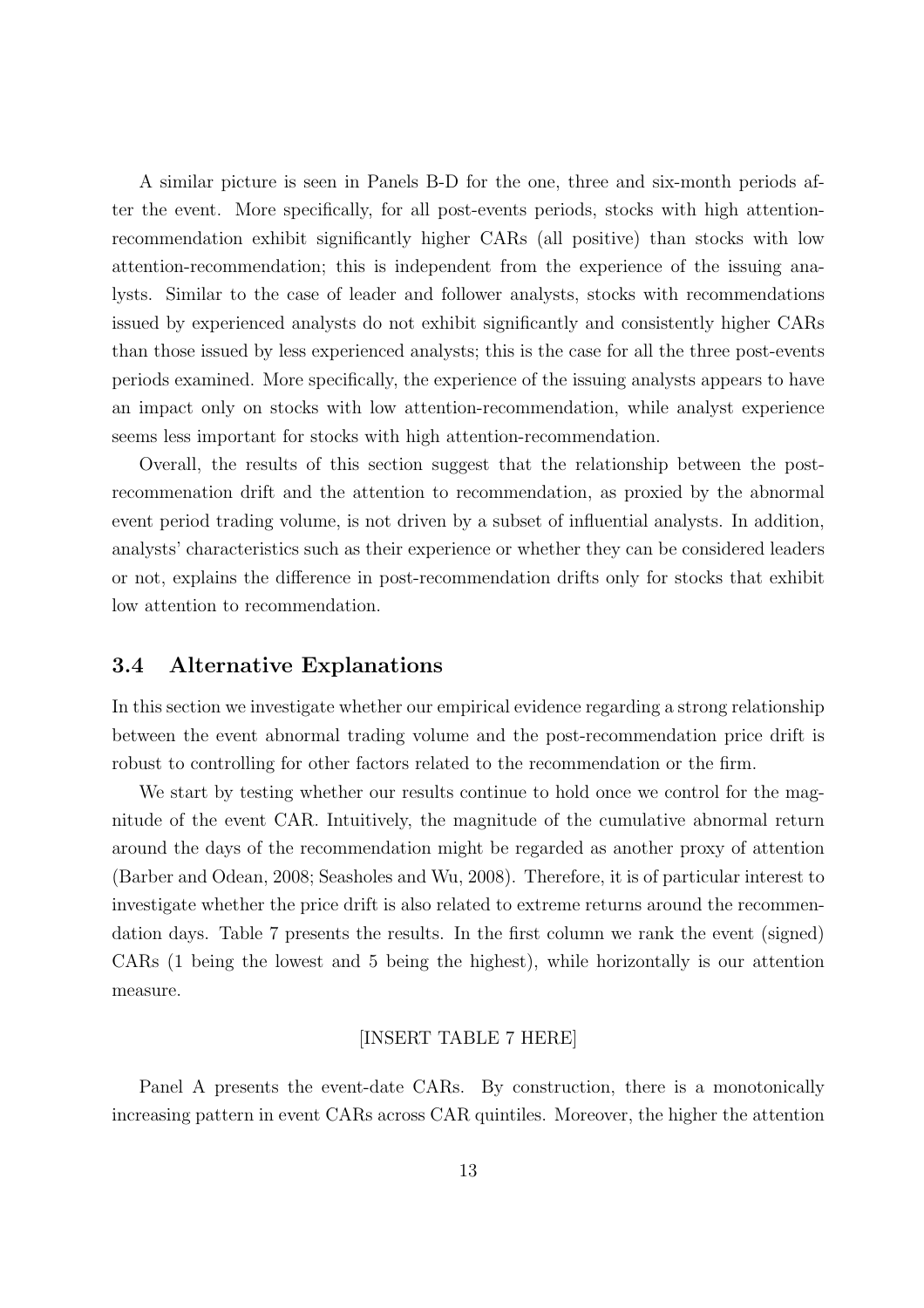a recommendation receives on the event-date, the more extreme the CAR is. For instance, low event CAR stocks with high-attention recommendations exhibit significantly more negative CARs  $(-13.51\%)$  than those with low attention  $(-4.61\%)$ . Similarly, high event CAR stocks with high-attention recommendations have significantly higher CARs (21.59%) than those with low attention (11.10%).

Panels B-D present the one, three and six-month period CARs. One could observe that stocks with recommendations receiving higher attention, as proxied by the abnormal trading volume, exhibit significantly more pronounced CARS, than those with low-attention recommendations. This is the case for all the post-event periods examined and for all event CAR quintiles apart from one case (1-month returns for the high CAR portfolio). On the other hand, there does not seem to be any consistent relation between the magnitude of the event CAR and the post-recommendation drift. This means that even though extreme returns have been used in prior literature as another proxy for attention, they do not exhibit the same effect with abnormal trading volume in our setting.

Next, we investigate whether the size of the revisions affect the event and subsequent months' price drift. Intuitively, a more extreme revision (e.g. from sell to strong buy or the opposite) could also increase the visibility of the stock. Alternatively, such extreme recommendations might contain important new information about the future prospects of the firm. If on average investors under-react to new information, it is possible that our results are driven by a subset of extreme revisions in recommendations.

Table 8 presents the results. On the first column we classify revisions into small (revisions of size  $\pm 1$ ) and large ones (revision size  $\pm 2$  or more) and we also report their difference (Large-Small), while horizontally we present our attention measure.

### [INSERT TABLE 8 HERE]

Panel A presents the results on the event-date CARs. As expected, stocks with large revisions appear to have significantly higher CARs than those associated with small revisions. The only exception is the case of stocks with high recommendation attention, where the difference between large and small revisions is insignificant. Having said that, stocks with high recommendation-attention always exhibit higher CARs than those with low attention, independently of the size of the revision.

Panels B-D present the results for the one, three and six-month post-event CARs. In all cases, stocks with recommendation receiving high attention exhibit significantly (at the 1% level) higher CARs than those with low attention. This is irrespective of the size of the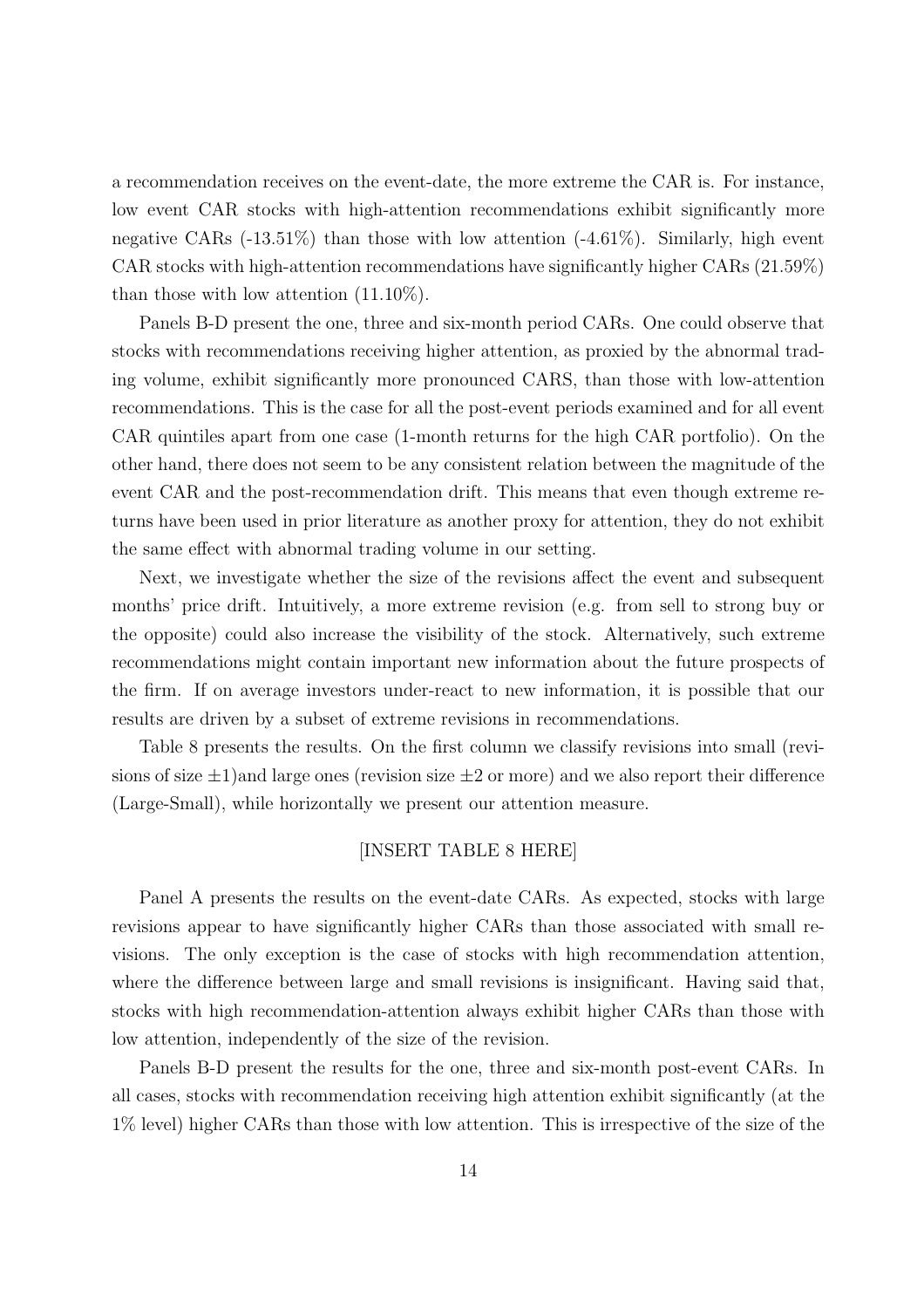revision. Hence, whether the revision is large or small bears no effect upon our results. On the other hand, we do not observe any consistent relation between the size of the revision and the post-recommendation drift. This means that our results are not driven by firms that experience extreme revisions in their recommendations. Moreover, the size of the revision does not seem to operate as an effective proxy of attention in our setting.

We further check whether the size of firms has any impact on the attention that recommendations receive and the subsequent returns of the stocks. Table 9 presents our findings. On the first column there are five groups of our sample firms based on their market value (1 being the smallest firms and 5 being the largest ones) as well as the difference between the two extreme groups (Large-Small), while horizontally there is our attention measure.

#### [INSERT TABLE 9 HERE]

On the event-date (Panel A), small firms appear to have significantly higher (in absolute terms) CARs than large firms. Regarding our attention measure, stocks with high recommendation-attention exhibit significantly higher CARs than stocks with low attention; this is the case across all size quintiles.

Panels B-D present the CARs for the one, three and six-month periods respectively, where we get to see a similar picture. Particularly, small firms exhibit significantly higher post-recommendation drifts than large firms for all post-event periods, while stocks with high recommendation-attention exhibit significantly (at the 1\% level in all cases) higher drifts than those with low attention. Our findings indicate the presence of a size effect; nevertheless, our findings regarding our attention measure are quite robust since we continue to observe the same pattern as before (i.e. stocks with high recommendation-attention exhibit a stronger price drift than those with low attention).

Finally, we investigate whether earnings announcements have an impact on our results, by rerunning our model for days with and without earnings announcements around the event-date. Table 10 presents the results. On the first column there is the classification of whether the recommendation event is surrounded by an earnings announcement, while horizontally there is our attention to recommendation measure.

#### [INSERT TABLE 10 HERE]

On the event date (Panel A), we observe that stocks with recommendations around days with earnings announcements exhibit significantly higher CARs than stocks with recommendations taken place in days with no earnings announcements. In addition, high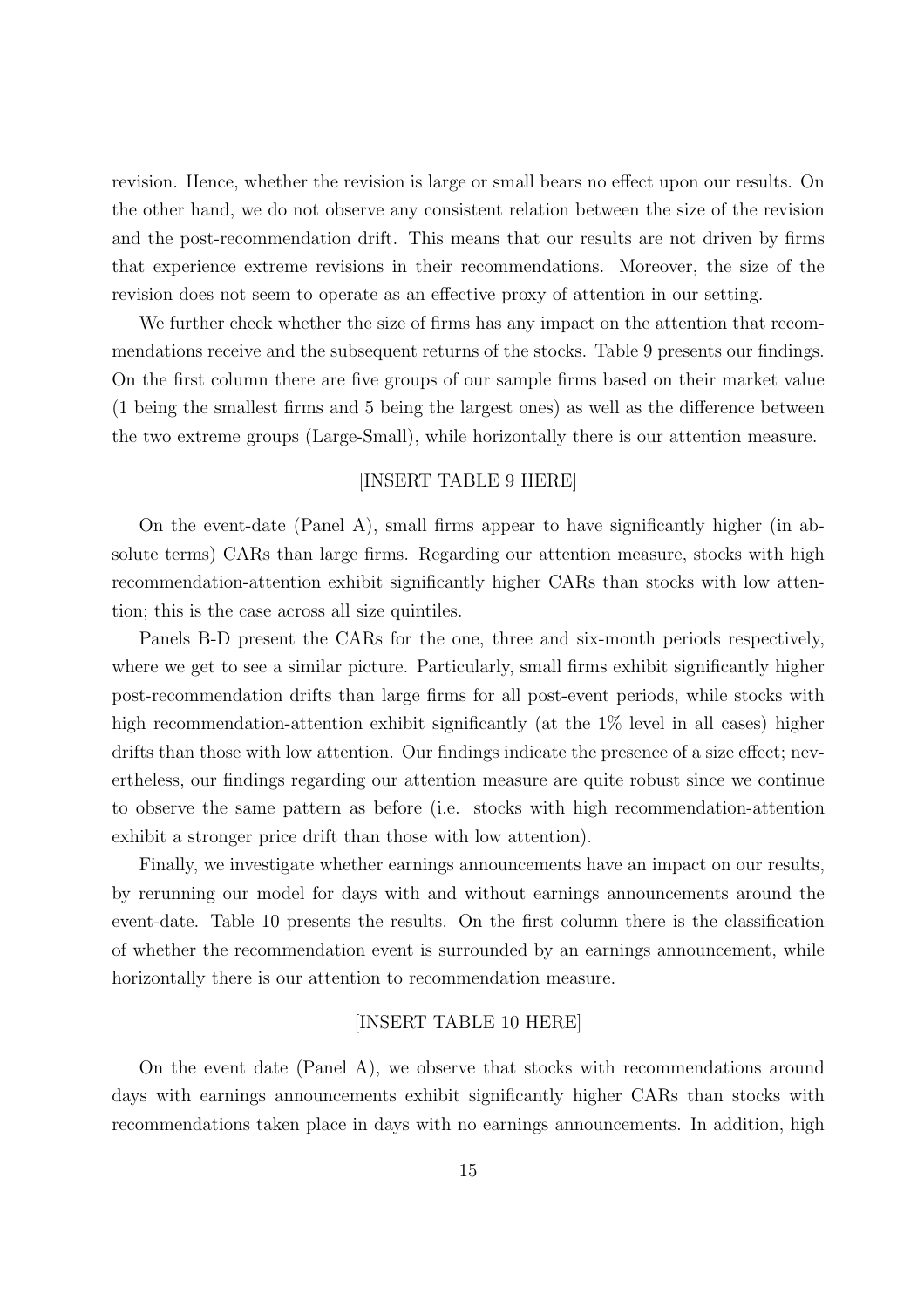recommendation-attention stocks have more pronounced CARs than low-recommendationattention stocks.

Regarding the post-recommendation behavior, Panels B-D show that, in the majority of the cases, stocks with high recommendation-attention exhibit significantly higher CARs than those with low attention. In fact, our results are stronger when there is no earnings announcement around the recommendation date. In particular, the difference in postrecommendation CARs is always significant at the 1% level when there is no earnings announcement close to the recommendation, while it is significant at the 1% level only in the case of the three-month period when an earnings announcement is present. This finding demonstrates clearly that the attention to recommendation drift is not driven by earnings announcements. If anything, earnings announcements work against a post-recommendation drift probably because they constitute a new event that provides additional and distinct information to the market.

Overall, the results of this section show that are our results are robust to controlling for the magnitude of the event return, the size of the recommendation, the size of the firm and whether analyst recommendations are accompanied by earnings announcements. Therefore, it turns out that the abnormal trading volume around an analyst recommendation is a robust measure of the visibility that the stock attracts and contains distinct information that cannot be subsumed by other variables.

## 4 Conclusion

This study examines the impact of investor attention to analyst recommendations on the subsequent stock returns. Prior literature mainly examines investor attention at the firm level and finds a positive price drift on stocks with low investor attention. We use abnormal turnover around the day of recommendations as a measure of investor attention to specific recommendations, and examine whether this has any impact on the post-recommendation price drift.

We find that recommendations that attract high investor attention exhibit significantly more pronounced post-recommendation price drift than otherwise similar low-attention recommendations. We further show that the effect is driven by upgrades rather than downgrades. This is consistent with the idea that uninformed investors tend to buy stocks with positive recommendations that catch their attention but, due to short sale constraints, they cannot sell easily attention-grabbing stocks with negative recommendations. Our results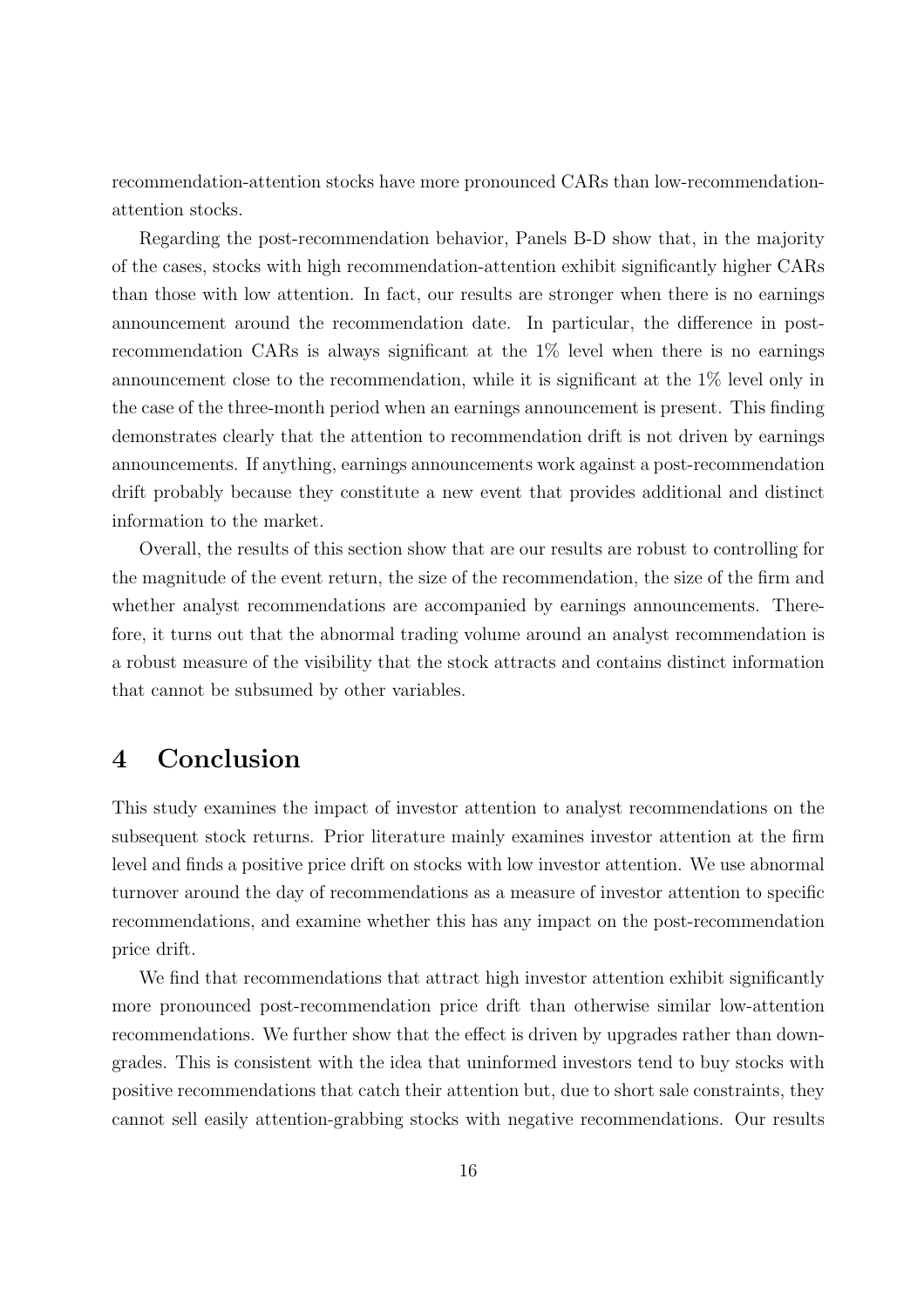remain robust when controlling for attention to the stock rather than the recommendation event, analyst characteristics, other recommendation characteristics, days with earnings announcements and firm size.

Our study has distinct implications both for academics and practitioners. From an academic point of view, our results show that the post-recommendation price drift can be attributed – to a large extent – to the visibility that the recommendation attracts. Moreover, we show that the abnormal trading volume surrounding the recommendation date is the most suitable measure for capturing the attention that the recommendation receives. From a practitioner's point of view, our results indicate that investors can incorporate information from the abnormal trading activity around recommendation events to form profitable trading strategies. Since the information content of the abnormal trading activity is not subsumed by any of the alternative variables considered in the study, further research could focus on investigating the mechanism that makes some recommendations attract more attention than others.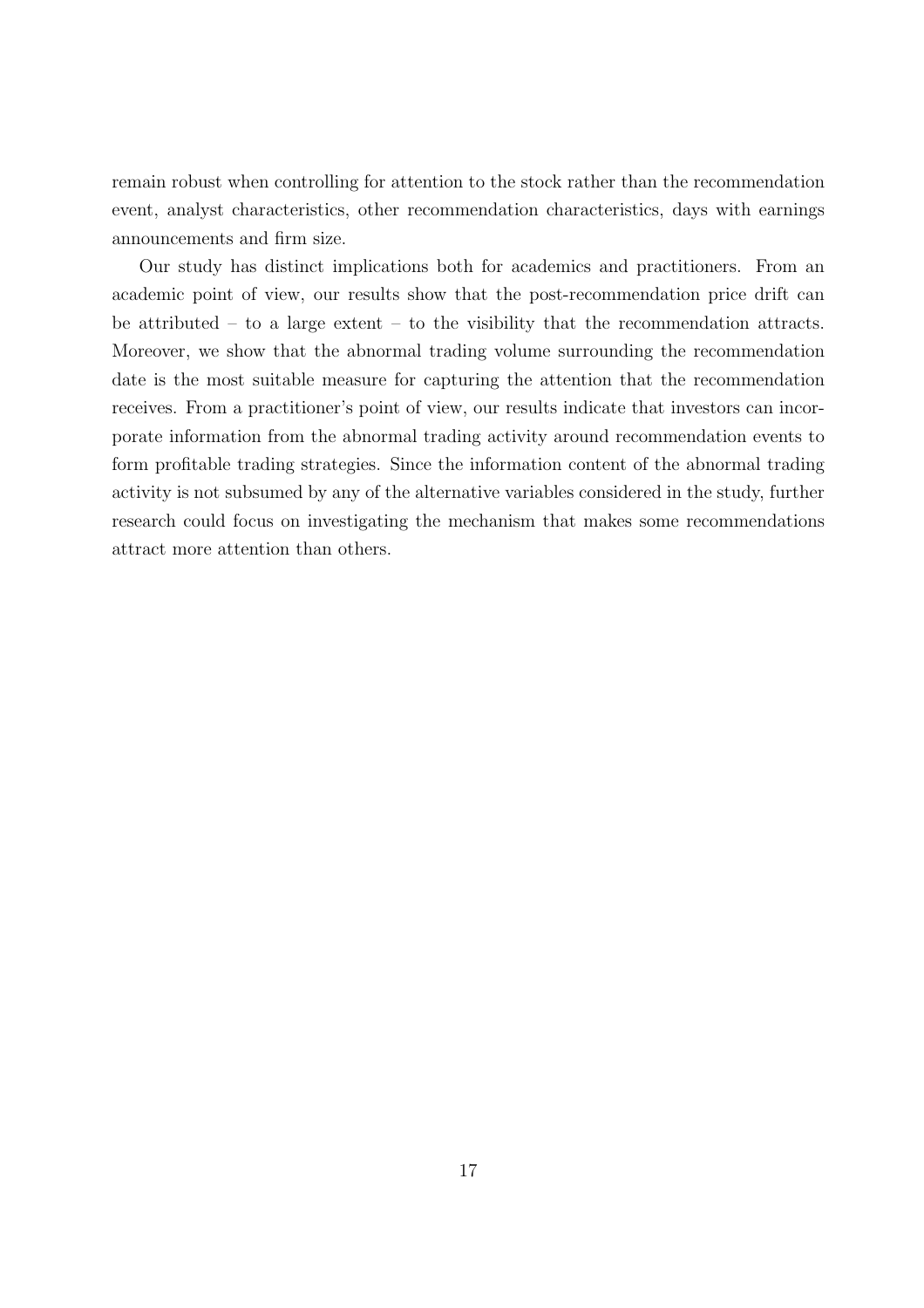## References

- Ajinkya, B. B. and P. C. Jain (1989). The behavior of daily stock market trading volume. Journal of Accounting and Economics  $11(4)$ ,  $331 - 359$ .
- Akbas, F. (2016). The Calm before the Storm. The Journal of Finance  $71(1)$ ,  $225\text{\AA}S-266$ .
- Barber, B., R. Lehavy, M. McNichols, and B. Trueman (2001, apr). Can Investors Profit from the Prophets? Security Analyst Recommendations and Stock Returns. The Journal of Finance 56 (2), 531–563.
- Barber, B. M. and T. Odean (2008, apr). All That Glitters: The Effect of Attention and News on the Buying Behavior of Individual and Institutional Investors. Review of Financial Studies  $21(2)$ , 785–818.
- Berkman, H., V. Dimitrov, P. C. Jain, P. D. Koch, and S. Tice (2009). Sell on the news: Differences of opinion, short-sales constraints, and returns around earnings announcements. Journal of Financial Economics 92, 376 $\hat{A}S$ –399.
- Chen, H., G. Noronha, and V. Singal (2004). The Price Response to S&P 500 Index Additions and Deletions: Evidence of Asymmetry and a New Explanation. The Journal of Finance  $59(4)$ , 1901 $\hat{A}S-1930$ .
- Chordia, T., A. Subrahmanyam, and V. R. Anshuman (2001). Trading activity and expected stock returns. Journal of Financial Economics 59, 3–32.
- Cooper, R. A., T. E. Day, and C. M. Lewis (2001). Following the leader:: a study of individual analysts $\tilde{A}Z$  earnings forecasts. *Journal of Financial Economics 61*(3), 383 – 416.
- DellaVigna, S. and J. M. Pollet (2009). Investor Inattention and Friday Earnings Announcements. The Journal of Finance  $64(2)$ , 709 $\angle$ a $\overline{AS}$ -749.
- Drake, M. S., D. T. Roulstone, and J. R. Thornock (2012). Investor Information Demand:Evidence from Google Searches Around Earnings Announcements. Journal of  $Accounting Research 50(4), 1001â<sub>A</sub>SS-1040.$
- Elton, E. J., M. J. Gruber, and S. Grossman (1986). Discrete Expectational Data and Portfolio Performance. The Journal of Finance 41(3), 699–713.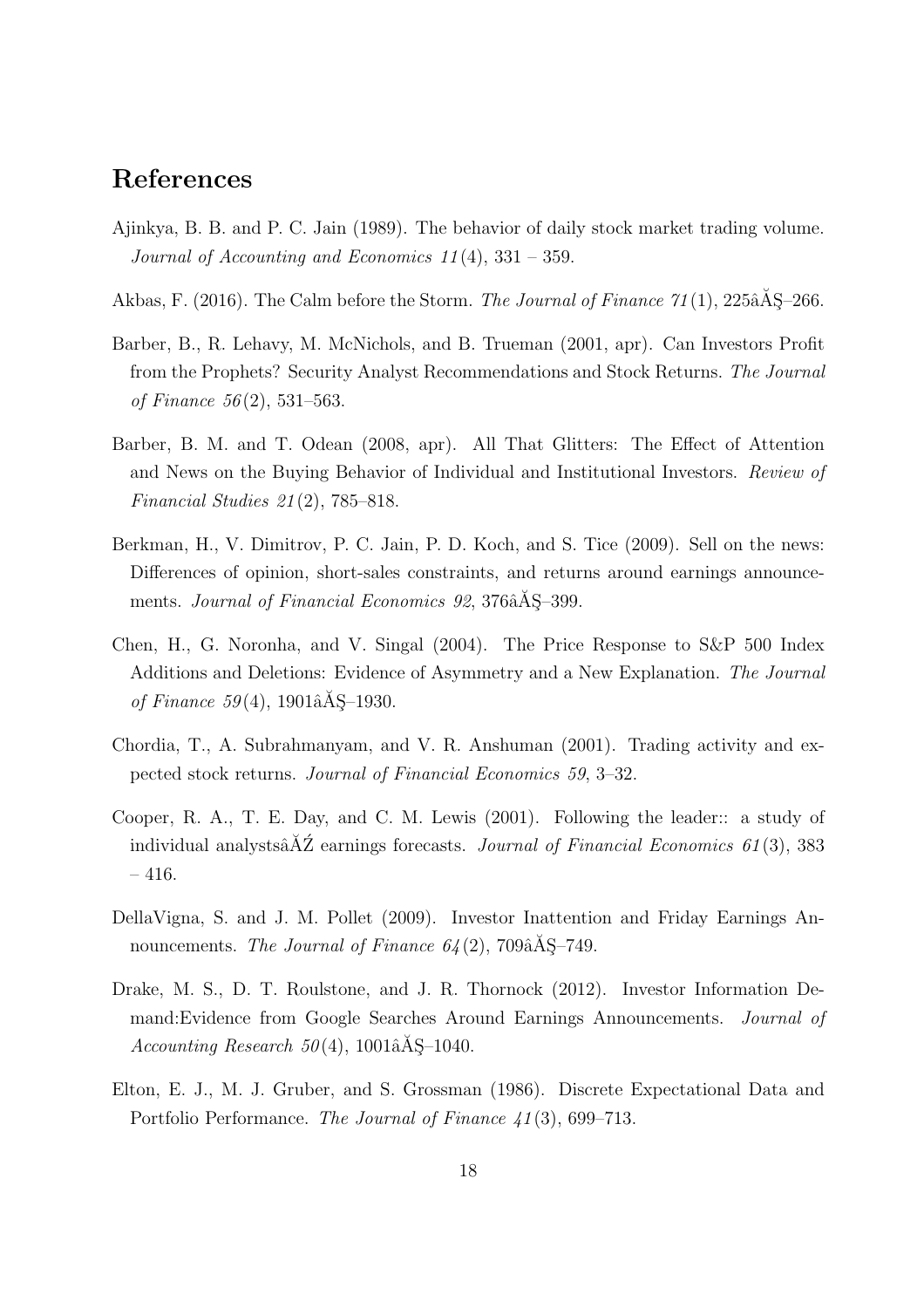- Francis, J. and L. Soffer (1997). The Relative Informativeness of Analysts' Stock Recommendations and Earnings Forecast Revisions. Journal of Accounting Research 35(2), 193–211.
- Gervais, S., R. Kaniel, and H. D. Mingelgrin (2001). The High-Volume Return Premium. The Journal of Finance  $56(3)$ , 877–919.
- Hirshleifer, D., S. S. Lim, and S. H. Teoh (2009). Driven to distraction: Extraneous events and underreaction to earnings news. The Journal of Finance  $64(5)$ ,  $2289a\text{\AA}S-2325$ .
- Hirshleifer, D., S. S. Lim, and S. H. Teoh (2011, dec). Limited Investor Attention and Stock Market Misreactions to Accounting Information. Review of Asset Pricing Studies  $1(1)$ , 35–73.
- Jegadeesh, N., J. Kim, and S. D. Krische (2004). Analyzing the Analysts: When Do Recommendations Add Value? The Journal of Finance  $59(3)$ ,  $1083â$ AS– $1124$ .
- Kaniel, R., A. Ozoguz, and L. Starks (2012). The high volume return premium: Crosscountry evidence. Journal of Financial Economics 103, 255 $\tilde{A}S-279$ .
- Kecskes, A., R. Michaely, and K. L. Womack (2010). What Drives the Value of Analysts' Recommendations: Earnings Estimates or Discount Rate Estimates? Working paper .
- Lee, C. M. C. and B. Swaminathan (2000). Price Momentum and Trading Volume. The Journal of Finance 55 (5), 2017–2069.
- Li, K., J. Lockwood, L. J. Lockwood, and M. R. Uddin (2015). Analyst Optimism and Stock Price Momentum. Working paper .
- Llorente, G., R. Michaely, G. Saar, and J. Wang (2002). Dynamic volume-return relation of individual stocks. Review of Financial Studies 15 (4), 1005–1047.
- Lo, A. W. and J. Wang (2000). Trading volume: Definitions, data analysis, and implications of portfolio theory. Review of Financial Studies 13 (2), 257–300.
- Loh, R. K. (2010, sep). Investor Inattention and the Underreaction to Stock Recommendations. Financial Management  $39(3)$ , 1223–1252.
- Loh, R. K. and G. M. Mian (2006). Do accurate earnings forecasts facilitate superior investment recommendations? Journal of Financial Economics 80,  $455\hat{a}\hat{A}\hat{S}$  –483.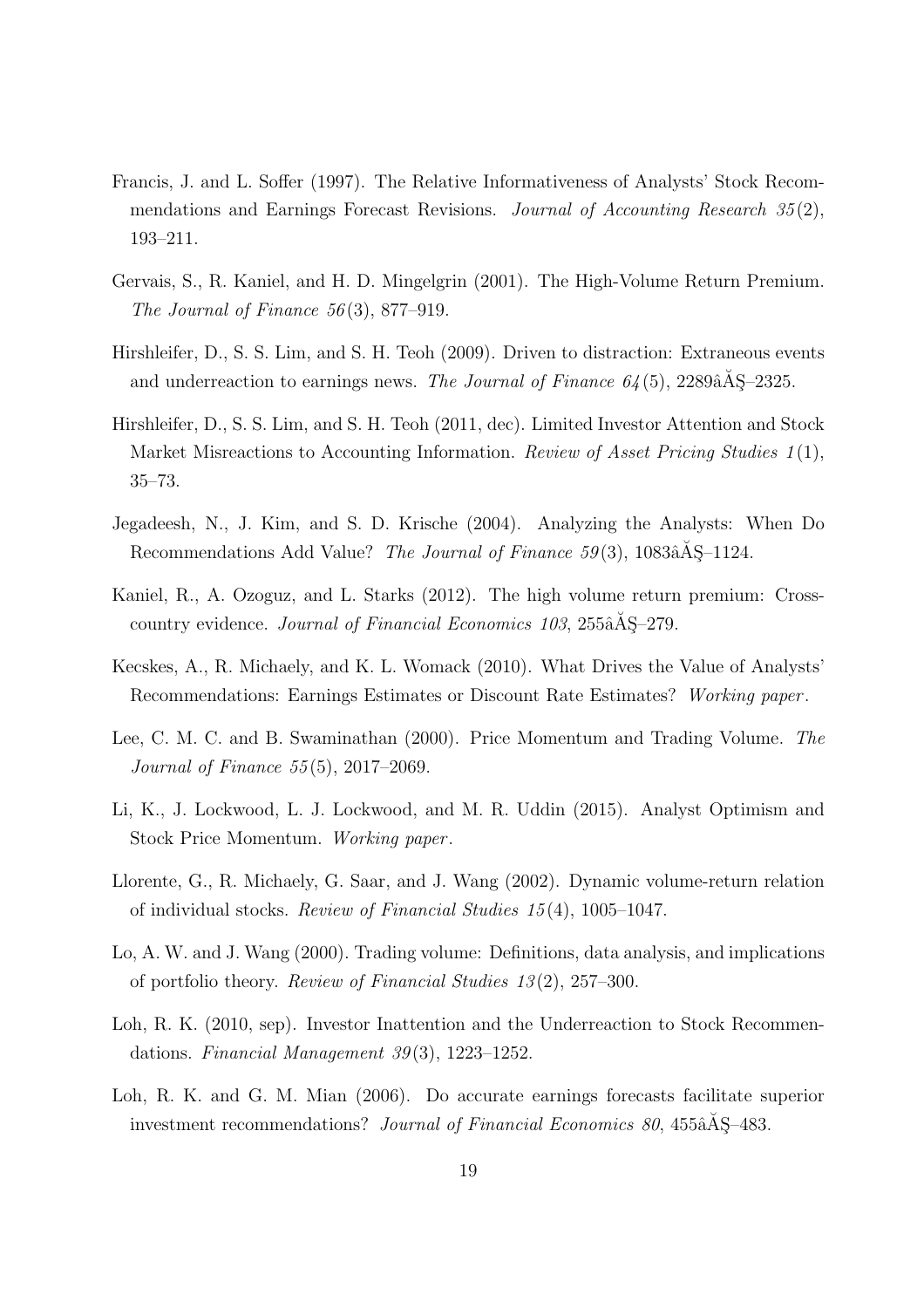- Loh, R. K. and R. M. Stulz (2011, feb). When Are Analyst Recommendation Changes Influential? Review of Financial Studies 24 (2), 593–627.
- Mayshar, J. (1983). On Divergence of Opinion and Imperfections in Capital Markets. The American Economic Review 73(1), 114-128.
- Mikhail, M. B., B. R. Walther, and R. H. Willis (1997). Do Security Analysts Improve Their Performance with Experience? Journal of Accounting Research 35, 131–157.
- Miller, M. E. (1977). Risk, Uncertainty, and Divergence of Opinion. The Journal of Finance 32(4), 1151–1168.
- Peng, L. and W. Xiong (2006, jun). Investor attention, overconfidence and category learning. Journal of Financial Economics  $80(3)$ , 563–602.
- Seasholes, M. S. and G. Wu (2008). Predictable behavior, profits, and attention. Journal of Empirical Finance  $14(5)$ , 590 $\hat{a}$ AŞ–610.
- Sorescu, S. and A. Subrahmanyam (2006). The Cross Section of Analyst Recommendations. Journal of Financial and Quantitative Analysis  $\angle 1(1)$ , 139 $\angle$ AS–168.
- Stickel, S. E. (1995, sep). The Anatomy of the Performance of Buy and Sell Recommendations. Financial Analysts Journal 51 (5), 25–39.
- Vega, C. (2006). Stock Price Reaction to Public and Private Information. Journal of Financial Economics 82 (1), 103–133.
- Womack, K. (1996). Do brokerage analysts' recommendations have investment value? The Journal of Finance 51, 137–167.
- Yuan, Y. (2015). Market-wide attention, trading, and stock returns. *Journal of Financial*  $Economics\ 116, 548âA<sub>S</sub>–564.$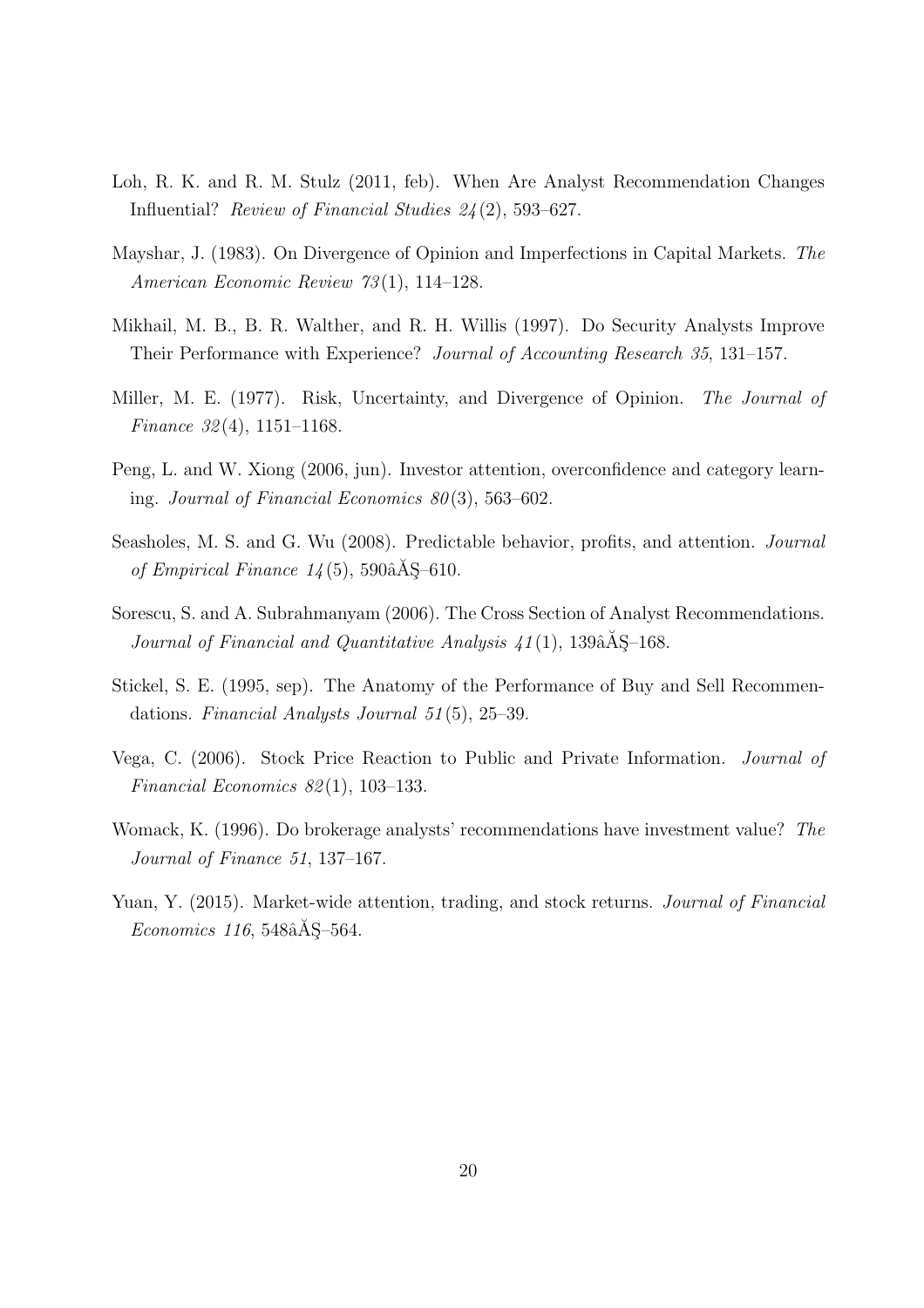#### Table 1: Descriptive Statistics

This table reports descriptive statistics for the sample of recommendations (in Panel A) and the volume sample (in Panel B). Recommendations are coded from 1 (Strong Buy) to 5 (Strong Sell). In Panel A, under Recommendations, Mean revision denotes the mean change in analyst recommendations where the change is calculated as the difference between a broker's current and previous recommendation or, for a recommendation initiation, as the difference to a recommendation of 3 (Neutral/Hold). N denotes the number of recommendations. Under Brokerages, Coverage denotes the cross-brokerage mean number of distinct stocks with recommendations. Analysts employed reports the mean number of analysts issuing recommendations in a brokerage. N denotes the number of brokerage firms. Panel B reports turnover statistics based on daily raw turnover (number of shares traded divided by number of shares outstanding) for all stock-days with analyst recommendations (event days). Statistics under Event turnover are based on the daily raw turnover on the event day. Normal turnover is the mean daily raw turnover over tradings days  $[-52, -11]$  relative to the event. Panel A

|          |          | Recommendations |           |          | <b>Brokerages</b> |           |
|----------|----------|-----------------|-----------|----------|-------------------|-----------|
| Year     | Mean     | Mean revision   | ${\bf N}$ | Coverage | Analysts employed | ${\rm N}$ |
| All      | $2.26\,$ | $-0.18$         | 365299    | 59.6     | 12.8              | 754       |
| 1994     | 2.12     | $-0.40$         | 18306     | 85.6     | 13.7              | 144       |
| 1995     | 2.18     | $-0.13$         | 19565     | 88.2     | 14.5              | 145       |
| 1996     | 2.09     | $-0.28$         | 17945     | 73.8     | 14.0              | 171       |
| 1997     | 2.04     | $-0.28$         | 18452     | 66.4     | 13.6              | 205       |
| 1998     | 2.03     | $-0.27$         | 21840     | 70.4     | 14.1              | 224       |
| 1999     | 1.98     | $-0.36$         | 21448     | 74.4     | 15.7              | 217       |
| 2000     | 1.97     | $-0.24$         | 20533     | $73.0\,$ | 16.4              | 211       |
| 2001     | 2.08     | $-0.11$         | 19475     | 72.4     | 16.5              | 192       |
| 2002     | 2.36     | 0.09            | 18588     | 67.9     | 15.0              | 200       |
| 2003     | 2.48     | $-0.06$         | 19396     | 59.7     | 12.4              | 227       |
| 2004     | 2.41     | $-0.15$         | 18689     | 52.7     | 11.3              | 262       |
| 2005     | 2.37     | $-0.21$         | 17802     | 48.3     | 11.1              | 276       |
| 2006     | 2.43     | $-0.10$         | 18002     | 53.4     | 12.0              | 255       |
| $2007\,$ | 2.43     | $-0.17$         | 17755     | 54.1     | 12.3              | 240       |
| 2008     | 2.54     | $-0.06$         | 19274     | 53.7     | 11.8              | 244       |
| 2009     | 2.42     | $-0.22$         | 17210     | 48.7     | 10.3              | 259       |
| 2010     | $2.29\,$ | $-0.30$         | 15940     | 47.0     | 11.0              | 268       |
| 2011     | 2.33     | $-0.22$         | 16702     | 48.7     | 11.7              | 260       |
| 2012     | 2.44     | $-0.02$         | 15399     | 48.3     | 11.6              | 243       |
| 2013     | 2.44     | $-0.05$         | 12978     | 45.9     | 11.1              | 236       |

Continued on next page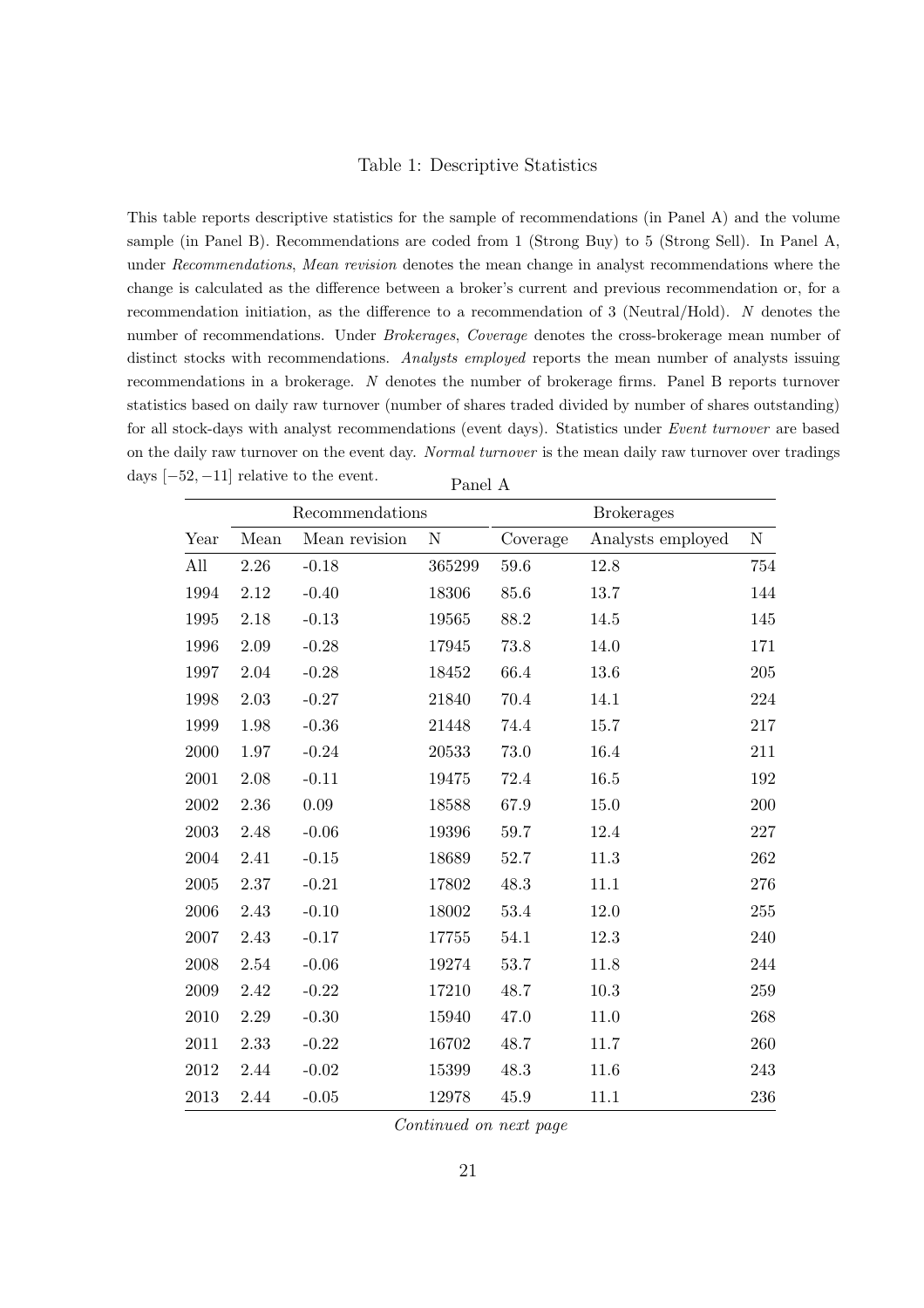|      |        |       |        | Panel B        |       |       |       |                 |
|------|--------|-------|--------|----------------|-------|-------|-------|-----------------|
|      |        |       |        | Event turnover |       |       |       | Normal turnover |
| Year | N      | Mean  | Median | StdDev         | Min   | Max   | Mean  | Median          |
| All  | 365299 | 0.017 | 0.008  | 0.040          | 0.000 | 1.966 | 0.008 | 0.005           |
| 1994 | 18306  | 0.005 | 0.003  | 0.011          | 0.000 | 0.330 | 0.004 | 0.003           |
| 1995 | 19565  | 0.007 | 0.003  | 0.014          | 0.000 | 0.440 | 0.004 | 0.003           |
| 1996 | 17945  | 0.010 | 0.004  | 0.022          | 0.000 | 0.487 | 0.005 | 0.003           |
| 1997 | 18452  | 0.010 | 0.004  | 0.022          | 0.000 | 0.418 | 0.005 | 0.004           |
| 1998 | 21840  | 0.012 | 0.004  | 0.029          | 0.000 | 0.931 | 0.005 | 0.004           |
| 1999 | 21448  | 0.017 | 0.006  | 0.043          | 0.000 | 1.581 | 0.006 | 0.004           |
| 2000 | 20533  | 0.016 | 0.007  | 0.032          | 0.000 | 0.480 | 0.007 | 0.005           |
| 2001 | 19475  | 0.015 | 0.007  | 0.027          | 0.000 | 0.683 | 0.008 | 0.005           |
| 2002 | 18588  | 0.016 | 0.007  | 0.034          | 0.000 | 0.810 | 0.007 | 0.005           |
| 2003 | 19396  | 0.018 | 0.009  | 0.031          | 0.000 | 0.574 | 0.007 | 0.006           |
| 2004 | 18689  | 0.020 | 0.009  | 0.043          | 0.000 | 1.274 | 0.007 | 0.006           |
| 2005 | 17802  | 0.021 | 0.009  | 0.040          | 0.000 | 0.803 | 0.007 | 0.006           |
| 2006 | 18002  | 0.022 | 0.010  | 0.048          | 0.000 | 0.852 | 0.008 | 0.006           |
| 2007 | 17755  | 0.023 | 0.012  | 0.042          | 0.000 | 1.021 | 0.009 | 0.007           |
| 2008 | 19274  | 0.024 | 0.014  | 0.044          | 0.000 | 1.583 | 0.013 | 0.010           |
| 2009 | 17210  | 0.023 | 0.013  | 0.046          | 0.000 | 1.210 | 0.013 | 0.010           |
| 2010 | 15940  | 0.025 | 0.011  | 0.061          | 0.000 | 1.279 | 0.011 | 0.008           |
| 2011 | 16702  | 0.025 | 0.011  | 0.065          | 0.000 | 1.966 | 0.010 | 0.008           |
| 2012 | 15399  | 0.023 | 0.010  | 0.053          | 0.000 | 1.612 | 0.010 | 0.007           |
| 2013 | 12978  | 0.022 | 0.009  | 0.048          | 0.000 | 1.164 | 0.009 | 0.006           |

Table  $1 -$  *Continued from previous page*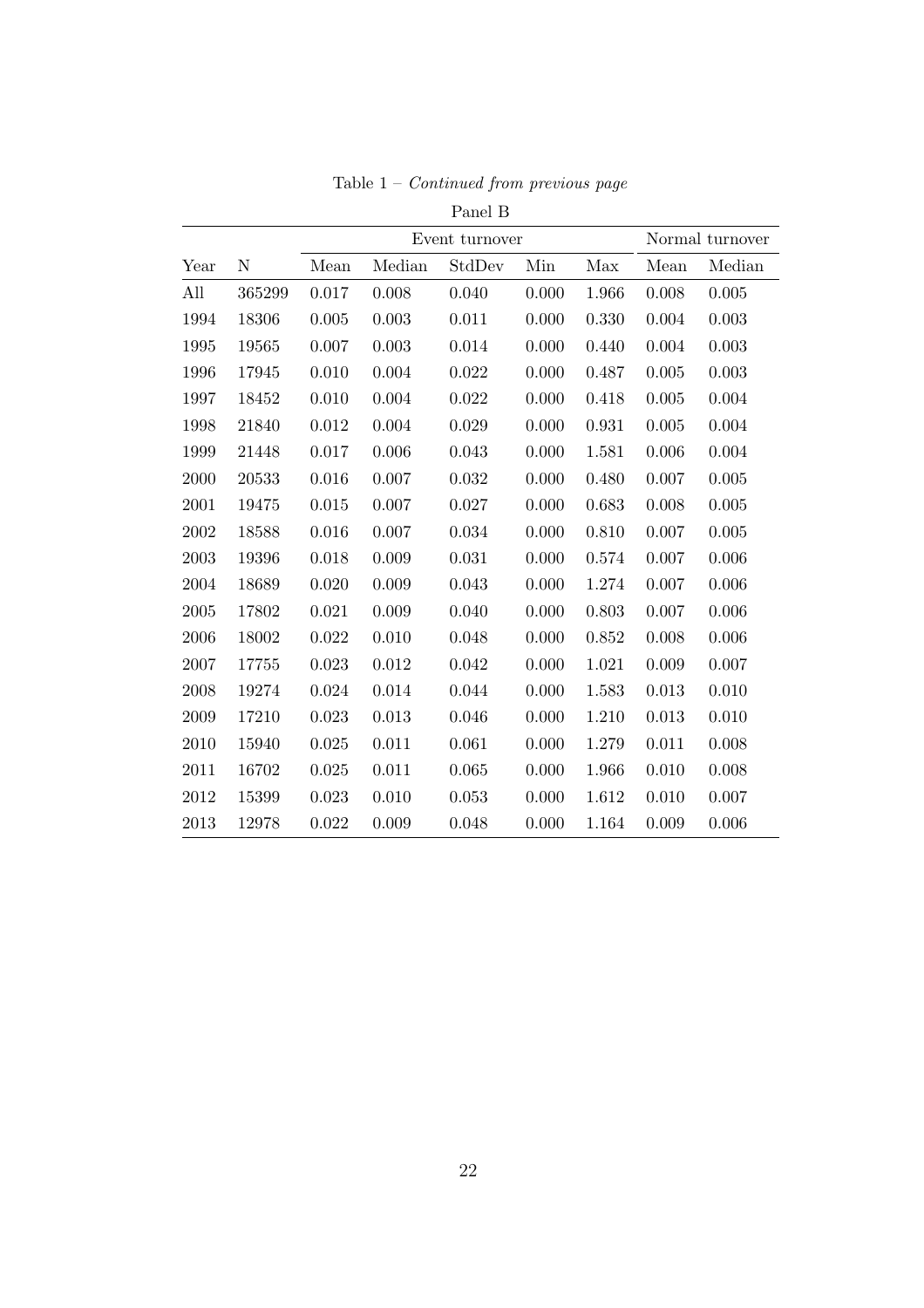#### Figure 1: Signed CARs around Revisions for Recommendation Attention Groups

This figure reports mean signed cumulative abnormal returns (signed CARs) over trading days  $[-1, +42]$ relative to recommendation revisions for stocks grouped by recommendation attention. Recommendation attention is measured as the cumulative abnormal turnover in a stock over trading days  $[-1, +1]$  around a recommendation revision. All observations within a calendar month are grouped into quintiles based on recommendation attention, with stocks in group 5 (group 1) having highest (lowest) measures of attention. Abnormal returns are calculated as daily excess returns (over the 3-month risk-free rate) minus the beta-adjusted market excess return. Betas stem from CAPM regressions over trading days [−262, −11]. Signed CARs are mean cumulative abnormal returns with abnormal returns multiplied by −1 for revision downgrades.

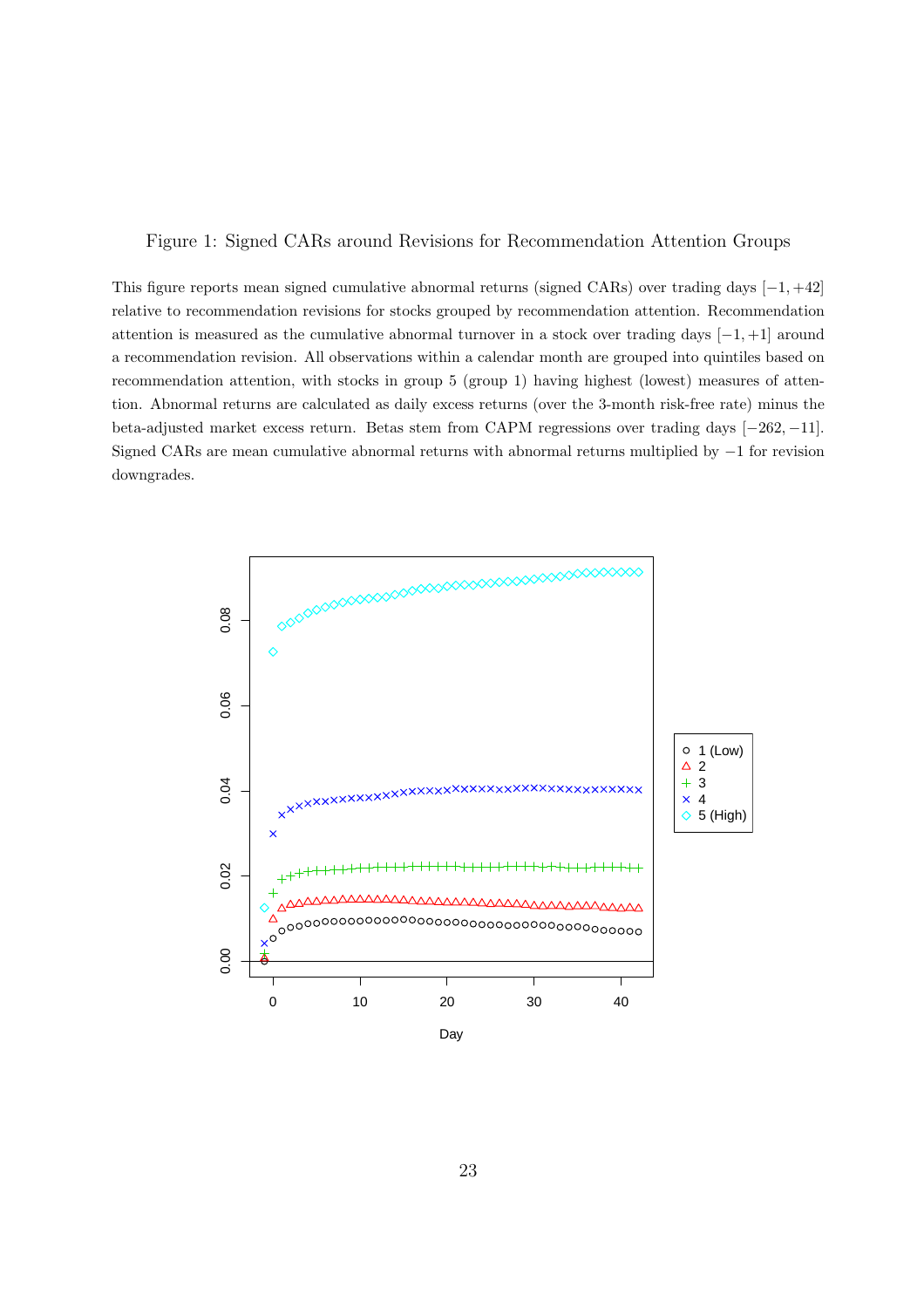#### Table 2: CARs for Recommendation Attention Groups

This table reports mean cumulative abnormal returns (CARs) around recommendation revisions for stocks grouped by recommendation attention. Panel A reports signed CARs for all recommendations; Panel B (Panel C) reports unadjusted CARs for upgrades (downgrades). The final column in each panel depicts the difference in mean returns between the high and low recommendation attention groups. Recommendation attention is measured as the cumulative abnormal turnover in a stock over trading days  $[-1, +1]$  around a recommendation revision. All observations within a calendar month are grouped into quintiles based on recommendation attention, with stocks in group 5 (group 1) having highest (lowest) measures of attention. Abnormal returns are calculated as daily excess returns (over the 3-month risk-free rate) minus the beta-adjusted market excess return. Betas stem from CAPM regressions over trading days [−262, −11]. Signed CARs are mean cumulative abnormal returns with abnormal returns multiplied by −1 for revision downgrades. t-statistics are given in brackets. \*\*\*, \*\*, and \* denote significance at the 1%, 5%, and 10% level, respectively.

|                                                                                                                                       |              |                | I allel A. Signed CARS for Full Sample |                |              |                |  |  |  |  |  |  |
|---------------------------------------------------------------------------------------------------------------------------------------|--------------|----------------|----------------------------------------|----------------|--------------|----------------|--|--|--|--|--|--|
| Recommendation attention<br>$\overline{2}$<br>$\boldsymbol{3}$<br>$5$ (High)<br>CAR period<br>$(High - Low)$<br>$1~(\text{Low})$<br>4 |              |                |                                        |                |              |                |  |  |  |  |  |  |
|                                                                                                                                       |              |                |                                        |                |              |                |  |  |  |  |  |  |
| $(-1:1)$                                                                                                                              | $0.0072***$  | $0.0124***$    | $0.0193***$                            | $0.0344***$    | $0.0786***$  | $0.0715***$    |  |  |  |  |  |  |
|                                                                                                                                       | $[44.24]$    | [68.81]        | [88.20]                                | [112.47]       | [108.73]     | [96.42]        |  |  |  |  |  |  |
| (2:21)                                                                                                                                | $0.0020***$  | $0.0015***$    | $0.0030***$                            | $0.0062***$    | $0.0096***$  | $0.0076***$    |  |  |  |  |  |  |
|                                                                                                                                       | $[3.89]$     | $[3.14]$       | $\left[6.57\right]$                    | [12.84]        | [17.08]      | [9.86]         |  |  |  |  |  |  |
| (2:63)                                                                                                                                | $-0.0030***$ | $-0.0020**$    | 0.0009                                 | $0.0054***$    | $0.0154***$  | $0.0184***$    |  |  |  |  |  |  |
|                                                                                                                                       | $[-3.34]$    | $[-2.48]$      | $[1.05]$                               | $[6.26]$       | $[15.66]$    | [13.84]        |  |  |  |  |  |  |
| (2:126)                                                                                                                               | $-0.0088***$ | $-0.0085***$   | $-0.0058***$                           | 0.0014         | $0.0192***$  | $0.0279***$    |  |  |  |  |  |  |
|                                                                                                                                       | $[-6.81]$    | $[-7.24]$      | $[-4.96]$                              | $[1.10]$       | $[14.02]$    | [14.87]        |  |  |  |  |  |  |
|                                                                                                                                       |              |                | Panel B: CARs for Upgrades             |                |              |                |  |  |  |  |  |  |
| CAR period                                                                                                                            | 1 (Low)      | $\overline{2}$ | $\sqrt{3}$                             | $\overline{4}$ | $5$ (High)   | $(High - Low)$ |  |  |  |  |  |  |
| $(-1:1)$                                                                                                                              | $0.0032***$  | $0.0099***$    | $0.0181***$                            | $0.0319***$    | $0.0561***$  | $0.0529***$    |  |  |  |  |  |  |
|                                                                                                                                       | [15.82]      | $[43.91]$      | [65.04]                                | [82.78]        | $[64.31]$    | [59.14]        |  |  |  |  |  |  |
| (2:21)                                                                                                                                | $-0.0062***$ | $-0.0061***$   | $-0.0034***$                           | 0.0009         | $0.0114***$  | $0.0177***$    |  |  |  |  |  |  |
|                                                                                                                                       | $[-9.49]$    | $[-10.18]$     | $[-5.63]$                              | $[1.39]$       | $[14.02]$    | [16.87]        |  |  |  |  |  |  |
| (2:63)                                                                                                                                | $-0.0214***$ | $-0.0229***$   | $-0.0197***$                           | $-0.0136***$   | $0.0088***$  | $0.0302***$    |  |  |  |  |  |  |
|                                                                                                                                       | $[-18.55]$   | $[-21.35]$     | $[-18.12]$                             | $[-11.73]$     | $[5.95]$     | [16.09]        |  |  |  |  |  |  |
| (2:126)                                                                                                                               | $-0.0441***$ | $-0.0504***$   | $-0.0457***$                           | $-0.0372***$   | $-0.0052**$  | $0.0390***$    |  |  |  |  |  |  |
|                                                                                                                                       | $[-26.59]$   | $[-32.47]$     | $[-29.25]$                             | $[-22.11]$     | $[-2.48]$    | [14.64]        |  |  |  |  |  |  |
|                                                                                                                                       |              |                | Panel C: CARs for Downgrades           |                |              |                |  |  |  |  |  |  |
| CAR period                                                                                                                            | 1 (Low)      | $\,2$          | $\sqrt{3}$                             | 4              | $5$ (High)   | $(High - Low)$ |  |  |  |  |  |  |
| $(-1:1)$                                                                                                                              | $-0.0133***$ | $-0.0159***$   | $-0.0210***$                           | $-0.0375***$   | $-0.0965***$ | $-0.0832***$   |  |  |  |  |  |  |
|                                                                                                                                       | $[-49.42]$   | $[-54.12]$     | $[-59.62]$                             | $[-76.49]$     | $[-88.68]$   | $[-74.26]$     |  |  |  |  |  |  |
| (2:21)                                                                                                                                | $-0.0146***$ | $-0.0122***$   | $-0.0118***$                           | $-0.0127***$   | $-0.0081***$ | $0.0065***$    |  |  |  |  |  |  |
|                                                                                                                                       | $[-17.22]$   | $[-17.00]$     | $[-16.71]$                             | $[-17.46]$     | $[-10.54]$   | $[5.66]$       |  |  |  |  |  |  |
| (2:63)                                                                                                                                | $-0.0250***$ | $-0.0276***$   | $-0.0291***$                           | $-0.0289***$   | $-0.0207***$ | $0.0043**$     |  |  |  |  |  |  |
|                                                                                                                                       | $[-17.78]$   | $[-22.29]$     | $[-23.53]$                             | $[-22.39]$     | $[-15.67]$   | [2.23]         |  |  |  |  |  |  |
| (2:126)                                                                                                                               | $-0.0450***$ | $-0.0510***$   | $-0.0488***$                           | $-0.0489***$   | $-0.0384***$ | $0.0066**$     |  |  |  |  |  |  |
|                                                                                                                                       | $[-22.49]$   | $[-29.03]$     | $[-28.02]$                             | $[-26.82]$     | $[-21.27]$   | [2.44]         |  |  |  |  |  |  |

Panel A: Signed CARs for Full Sample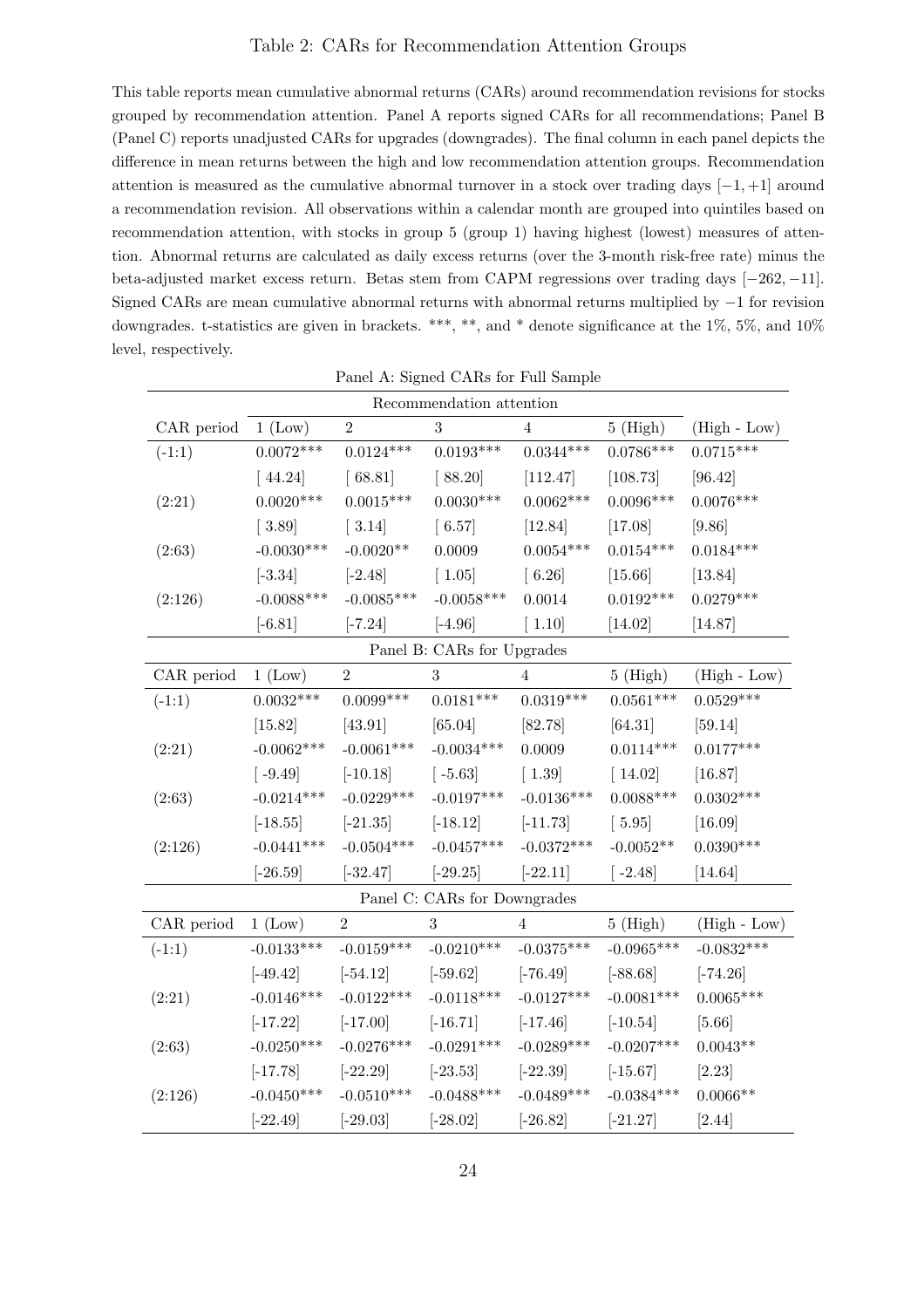### Table 3: Signed CARs for Sub-periods

This table reports mean signed cumulative abnormal returns (signed CARs) around recommendation revisions for stocks grouped by recommendation attention over various sub-periods. The final column in each pane<sup>l</sup> depicts the difference in mean returns between the high and lowrecommendation attention groups. Signed CARs and recommendation attention are defined in Table 2. t-statistics are given in brackets. \*\*\*, \*\*, and \* denote significance at the 1%, 5%, and 10% level, respectively.

|            |              | Panel A: 1994 to 1998 |                          |                |             |                | Panel B: 1999 to 2003 |                     |                |                          |                |                     |                  |
|------------|--------------|-----------------------|--------------------------|----------------|-------------|----------------|-----------------------|---------------------|----------------|--------------------------|----------------|---------------------|------------------|
|            |              |                       | Recommendation attention |                |             |                |                       |                     |                | Recommendation attention |                |                     |                  |
| CAR period | $1$ (Low)    | $\overline{2}$        | 3                        | 4              | $5$ (High)  | $(High - Low)$ | CAR period            | $1$ (Low)           | $\overline{2}$ | 3                        | $\overline{4}$ | $5$ (High)          | $(High - Low)$   |
| $(-1:1)$   | $0.0017***$  | $0.0045^{***}\,$      | $0.0092***$              | $0.0211***$    | $0.0606***$ | $0.0589***$    | $(-1:1)$              | $0.0065***$         | $0.0135***$    | $0.0241***$              | $0.0465***$    | $0.1151***$         | $0.1086^{***}\,$ |
|            | 6.01         | $[15.31]$             | [25.19]                  | [41.24]        | [54.12]     | [50.88]        |                       | $[16.65]$           | [30.00]        | [44.21]                  | [61.90]        | $[76.88]$           | [70.23]          |
| (2:21)     | $0.0035***$  | $0.0020**$            | $0.0047***$              | $0.0075***$    | $0.0114***$ | $0.0079***$    | (2:21)                | $0.0041***$         | $0.0026**$     | $0.0067***$              | $0.0111***$    | $0.0155***$         | $0.0115***$      |
|            | 3.72         | 2.39                  | 5.77                     | 8.44           | [11.37]     | [5.77]         |                       | 3.23                | 2.36           | 5.99                     | 9.49           | [11.48]             | $[6.22]$         |
| (2:63)     | 0.0025       | $-0.0012$             | 0.0016                   | $0.0067***$    | $0.0194***$ | $0.0169***$    | (2:63)                | $-0.0074***$        | $-0.0046**$    | 0.0002                   | $0.0094***$    | $0.0224***$         | $0.0298***$      |
|            | 1.48         | $[-0.81]$             | 1.09                     | 4.13           | [10.73]     | [6.86]         |                       | $[-3.49]$           | $[-2.37]$      | 0.10                     | 4.52           | 9.73                | [9.52]           |
| (2:126)    | $-0.0005$    | $-0.0098***$          | $-0.0053**$              | 0.0032         | $0.0247***$ | $0.0251***$    | (2:126)               | $-0.0194***$        | $-0.0147***$   | $-0.0123***$             | 0.0031         | $0.0269***$         | $0.0463***$      |
|            | $[-0.19]$    | $[-4.43]$             | $[-2.37]$                | 1.36           | 9.40        | [6.97]         |                       | $[-6.50]$           | $[-5.27]$      | $[-4.39]$                | 1.04           | 8.63                | [10.73]          |
|            |              |                       | Panel C: 2004 to 2008    |                |             |                |                       |                     |                | Panel D: 2009 to 2013    |                |                     |                  |
| CAR period | (Low)        | $\overline{2}$        | 3                        | $\overline{4}$ | $5$ (High)  | (High - Low)   | CAR period            | (Low)               | $\overline{2}$ | 3                        | 4              | $5$ (High)          | $(High - Low)$   |
| $(-1:1)$   | $0.0115***$  | $0.0176***$           | $0.0250***$              | $0.0393***$    | $0.0745***$ | $0.0630***$    | $(-1:1)$              | $0.0094***$         | $0.0143***$    | $0.0190***$              | $0.0295***$    | $0.0590***$         | $0.0496***$      |
|            | [37.97]      | [52.73]               | [62.18]                  | [70.86]        | [52.12]     | [43.16]        |                       | [34.34]             | [48.07]        | [51.66]                  | [55.05]        | [34.81]             | [28.88]          |
| (2:21)     | 0.0000       | 0.0011                | 0.0001                   | $0.0033***$    | $0.0040***$ | $0.0040***$    | (2:21)                | 0.0002              | $-0.0001$      | $-0.0002$                | $0.0020**$     | $0.0065***$         | $0.0063***$      |
|            | [0.02]       | $[1.24]$              | [0.12]                   | $[3.92]$       | [4.00]      | [2.88]         |                       | $\left[0.20\right]$ | $[-0.18]$      | $[-0.23]$                | 2.30           | $\left[6.43\right]$ | [4.62]           |
| (2:63)     | $-0.0045***$ | $-0.0004$             | 0.0008                   | 0.0021         | $0.0106***$ | $0.0151***$    | (2:63)                | $-0.0022$           | $-0.0017$      | 0.0008                   | $0.0028*$      | $0.0076***$         | $0.0097***$      |
|            | $[-2.72]$    | $[-0.25]$             | $\left[0.52\right]$      | 1.34           | 5.81        | [6.13]         |                       | $[-1.43]$           | $[-1.21]$      | $\left[0.60\right]$      | 1.92           | $\left[4.29\right]$ | [4.20]           |
| (2:126)    | $-0.0103***$ | $-0.0065***$          | $-0.0030$                | 0.0001         | $0.0129***$ | $0.0232***$    | (2:126)               | $-0.0035$           | $-0.0018$      | $-0.0019$                | $-0.0016$      | $0.0101***$         | $0.0136***$      |
|            | $[-4.28]$    | $[-2.94]$             | $[-1.37]$                | 0.06           | 5.13        | [6.67]         |                       | $[-1.59]$           | $[-0.89]$      | $[-0.97]$                | $[-0.76]$      | 4.15                | [4.15]           |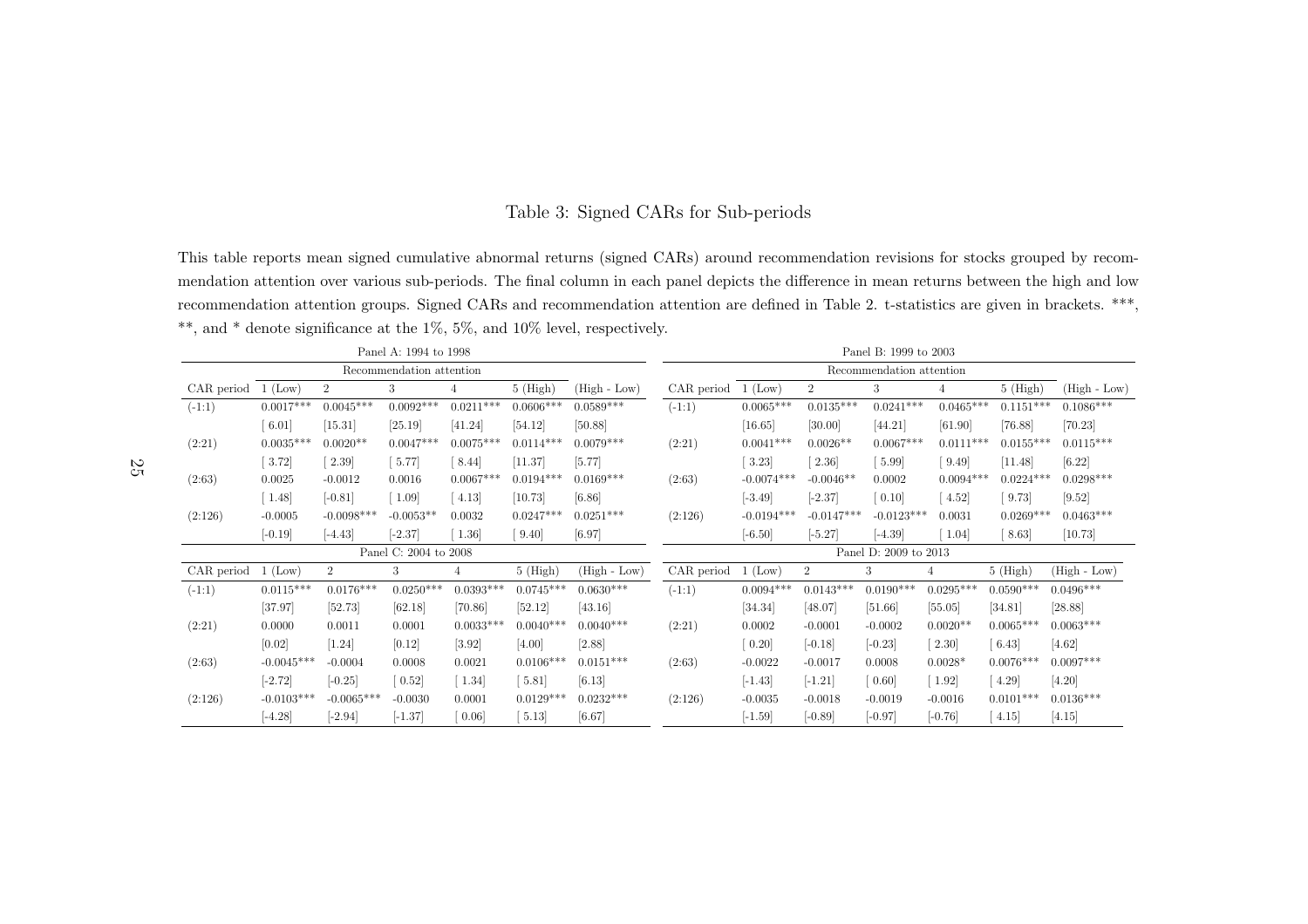### Table 4: Signed CARs for Recommendation versus Stock Attention Groups

This table reports mean signed cumulative abnormal returns (signed CARs) around recommendation revisions for stocks grouped by recommendation attention and stock attention over various return periods. The final column in each pane<sup>l</sup> depicts the difference in mean returns between the high and low recommendation attention groups. The final pair of rows in in each pane<sup>l</sup> depicts the difference in mean returns between the high and low stock attention groups. Signed CARs and recommendation attention are defined in Table 2. Stock attention is measured as the mean turnover in a stock during trading days  $[-52, -11]$  relative to the revision. All observations within a calendar month are grouped into quintiles based on stock attention, with stocks in group <sup>5</sup> (group 1) having highest (lowest) measures of attention. t-statistics are <sup>g</sup>iven in brackets. \*\*\*, \*\*, and \* denote significance at the 1%, 5%, and 10% level, respectively.

|                 |                      | Panel A: Event Returns (Trading Days $[-1, 1]$ ) |                          |                                      |             |                | Panel B: 1 Month Returns (Trading Days [2, 21])<br>Recommendation attention |                      |                                                   |                      |                      |                       |                |
|-----------------|----------------------|--------------------------------------------------|--------------------------|--------------------------------------|-------------|----------------|-----------------------------------------------------------------------------|----------------------|---------------------------------------------------|----------------------|----------------------|-----------------------|----------------|
|                 |                      |                                                  | Recommendation attention |                                      |             |                |                                                                             |                      |                                                   |                      |                      |                       |                |
| Stock attention | $1~($ Low $)$        | $\overline{2}$                                   | 3                        | $\overline{4}$                       | $5$ (High)  | $(High - Low)$ | Stock attention                                                             | 1(Low)               | $\overline{2}$                                    | 3                    | $\overline{4}$       | $5$ (High)            | $(High - Low)$ |
| 1 (Low)         | $0.0073***$          | $0.0126***$                                      | $0.0179***$              | $0.0295***$                          | $0.0570***$ | $0.0497***$    | 1 (Low)                                                                     | $0.0055***$          | $0.0079***$                                       | $0.0069***$          | $0.0129***$          | $0.0151***$           | $0.0096***$    |
|                 | [18.64]              | [27.44]                                          | [35.53]                  | [49.45]                              | [45.36]     | [37.75]        |                                                                             | $[4.85]$             | [6.99]                                            | [6.39]               | [12.71]              | [15.13]               | [6.34]         |
| $\overline{2}$  | $0.0069***$          | $0.0099***$                                      | $0.0163***$              | $0.0293***$                          | $0.0705***$ | $0.0636***$    | $\overline{2}$                                                              | $0.0034***$          | $0.0022**$                                        | $0.0030***$          | $0.0067***$          | $0.0085***$           | $0.0051***$    |
|                 | [20.45]              | [29.81]                                          | [41.69]                  | [52.37]                              | [49.22]     | [43.21]        |                                                                             | $\left[ 3.02\right]$ | $\left[2.50\right]$                               | $\left[ 3.66\right]$ | $7.35$               | $[7.66]$              | [3.25]         |
| 3               | $0.0062***$          | $0.0105***$                                      | $0.0169***$              | $0.0323***$                          | $0.0769***$ | $0.0707***$    | $\boldsymbol{3}$                                                            | $0.0021*$            | 0.0009                                            | $0.0035***$          | $0.0043***$          | $0.0069***$           | $0.0049***$    |
|                 | [18.38]              | [30.89]                                          | [41.65]                  | [53.30]                              | [48.74]     | [43.85]        |                                                                             | $\left[ 1.95\right]$ | $\lceil 1.08 \rceil$                              | $[3.94]$             | $\left[4.35\right]$  | 5.77                  | [3.05]         |
| $\overline{4}$  | $0.0071***$          | $0.0119***$                                      | $0.0196***$              | $0.0363***$                          | $0.0892***$ | $0.0821***$    | $\overline{4}$                                                              | $-0.0008$            | $-0.0011$                                         | $0.0023**$           | $0.0051***$          | $0.0089***$           | $0.0097***$    |
|                 | [20.56]              | [31.39]                                          | [40.10]                  | [51.20]                              | [47.07]     | [42.61]        |                                                                             | $[-0.73]$            | $[-1.14]$                                         | $\left[ 2.22\right]$ | [4.60]               | [6.55]                | [5.51]         |
| $5$ (High)      | $0.0080***$          | $0.0167***$                                      | $0.0257***$              | $0.0452***$                          | $0.1183***$ | $0.1102***$    | $5$ (High)                                                                  | $-0.0001$            | $-0.0005$                                         | 0.0005               | 0.0022               | $0.0056***$           | $0.0057***$    |
|                 | [21.49]              | [35.15]                                          | [41.25]                  | [49.39]                              | [54.78]     | [50.31]        |                                                                             | $[-0.09]$            | $[-0.43]$                                         | $\left[0.39\right]$  | $\lceil 1.64 \rceil$ | $\left[3.14\right]$   | $[2.63]$       |
| $(High - Low)$  | 0.0007               | $0.0041***$                                      | $0.0077***$              | $0.0157***$                          | $0.0613***$ | $0.0606***$    | $(High - Low)$                                                              | $-0.0056***$         | $-0.0084***$                                      | $-0.0064***$         | $-0.0107***$         | $-0.0095***$          | $-0.0038$      |
|                 | $\left[ 1.36\right]$ | 6.27                                             | 9.65                     | [14.35]                              | [24.54]     | [23.69]        |                                                                             | $[-3.32]$            | $[-5.04]$                                         | $[-3.81]$            | $[-6.31]$            | $[-4.61]$             | $[-1.44]$      |
|                 |                      | Panel C: 3 Months Returns (Trading Days [2, 63]) |                          |                                      |             |                |                                                                             |                      | Panel D: 6 Months Returns (Trading Days [2, 126]) |                      |                      |                       |                |
| Stock attention | 1 (Low)              | $\overline{2}$                                   | 3                        | $\overline{4}$                       | $5$ (High)  | $(High - Low)$ | Stock attention                                                             | $1$ (Low)            | $\overline{2}$                                    | 3                    | 4                    | $5$ (High)            | $(High - Low)$ |
| 1 (Low)         | $0.0092***$          | $0.0116***$                                      | $0.0102***$              | $0.0189***$                          | $0.0224***$ | $0.0132***$    | 1 (Low)                                                                     | $0.0118***$          | $0.0118***$                                       | $0.0080***$          | $0.0160***$          | $0.0272***$           | $0.0154***$    |
|                 | $\left[4.69\right]$  | 6.05                                             | [5.58]                   | [10.75]                              | [12.52]     | [4.97]         |                                                                             | $\left[4.23\right]$  | [4.32]                                            | $\left[ 3.03\right]$ | [6.48]               | [10.52]               | [4.03]         |
| $\overline{2}$  | $-0.0028$            | 0.0006                                           | 0.0014                   | $0.0057***$                          | $0.0136***$ | $0.0164***$    | $\,2$                                                                       | $-0.0063**$          | $-0.0036*$                                        | $-0.0053**$          | $-0.0017$            | $0.0166***$           | $0.0229***$    |
|                 | $[-1.52]$            | $\left[0.39\right]$                              | $\left[0.95\right]$      | $\begin{bmatrix} 3.49 \end{bmatrix}$ | [6.86]      | [6.04]         |                                                                             | $[-2.43]$            | $[-1.76]$                                         | $[-2.55]$            | $[-0.77]$            | [5.81]                | [5.93]         |
| 3               | $-0.0038**$          | $-0.0035**$                                      | $-0.0002$                | $0.0034*$                            | $0.0105***$ | $0.0143***$    | 3                                                                           | $-0.0115***$         | $-0.0113***$                                      | $-0.0054**$          | $-0.0027$            | $0.0133***$           | $0.0248***$    |
|                 | $[-2.10]$            | $[-2.31]$                                        | $[-0.11]$                | $\lceil 1.92 \rceil$                 | [4.98]      | [5.13]         |                                                                             | $[-4.48]$            | $[-5.12]$                                         | $[-2.45]$            | $[-1.10]$            | [4.44]                | [6.29]         |
| $\overline{4}$  | $-0.0062***$         | $-0.0063***$                                     | 0.0004                   | 0.0019                               | $0.0120***$ | $0.0182***$    | $\overline{4}$                                                              | $-0.0160***$         | $-0.0163***$                                      | $-0.0109***$         | $-0.0019$            | $0.0182***$           | $0.0342***$    |
|                 | $[-3.28]$            | $[-3.55]$                                        | $\left[0.23\right]$      | $\left[0.97\right]$                  | [4.82]      | [5.82]         |                                                                             | $[-6.02]$            | $[-6.56]$                                         | $[-4.30]$            | $[-0.68]$            | $\left[ 5.20 \right]$ | [7.78]         |
| $5$ (High)      | $-0.0086***$         | $-0.0087***$                                     | $-0.0036$                | $-0.0030$                            | $0.0150***$ | $0.0237***$    | $5$ (High)                                                                  | $-0.0195***$         | $-0.0168***$                                      | $-0.0128***$         | $-0.0032$            | $0.0241***$           | $0.0435***$    |
|                 | $[-4.01]$            | $[-3.91]$                                        | $[-1.54]$                | $[-1.24]$                            | [4.88]      | [6.29]         |                                                                             | $[-6.20]$            | $[-5.25]$                                         | $[-3.80]$            | $[-0.88]$            | 5.48                  | [8.07]         |
| $(High - Low)$  | $-0.0179***$         | $-0.0202***$                                     | $-0.0138***$             | $-0.0220$ ***                        | $-0.0074**$ | $0.0104**$     | $(High - Low)$                                                              | $-0.0313***$         | $-0.0287***$                                      | $-0.0208***$         | $-0.0192***$         | $-0.0031$             | $0.0282***$    |
|                 | $[-6.12]$            | $[-6.91]$                                        | $[-4.65]$                | $[-7.29]$                            | $[-2.09]$   | [2.27]         |                                                                             | $[-7.45]$            | $[-6.79]$                                         | $[-4.86]$            | $[-4.38]$            | $[-0.61]$             | [4.27]         |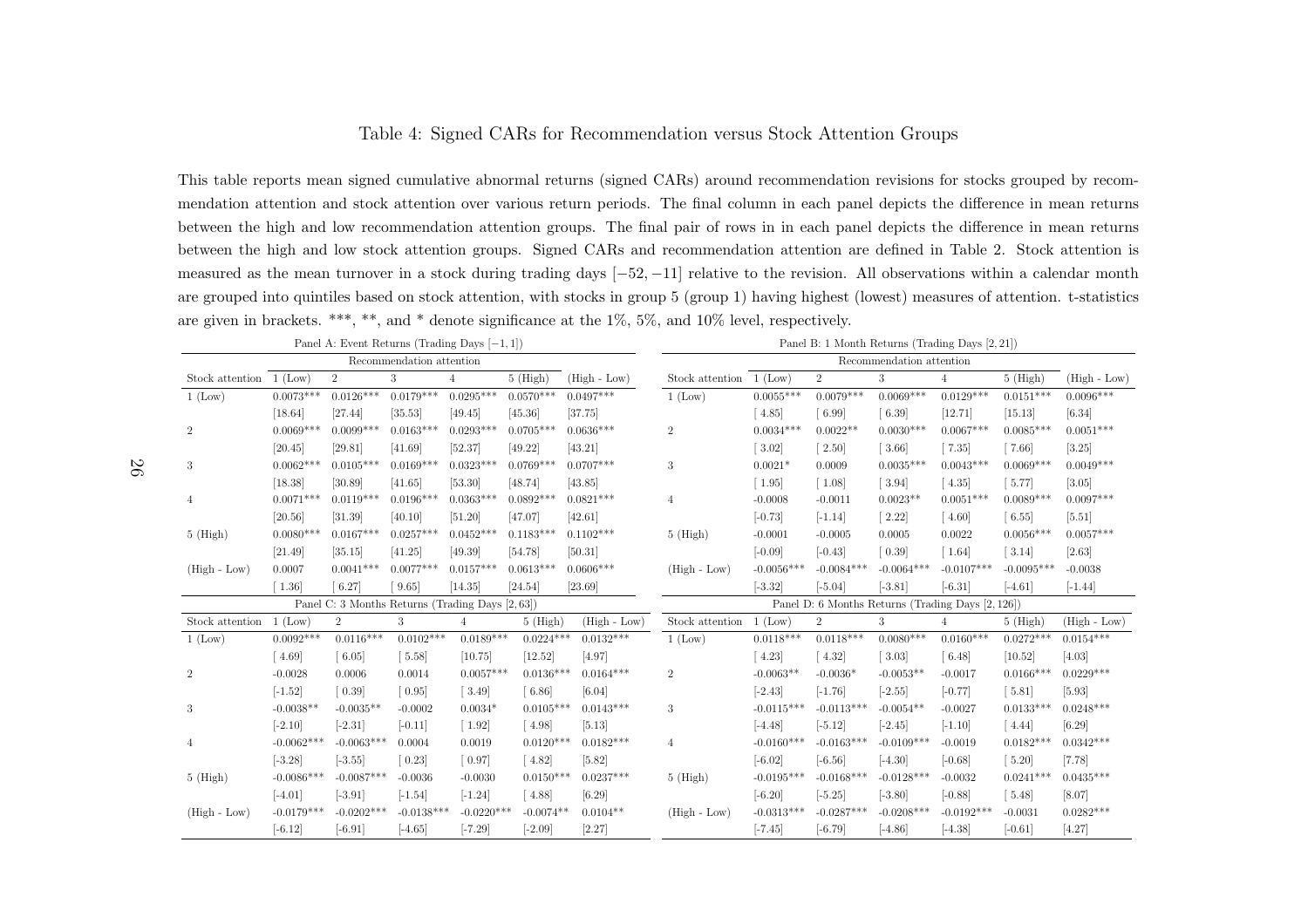### Table 5: Signed CARs for Recommendation Attention versus Leader/Follower Ratio

This table reports mean signed cumulative abnormal returns (signed CARs) around recommendation revisions for stocks grouped by recommendation attention and leader/follower ratio over various return periods. The final column in each pane<sup>l</sup> depicts the difference in meanreturns between the high and low recommendation attention groups. The final pair of rows in in each pane<sup>l</sup> depicts the difference in mean returns between the leader and follower groups. Signed CARs and recommendation attention are defined in Table 2. The leader/follower ratio is calculated as the ratio of the sum of the number of trading days since the two most recent revisions prior to the event over the sum of the number of trading days until the next two revisions. For each analyst's revision the mean leader/follower is determined and an analyst with <sup>a</sup> mean ratio of greater than (less than or equa<sup>l</sup> to) one is classified as <sup>a</sup> leader (follower). t-statistics are <sup>g</sup>iven in brackets. \*\*\*, \*\*, and \* denote significance at the 1%, 5%, and 10% level, respectively.

|                     |                     | Panel A: Event Returns (Trading Days $[-1,1]$ )  |                          |             |             |                |                     | Panel B: 1 Month Returns (Trading Days [2, 21]) |                     |                                                   |              |             |                      |            |                |
|---------------------|---------------------|--------------------------------------------------|--------------------------|-------------|-------------|----------------|---------------------|-------------------------------------------------|---------------------|---------------------------------------------------|--------------|-------------|----------------------|------------|----------------|
|                     |                     |                                                  | Recommendation attention |             |             |                |                     |                                                 |                     | Recommendation attention                          |              |             |                      |            |                |
| Leader/Follower     | $1$ (Low)           | $\overline{2}$                                   | 3                        |             | $5$ (High)  | $(High - Low)$ | Leader/Follower     | $1$ (Low)                                       |                     | 3                                                 | 4            |             | $5$ (High)           |            | $(High - Low)$ |
| Follower            | $0.0030***$         | $0.0086***$                                      | $0.0138***$              | $0.0196***$ | $0.0461***$ | $0.0431***$    | Follower            | $-0.0061*$                                      | $-0.0017$           | 0.0017                                            | $0.0063*$    |             | 0.0054               | $0.0115**$ |                |
|                     | $\left[3.17\right]$ | 7.68                                             | [10.01]                  | 9.72        | 8.50        | $7.82$         |                     | $[-1.95]$                                       | $[-0.62]$           | 0.57                                              | 1.78         |             | 1.17                 | [2.05]     |                |
| Leader              | $0.0071***$         | $0.0113***$                                      | $0.0172***$              | $0.0284***$ | $0.0568***$ | $0.0497***$    | Leader              | 0.0004                                          | 0.0006              | $0.0017***$                                       | $0.0044***$  |             | $0.0071***$          |            | $0.0067***$    |
|                     | [38.93]             | [57.91]                                          | [70.12]                  | [80.14]     | [64.61]     | [55.38]        |                     | 0.57                                            | 1.05                | 3.09                                              | 7.28         |             | $\left[ 8.29\right]$ | [6.40]     |                |
| (Leader - Follower) | $0.0040***$         | $0.0027**$                                       | $0.0034**$               | $0.0088***$ | $0.0107*$   | 0.0066         | (Leader - Follower) | $0.0064**$                                      | 0.0023              | 0.0000                                            | $-0.0019$    |             | 0.0017               | $-0.0047$  |                |
|                     | [4.14]              | [2.39]                                           | [2.45]                   | [4.29]      | $[1.94]$    | $[1.19]$       |                     | 2.02                                            | $\left[0.80\right]$ | $\left[0.00\right]$                               | $[-0.53]$    |             | 0.36                 | $[-0.83]$  |                |
|                     |                     | Panel C: 3 Months Returns (Trading Days [2, 63]) |                          |             |             |                |                     |                                                 |                     | Panel D: 6 Months Returns (Trading Days [2, 126]) |              |             |                      |            |                |
| Leader/Follower     | $1$ (Low)           |                                                  | 3                        |             | $5$ (High)  | (High - Low)   | Leader/Follower     | $1$ (Low)                                       | $\overline{2}$      | 3                                                 |              |             | $5$ (High)           |            | $(High - Low)$ |
| Follower            | $-0.0189***$        | $-0.0133**$                                      | $-0.0121**$              | 0.0073      | 0.0099      | $0.0288***$    | Follower            | $-0.0348***$                                    | $-0.0190**$         |                                                   | $-0.0251***$ | 0.0001      | 0.0010               |            | $0.0358**$     |
|                     | $[-3.33]$           | $[-2.47]$                                        | $[-2.15]$                | 1.07        | 1.16        | [2.81]         |                     | $[-4.35]$                                       | $[-2.41]$           | $[-3.17]$                                         |              | [0.01]      | 0.08                 |            | [2.43]         |
| Leader              | $-0.0050***$        | $-0.0040***$                                     | $-0.0010$                | $0.0021*$   | $0.0103***$ | $0.0152***$    | Leader              | $-0.0135***$                                    | $-0.0112***$        |                                                   | $-0.0091***$ | $-0.0036**$ | $0.0097***$          |            | $0.0232***$    |
|                     | $[-4.72]$           | $[-4.35]$                                        | $[-1.07]$                | 1.95        | 6.90        | [8.36]         |                     | $[-9.05]$                                       | $[-8.44]$           | $[-6.61]$                                         |              | $[-2.31]$   | 4.60                 |            | [8.97]         |
| (Leader - Follower) | $0.0139**$          | $0.0093*$                                        | $0.0111*$                | $-0.0052$   | 0.0004      | $-0.0135$      | (Leader - Follower) | $0.0213***$                                     | 0.0078              | $0.0160**$                                        |              | $-0.0037$   | 0.0087               |            | $-0.0126$      |
|                     | 2.41                | 1.69                                             | 1.94                     | $[-0.75]$   | [0.04]      | $[-1.30]$      |                     | 2.61                                            | 0.98                | 1.99                                              |              | $[-0.37]$   | 0.69                 |            | $[-0.84]$      |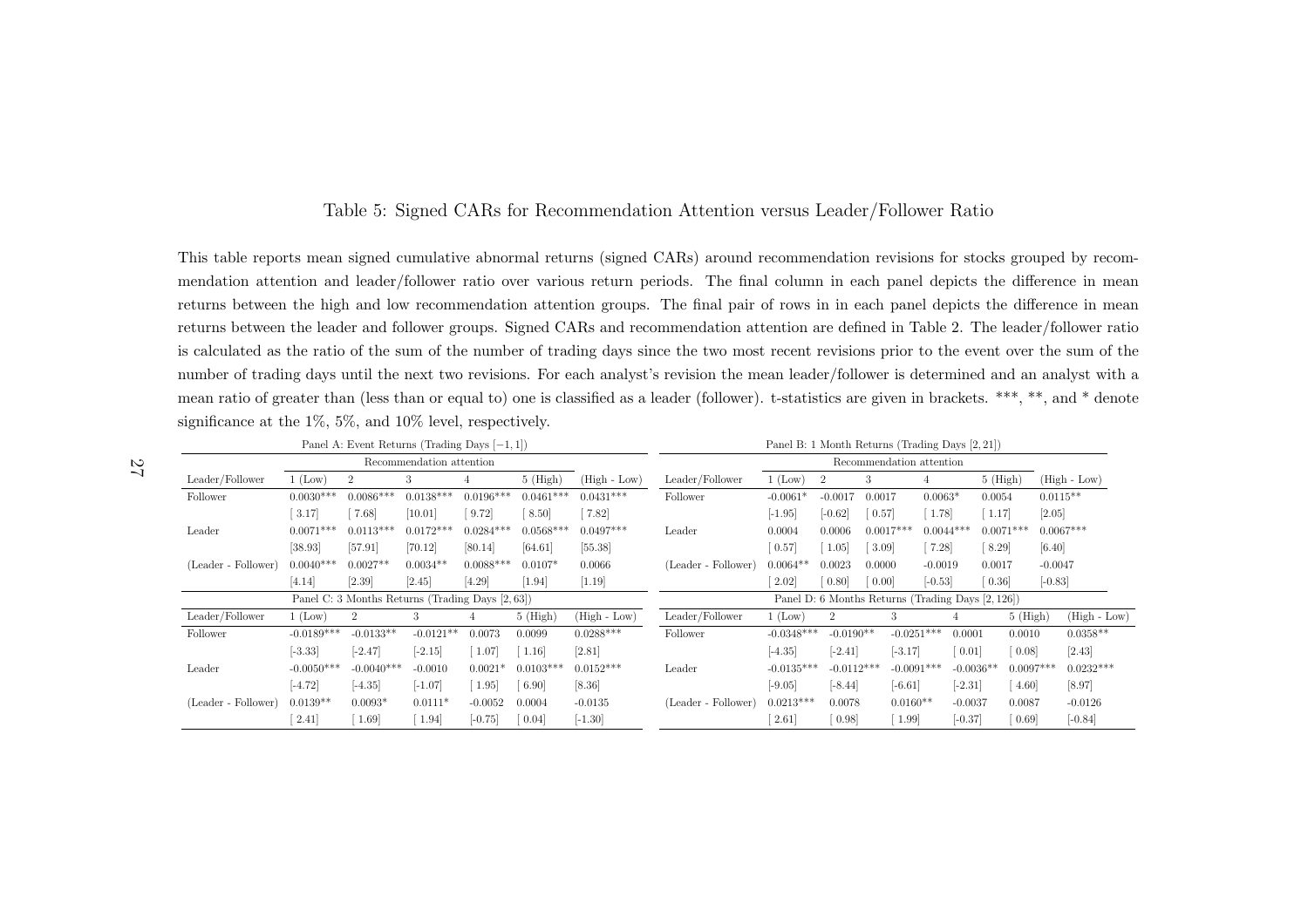### Table 6: Signed CARs for Recommendation Attention versus Analyst Experience

This table reports mean signed cumulative abnormal returns (signed CARs) around recommendation revisions for stocks grouped by recommendation attention and analyst experience over various return periods. The final column in each pane<sup>l</sup> depicts the difference in mean returns between the high and low recommendation attention groups. The final pair of rows in in each pane<sup>l</sup> depicts the difference in mean returns between analysts with high and low experience. Signed CARs and recommendation attention are defined in Table 2. Analyst experience is defined as the number of trading days since the first recorded recommendation by the analyst issuing the event recommendation. All observations within <sup>a</sup> calendar year are grouped into quintiles based on experience, with stocks in group <sup>5</sup> (group 1) denoting revisions issued byanalysts with highest (lowest) experience levels. t-statistics are given in brackets. \*\*\*, \*\*, and \* denote significance at the 1%, 5%, and 10% level, respectively.

|                |                  | Panel A: Event Returns (Trading Days $[-1, 1]$ ) |                          |                |             |                |                |                      |                               |                          | Panel B: 1 Month Returns (Trading Days [2, 21])   |             |                |
|----------------|------------------|--------------------------------------------------|--------------------------|----------------|-------------|----------------|----------------|----------------------|-------------------------------|--------------------------|---------------------------------------------------|-------------|----------------|
|                |                  |                                                  | Recommendation attention |                |             |                |                |                      |                               | Recommendation attention |                                                   |             |                |
| Experience     | $1~($ Low $)$    | $\overline{2}$                                   | 3                        | $\overline{4}$ | $5$ (High)  | $(High - Low)$ | Experience     | 1 (Low)              | 2                             | 3                        | $\overline{4}$                                    | $5$ (High)  | $(High - Low)$ |
| $1~($ Low $)$  | $0.0052^{***}\,$ | $0.0105***$                                      | $0.0168***$              | $0.0292***$    | $0.0695***$ | $0.0644***$    | 1 (Low)        | 0.0004               | $-0.0004$                     | $-0.0006$                | $0.0062***$                                       | $0.0089***$ | $0.0085***$    |
|                | [15.10]          | [25.43]                                          | [32.65]                  | [39.74]        | [40.15]     | [36.46]        |                | $\left[0.35\right]$  | $[-0.39]$                     | $[-0.55]$                | $\left[5.13\right]$                               | 6.33        | [4.76]         |
| $\overline{2}$ | $0.0079***$      | $0.0124***$                                      | $0.0193***$              | $0.0339***$    | $0.0821***$ | $0.0742***$    | $\overline{2}$ | $0.0024**$           | 0.0015                        | $0.0040***$              | $0.0054***$                                       | $0.0110***$ | $0.0086***$    |
|                | [21.64]          | [29.70]                                          | [37.82]                  | [47.72]        | [49.07]     | [43.33]        |                | 2.04                 | $[1.41]$                      | $[3.71]$                 | [4.83]                                            | 8.61        | [4.96]         |
| 3              | $0.0083***$      | $0.0137***$                                      | $0.0203***$              | $0.0363***$    | $0.0833***$ | $0.0750***$    | 3              | $0.0019*$            | 0.0011                        | $0.0029***$              | $0.0075***$                                       | $0.0101***$ | $0.0081***$    |
|                | [21.88]          | [32.95]                                          | [40.85]                  | [52.98]        | [51.54]     | [45.18]        |                | $\left[ 1.66\right]$ | $\lceil 1.10 \rceil$          | $\lceil 2.88\rceil$      | $7.24$                                            | 8.18        | [4.83]         |
| 4              | $0.0081***$      | $0.0127***$                                      | $0.0208***$              | $0.0364***$    | $0.0781***$ | $0.0700***$    | $\overline{4}$ | 0.0013               | $0.0025**$                    | $0.0040***$              | $0.0060***$                                       | $0.0084***$ | $0.0071***$    |
|                | [22.25]          | [32.81]                                          | [43.87]                  | [55.70]        | [50.32]     | [43.90]        |                | $[1.10]$             | $\left[2.53\right]$           | $\left[4.15\right]$      | 5.92                                              | 7.23        | [4.24]         |
| $5$ (High)     | $0.0067***$      | $0.0127***$                                      | $0.0193***$              | $0.0355***$    | $0.0776***$ | $0.0709***$    | $5$ (High)     | $0.0032***$          | $0.0024**$                    | $0.0049***$              | $0.0061***$                                       | $0.0098***$ | $0.0067***$    |
|                | [18.65]          | [33.83]                                          | [42.77]                  | [56.11]        | [51.34]     | [45.59]        |                | 2.73                 | 2.50                          | $\left[ 5.13\right]$     | 6.08                                              | 8.41        | [4.04]         |
| $(High - Low)$ | $0.0016***$      | $0.0022***$                                      | $0.0025***$              | $0.0063***$    | $0.0081***$ | $0.0065***$    | $(High - Low)$ | $0.0028*$            | $0.0028**$                    | $0.0055***$              | $-0.0001$                                         | 0.0010      | $-0.0018$      |
|                | [3.17]           | [3.89]                                           | [3.70]                   | [6.53]         | [3.52]      | [2.77]         |                | 1.74                 | $\left[ \right. 1.96 \right]$ | 3.76                     | $[-0.06]$                                         | 0.53        | $[-0.75]$      |
|                |                  | Panel C: 3 Months Returns (Trading Days [2, 63]) |                          |                |             |                |                |                      |                               |                          | Panel D: 6 Months Returns (Trading Days [2, 126]) |             |                |
| Experience     | 1 (Low)          | $\overline{2}$                                   | 3                        | 4              | $5$ (High)  | $(High - Low)$ | Experience     | 1 (Low)              | $\overline{2}$                | 3                        | $\overline{4}$                                    | $5$ (High)  | $(High - Low)$ |
| $1$ (Low)      | $-0.0070***$     | $-0.0077***$                                     | $-0.0041**$              | 0.0011         | $0.0111***$ | $0.0181***$    | 1 (Low)        | $-0.0198***$         | $-0.0167***$                  | $-0.0147***$             | $-0.0051$                                         | $0.0117***$ | $0.0315***$    |
|                | $[-3.66]$        | $[-4.06]$                                        | $[-2.08]$                | [0.51]         | $[4.44]$    | [5.75]         |                | $[-7.21]$            | $[-6.07]$                     | $[-5.33]$                | $[-1.64]$                                         | $[3.28]$    | [6.99]         |
| $\overline{2}$ | $-0.0021$        | $-0.0029$                                        | $0.0034*$                | $0.0042**$     | $0.0137***$ | $0.0158***$    | $\overline{2}$ | $-0.0129***$         | $-0.0094***$                  | $-0.0039$                | $-0.0011$                                         | $0.0188***$ | $0.0317***$    |
|                | $[-1.03]$        | $[-1.55]$                                        | $[1.77]$                 | $[2.13]$       | [5.85]      | [5.09]         |                | $[-4.49]$            | $[-3.52]$                     | $[-1.45]$                | $[-0.41]$                                         | $[5.75]$    | $[7.29]$       |
| 3              | $-0.0036*$       | $-0.0023$                                        | 0.0003                   | $0.0088***$    | $0.0195***$ | $0.0231***$    | 3              | $-0.0022$            | $-0.0073***$                  | $-0.0037$                | $0.0055**$                                        | $0.0253***$ | $0.0275***$    |
|                | $[-1.82]$        | $[-1.26]$                                        | [0.17]                   | [4.76]         | [8.94]      | [7.85]         |                | $[-0.80]$            | $[-2.80]$                     | $[-1.42]$                | $\lceil 2.05 \rceil$                              | [8.08]      | [6.57]         |
| $\overline{4}$ | $-0.0007$        | 0.0022                                           | $0.0047***$              | $0.0073***$    | $0.0156***$ | $0.0163***$    | $\overline{4}$ | $-0.0053*$           | $-0.0020$                     | $-0.0011$                | $0.0049*$                                         | $0.0241***$ | $0.0294***$    |
|                | $[-0.34]$        | $\begin{bmatrix} 1.23 \end{bmatrix}$             | 2.70                     | [3.97]         | $[7.58]$    | [5.69]         |                | $[-1.85]$            | $[-0.81]$                     | $[-0.42]$                | $\lceil 1.83 \rceil$                              | $[ 8.00]$   | [7.06]         |
| $5$ (High)     | $-0.0004$        | $-0.0003$                                        | 0.0020                   | $0.0052***$    | $0.0164***$ | $0.0168***$    | $5$ (High)     | $-0.0030$            | $-0.0076***$                  | $-0.0061**$              | 0.0014                                            | $0.0203***$ | $0.0233***$    |
|                | $[-0.19]$        | $[-0.17]$                                        | $\lceil 1.16 \rceil$     | $[2.94]$       | [8.03]      | [5.85]         |                | $[-1.05]$            | $[-3.14]$                     | $[-2.54]$                | $\left[0.55\right]$                               | $[7.02]$    | [5.77]         |
| $(High - Low)$ | $0.0066**$       | $0.0074***$                                      | $0.0061**$               | 0.0041         | 0.0053      | $-0.0014$      | $(High - Low)$ | $0.0168***$          | $0.0091**$                    | $0.0086**$               | 0.0065                                            | $0.0087*$   | $-0.0082$      |
|                | [2.39]           | [2.90]                                           | [2.33]                   | [1.48]         | $[1.63]$    | $[-0.32]$      |                | [4.29]               | [2.47]                        | [2.34]                   | $[1.62]$                                          | $[1.89]$    | $[-1.35]$      |

28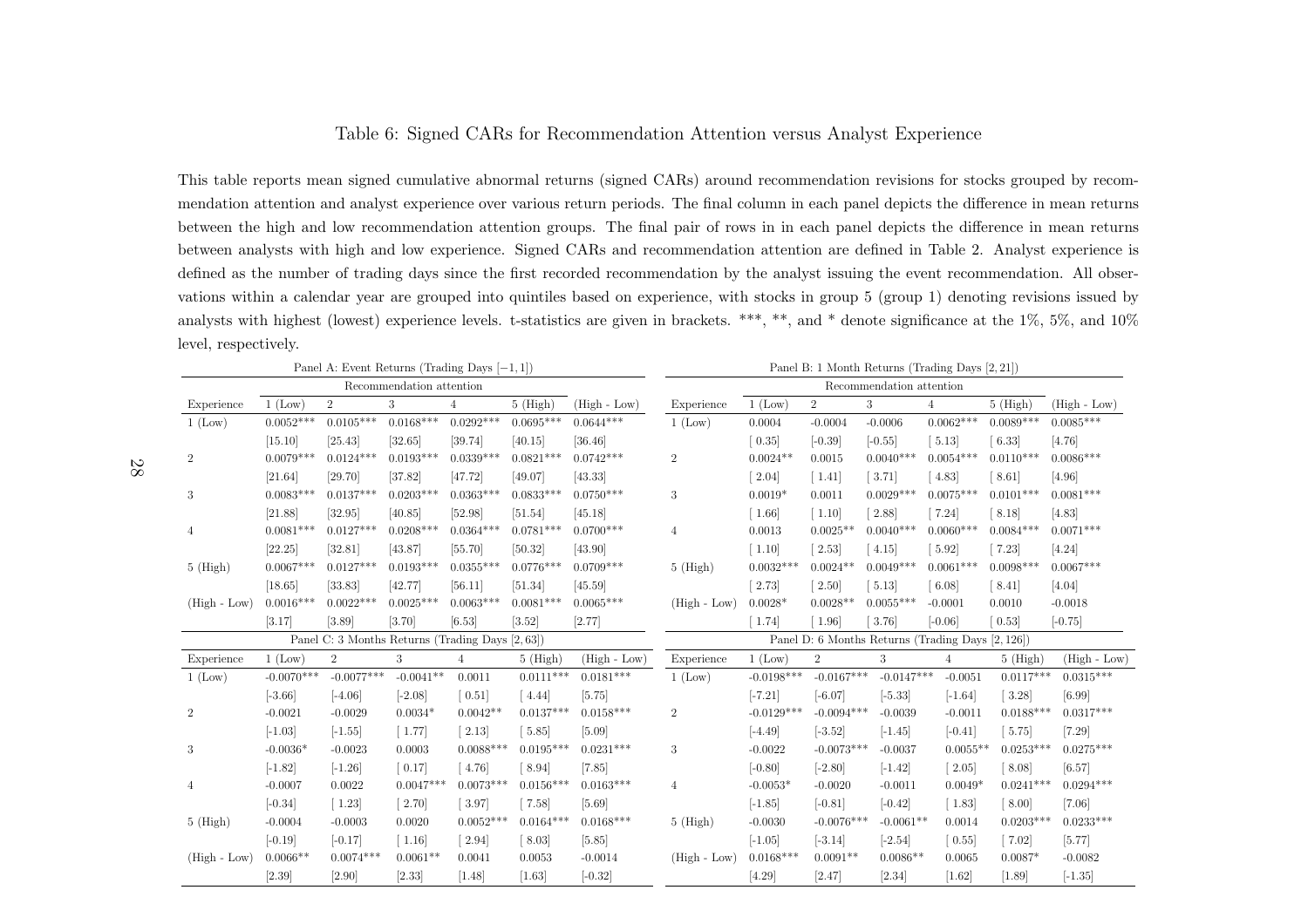### Table 7: Signed CARs for Recommendation Attention versus Event Returns

This table reports mean signed cumulative abnormal returns (signed CARs) around recommendation revisions for stocks grouped by recommendation attention and the (signed) event return over various return periods. The final column in each pane<sup>l</sup> depicts the difference in mean returns between the high and low recommendation attention groups. The final pair of rows in in each pane<sup>l</sup> depicts the difference in meanreturns between revisions with high and low event returns. Signed CARs and recommendation attention are defined in Table 2. (Signed) Event returns are measured as the signed CAR over trading days  $[-1, +1]$ . All observations are grouped into quintiles based on the event return, with stocks in group 5 (group 1) composed of revisions with highest (lowest) event return. t-statistics are given in brackets. \*\*\*, \*\*, and \* denote significance at the 1%, 5%, and 10% level, respectively.

|                  | Panel A: Event Returns (Trading Days $[-1, 1]$ ) |                                                  |                          |                                      |             |              |                | Panel B: 1 Month Returns (Trading Days [2, 21]) |                      |                      |                          |                                                   |                       |                |
|------------------|--------------------------------------------------|--------------------------------------------------|--------------------------|--------------------------------------|-------------|--------------|----------------|-------------------------------------------------|----------------------|----------------------|--------------------------|---------------------------------------------------|-----------------------|----------------|
|                  |                                                  |                                                  | Recommendation attention |                                      |             |              |                |                                                 |                      |                      | Recommendation attention |                                                   |                       |                |
| Event CAR        | $1$ (Low)                                        | $\overline{2}$                                   | 3                        | $\overline{4}$                       |             | $5$ (High)   | $(High - Low)$ | Event CAR                                       | $1$ (Low)            | $\overline{2}$       | 3                        | $\overline{4}$                                    | $5$ (High)            | $(High - Low)$ |
| 1 (Low)          | $-0.0461***$                                     | $-0.0479***$                                     | $-0.0532***$             | $-0.0645***$                         |             | $-0.1351***$ | $-0.0890***$   | 1 (Low)                                         | $0.0026*$            | $0.0025**$           | $0.0036***$              | $0.0072***$                                       | $0.0071***$           | $0.0046**$     |
|                  | $[-158.03]$                                      | $[-156.64]$                                      | $[-152.45]$              | $[-150.76]$                          |             | $[-117.34]$  | $[-74.92]$     |                                                 | $[1.78]$             | $[1.97]$             | $[2.94]$                 | 6.06                                              | $\left[6.58\right]$   | [2.55]         |
| $\overline{2}$   | $-0.0053***$                                     | $-0.0053***$                                     | $-0.0057***$             | $-0.0059***$                         |             | $-0.0058***$ | $-0.0005***$   | $\overline{2}$                                  | $0.0016**$           | $0.0017**$           | $0.0036***$              | $0.0068***$                                       | $0.0093***$           | $0.0077***$    |
|                  | $[-116.84]$                                      | $[-107.31]$                                      | $[-100.25]$              | $-85.74$                             |             | $-62.16$     | $-4.64$        |                                                 | $[2.11]$             | $[2.39]$             | [4.35]                   | [6.36]                                            | $[5.75]$              | $[4.31]$       |
| 3                | $0.0154***$                                      | $0.0160***$                                      | $0.0163***$              | $0.0167***$                          |             | $0.0165***$  | $0.0011***$    | 3                                               | $0.0016*$            | 0.0011               | $0.0021***$              | $0.0039***$                                       | $0.0111***$           | $0.0096***$    |
|                  | [334.20]                                         | [339.17]                                         | $[319.42]$               | 268.90                               |             | 190.03       | 10.98          |                                                 | $\left[ 1.92\right]$ | $\lceil 1.51 \rceil$ | $[2.78]$                 | $\left[4.04\right]$                               | $[7.17]$              | [5.47]         |
| 4                | $0.0433***$                                      | $0.0444***$                                      | $0.0455***$              | $0.0472***$                          |             | $0.0485***$  | $0.0053***$    | $\overline{4}$                                  | 0.0006               | 0.0006               | $0.0033***$              | $0.0060***$                                       | $0.0099***$           | $0.0093***$    |
|                  | [411.54]                                         | 467.61                                           | [505.16]                 | 508.80                               |             | 389.69       | 32.25          |                                                 | $\left[0.41\right]$  | $\lceil 0.61 \rceil$ | $[3.78]$                 | $[7.13]$                                          | $\left[ 8.30 \right]$ | [5.12]         |
| $5$ (High)       | $0.1110***$                                      | $0.1131***$                                      | $0.1181***$              | $0.1333***$                          |             | $0.2159***$  | $0.1050***$    | $5$ (High)                                      | 0.0050               | 0.0012               | 0.0025                   | $0.0068***$                                       | $0.0106***$           | 0.0056         |
|                  | [136.23]                                         | [159.25]                                         | 205.61                   | 262.38                               |             | 260.37       | 90.28          |                                                 | $\lceil 1.44 \rceil$ | $\left[0.47\right]$  | $[1.49]$                 | $\left[ 6.00 \right]$                             | [11.58]               | [1.55]         |
| $(High - Low)$   | $0.1571***$                                      | $0.1610***$                                      | $0.1713***$              | $0.1978***$                          |             | $0.3511***$  | $0.1940***$    | $(High - Low)$                                  | 0.0025               | $-0.0013$            | $-0.0010$                | $-0.0004$                                         | $0.0035**$            | 0.0010         |
|                  | [181.55]                                         | [208.20]                                         | [254.86]                 | [297.80]                             | [247.37]    |              | [116.69]       |                                                 | 0.65                 | $[-0.48]$            | $[-0.50]$                | $[-0.22]$                                         | 2.43                  | [0.25]         |
|                  |                                                  | Panel C: 3 Months Returns (Trading Days [2, 63]) |                          |                                      |             |              |                |                                                 |                      |                      |                          | Panel D: 6 Months Returns (Trading Days [2, 126]) |                       |                |
| Event CAR        | 1 (Low)                                          | $\overline{2}$                                   | 3                        | $\overline{4}$                       | $5$ (High)  |              | $(High - Low)$ | Event CAR                                       | 1 (Low)              | $\overline{2}$       | 3                        | $\overline{4}$                                    | $5$ (High)            | $(High - Low)$ |
| 1 (Low)          | $-0.0087***$                                     | $-0.0049**$                                      | $-0.0009$                | $0.0069***$                          | $0.0098***$ |              | $0.0184***$    | 1 (Low)                                         | $-0.0305***$         | $-0.0193***$         | $-0.0089***$             | 0.0024                                            | $0.0093***$           | $0.0398***$    |
|                  | $[-3.51]$                                        | $[-2.22]$                                        | $[-0.40]$                | $[3.33]$                             | 4.78        | [5.75]       |                |                                                 | $[-8.83]$            | $[-6.17]$            | $[-2.99]$                | [0.81]                                            | $\left[3.03\right]$   | [8.62]         |
| $\boldsymbol{2}$ | $-0.0022*$                                       | $-0.0029**$                                      | 0.0014                   | $0.0064***$                          | $0.0102***$ |              | $0.0124***$    | $\overline{2}$                                  | $-0.0095***$         | $-0.0090***$         | $-0.0047**$              | 0.0007                                            | $0.0120***$           | $0.0216***$    |
|                  | $[-1.68]$                                        | $[-2.22]$                                        | 0.97                     | $\left[ 3.40 \right]$                | 3.34        | [3.73]       |                |                                                 | $[-4.93]$            | $[-4.73]$            | $[-2.20]$                | $\lceil 0.25 \rceil$                              | 2.66                  | [4.39]         |
| 3                | $-0.0013$                                        | 0.0000                                           | 0.0003                   | $0.0045**$                           | $0.0177***$ |              | $0.0190***$    | 3                                               | $-0.0013$            | $-0.0057***$         | $-0.0068***$             | 0.0011                                            | $0.0220***$           | $0.0233***$    |
|                  | $[-0.92]$                                        | $[-0.02]$                                        | 0.22                     | $\lceil 2.55 \rceil$                 | 6.29        | [6.03]       |                |                                                 | $[-0.63]$            | $[-3.01]$            | $[-3.35]$                | $\left[0.42\right]$                               | [5.37]                | [5.07]         |
| 4                | $-0.0012$                                        | $-0.0031*$                                       | 0.0013                   | $0.0061***$                          | $0.0177***$ |              | $0.0189***$    | $\overline{4}$                                  | 0.0008               | $-0.0053**$          | $-0.0019$                | 0.0004                                            | $0.0188***$           | $0.0181***$    |
|                  | $[-0.52]$                                        | $[-1.72]$                                        | [0.83]                   | $\left[3.91\right]$                  | 7.98        | [5.88]       |                |                                                 | $\left[0.23\right]$  | $[-2.05]$            | $[-0.85]$                | [0.18]                                            | [5.96]                | [3.96]         |
| $5$ (High)       | $-0.0008$                                        | 0.0009                                           | $0.0055*$                | $0.0036*$                            | $0.0177***$ |              | $0.0185***$    | $5$ (High)                                      | $-0.0047$            | $-0.0017$            | $-0.0091**$              | 0.0015                                            | $0.0263***$           | $0.0310***$    |
|                  | $[-0.15]$                                        | $\left[0.20\right]$                              | $\lceil 1.83 \rceil$     | $\begin{bmatrix} 1.78 \end{bmatrix}$ | [11.24]     | [3.16]       |                |                                                 | $[-0.60]$            | $[-0.28]$            | $[-2.14]$                | $\left[0.53\right]$                               | [12.03]               | [3.82]         |
| $(High - Low)$   | 0.0078                                           | 0.0058                                           | $0.0064*$                | $-0.0033$                            | $0.0079***$ | 0.0001       |                | $(High - Low)$                                  | $0.0258***$          | $0.0176***$          | $-0.0002$                | $-0.0009$                                         | $0.0170***$           | $-0.0088$      |
|                  | $\left[ 1.27\right]$                             | $\lceil 1.18 \rceil$                             | 1.72                     | $[-1.13]$                            | 3.07        | [0.02]       |                |                                                 | 3.03                 | 2.59                 | $[-0.03]$                | $[-0.22]$                                         | 4.51                  | $[-0.95]$      |

29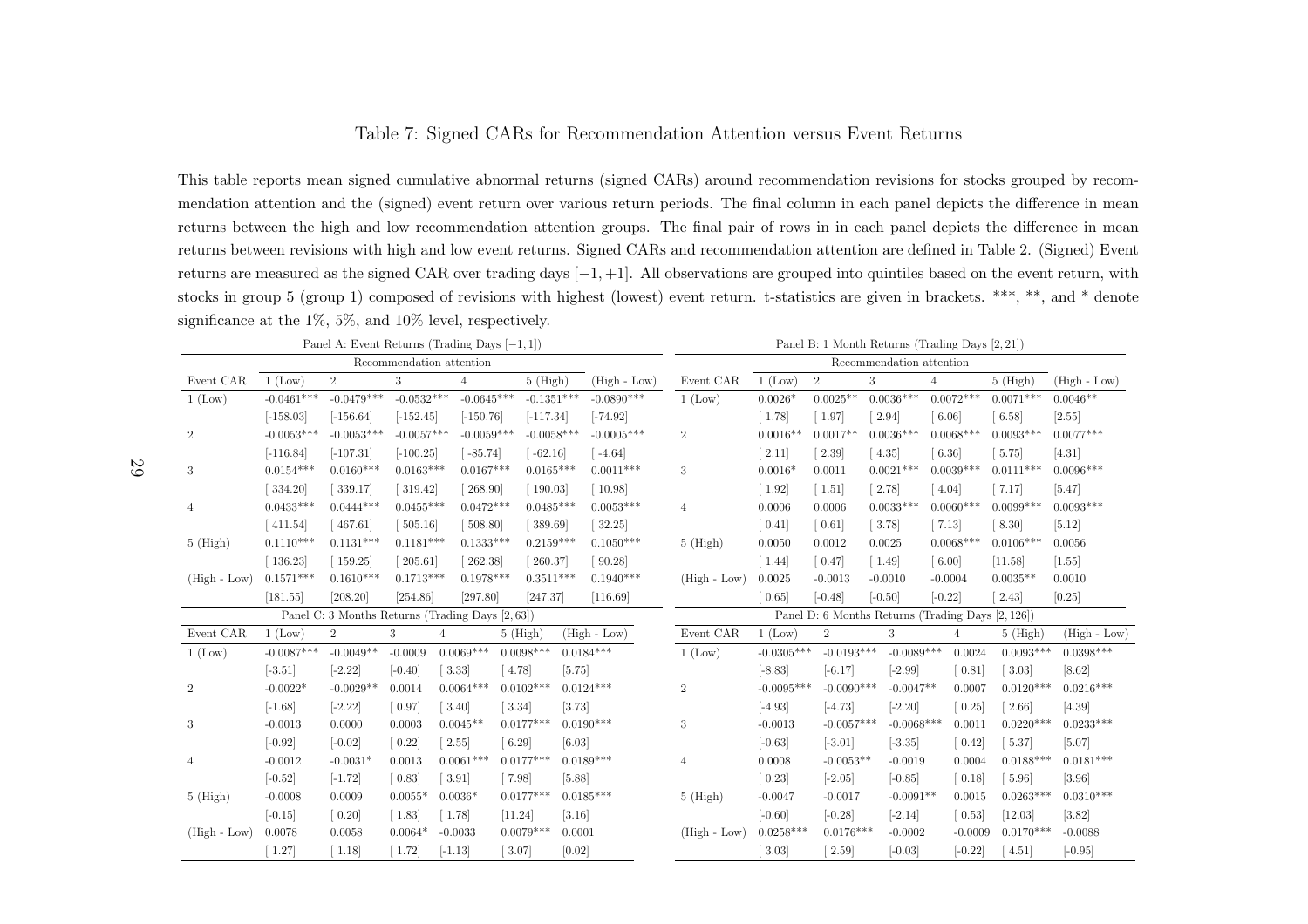### Table 8: Signed CARs for Recommendation Attention versus Revision Size

This table reports mean signed cumulative abnormal returns (signed CARs) around recommendation revisions for stocks grouped by recommendation attention and the revision size over various return periods. The final column in each pane<sup>l</sup> depicts the difference in mean returns between the high and low recommendation attention groups. The final pair of rows in in each pane<sup>l</sup> depicts the difference in mean returns between large and small revisions. Signed CARs and recommendation attention are defined in Table 2. Revision size is small (large) if the absolute value of the recommendation change is equa<sup>l</sup> to (greater than) one. t-statistics are <sup>g</sup>iven in brackets. \*\*\*, \*\*, and \* denote significance at the 1%, 5%, and 10% level, respectively.

|                   |              | Panel A: Event Returns (Trading Days $[-1, 1]$ ) |                          |             |             |                |                   |               | Panel B: 1 Month Returns (Trading Days [2, 21])   |                          |             |             |                |
|-------------------|--------------|--------------------------------------------------|--------------------------|-------------|-------------|----------------|-------------------|---------------|---------------------------------------------------|--------------------------|-------------|-------------|----------------|
|                   |              |                                                  | Recommendation attention |             |             |                |                   |               |                                                   | Recommendation attention |             |             |                |
| Revision size     | 1 (Low)      | $\overline{2}$                                   | 3                        | 4           | $5$ (High)  | $(High - Low)$ | Revision size     | 1 (Low)       | $\overline{2}$                                    | 3                        |             | $5$ (High)  | $(High - Low)$ |
| $1$ (Small)       | $0.0067***$  | $0.0120***$                                      | $0.0187***$              | $0.0337***$ | $0.0784***$ | $0.0716***$    | $1$ (Small)       | $0.0016**$    | $0.0019***$                                       | $0.0031***$              | $0.0063***$ | $0.0082***$ | $0.0066***$    |
|                   | $[32.59]$    | [52.29]                                          | [66.19]                  | [85.82]     | [85.87]     | [76.55]        |                   | 2.40          | 3.20                                              | 5.31                     | [10.27]     | [11.34]     | [6.71]         |
| $2+$ (Large)      | $0.0078***$  | $0.0131***$                                      | $0.0204***$              | $0.0355***$ | $0.0785***$ | $0.0706***$    | $2+$ (Large)      | $0.0021**$    | 0.0006                                            | $0.0030***$              | $0.0062***$ | $0.0119***$ | $0.0098***$    |
|                   | [30.07]      | [45.03]                                          | [59.04]                  | [73.11]     | [66.68]     | [58.59]        |                   | 2.51          | [0.88]                                            | 4.03                     | 7.97        | $[13.62]$   | [8.17]         |
| (Large - Small)   | $0.0011***$  | $0.0011***$                                      | $0.0017***$              | $0.0019***$ | 0.0001      | $-0.0010$      | (Large - Small)   | 0.0005        | $-0.0012$                                         | $-0.0001$                | $-0.0001$   | $0.0036***$ | $0.0032**$     |
|                   | [3.33]       | [2.96]                                           | [3.91]                   | [2.97]      | [0.06]      | $[-0.67]$      |                   | 0.44          | $[-1.31]$                                         | $[-0.15]$                | $[-0.14]$   | 3.21        | $[2.04]$       |
|                   |              | Panel C: 3 Months Returns (Trading Days [2, 63]) |                          |             |             |                |                   |               | Panel D: 6 Months Returns (Trading Days [2, 126]) |                          |             |             |                |
| Revision size     | $1$ (Low)    | $\overline{2}$                                   | 3                        |             | $5$ (High)  | $(High - Low)$ | Revision size     | $1~($ Low $)$ | $\overline{2}$                                    | 3                        | 4           | $5$ (High)  | $(High - Low)$ |
| $1$ (Small)       | $-0.0033***$ | $-0.0001$                                        | $0.0022**$               | $0.0062***$ | $0.0151***$ | $0.0184***$    | $1$ (Small)       | $-0.0090***$  | $-0.0030**$                                       | $-0.0046***$             | 0.0025      | $0.0216***$ | $0.0307***$    |
|                   | $[-2.89]$    | $[-0.12]$                                        | $\left[ 2.15\right]$     | 5.68        | [11.78]     | $[10.74]$      |                   | $[-5.56]$     | $[-2.05]$                                         | $[-3.09]$                | 1.60        | [11.85]     | [12.55]        |
| $2+$ (Large)      | $-0.0024*$   | $-0.0058***$                                     | $-0.0004$                | $0.0041***$ | $0.0159***$ | $0.0183***$    | $2+$ (Large)      | $-0.0096***$  | $-0.0182***$                                      | $-0.0081***$             | $-0.0009$   | $0.0183***$ | $0.0278***$    |
|                   | $[-1.68]$    | $[-4.49]$                                        | $[-0.30]$                | 2.93        | [10.14]     | 8.63           |                   | $[-4.75]$     | $[-9.66]$                                         | $[-4.34]$                | $[-0.45]$   | 8.18        | 9.25           |
| $(Large - Small)$ | 0.0009       | $-0.0057***$                                     | $-0.0026$                | $-0.0021$   | 0.0008      | $-0.0001$      | $(Large - Small)$ | $-0.0006$     | $-0.0152***$                                      | $-0.0036$                | $-0.0034$   | $-0.0034$   | $-0.0028$      |
|                   | 0.49         | $[-3.43]$                                        | $[-1.56]$                | $[-1.21]$   | 0.38        | $[-0.05]$      |                   | $[-0.22]$     | $[-6.34]$                                         | $[-1.49]$                | $[-1.34]$   | $[-1.18]$   | $[-0.73]$      |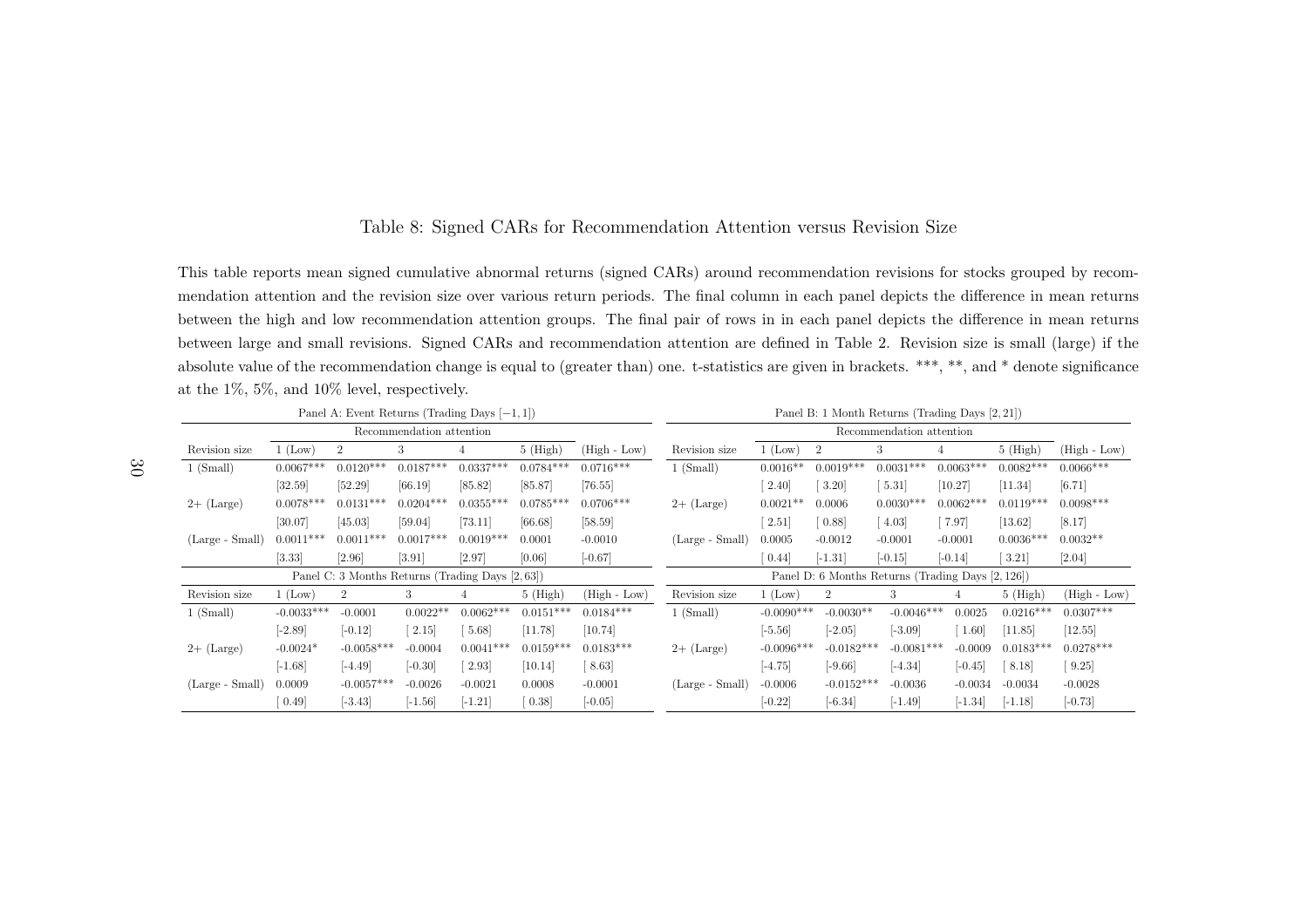### Table 9: Signed CARs for Recommendation Attention versus Firm Size

This table reports mean signed cumulative abnormal returns (signed CARs) around recommendation revisions for stocks grouped by recommendation attention and firm size over various return periods. The final column in each pane<sup>l</sup> depicts the difference in mean returns between the high and low recommendation attention groups. The final pair of rows in in each pane<sup>l</sup> depicts the difference in mean returns between revisions for large and small firms. Signed CARs and recommendation attention are defined in Table 2. Firm size is measured as market capitalization on the event day. All observations within <sup>a</sup> calendar month are grouped into quintiles based on the firm size, with stocks in group <sup>5</sup> (group 1) composed of revisions for stocks with highest (lowest) firm size. t-statistics are <sup>g</sup>iven in brackets. \*\*\*, \*\*, and \* denote significance at the 1%, 5%, and 10% level, respectively.

|                   |               |                      | Panel A: Event Returns (Trading Days $[-1,1]$ )  |                     |                                                    |                |                   |                     | Panel B: 1 Month Returns (Trading Days [2, 21])   |                          |                       |                      |                |
|-------------------|---------------|----------------------|--------------------------------------------------|---------------------|----------------------------------------------------|----------------|-------------------|---------------------|---------------------------------------------------|--------------------------|-----------------------|----------------------|----------------|
|                   |               |                      | Recommendation attention                         |                     |                                                    |                |                   |                     |                                                   | Recommendation attention |                       |                      |                |
| Firm size         | $1$ (Low)     | $\overline{2}$       | 3                                                | 4                   | $5$ (High)                                         | $(High - Low)$ | Firm size         | $1$ (Low)           | $\overline{2}$                                    | 3                        |                       | $5$ (High)           | $(High - Low)$ |
| $1$ (Small)       | $0.0106***$   | $0.0212***$          | $0.0308***$                                      | $0.0483***$         | $0.1121***$                                        | $0.1015***$    | $1$ (Small)       | $0.0094***$         | $0.0080***$                                       | $0.0100***$              | $0.0149***$           | $0.0131***$          | $0.0038*$      |
|                   | [21.70]       | [27.01]              | [36.07]                                          | [50.46]             | [74.15]                                            | [63.88]        |                   | 6.47                | [4.32]                                            | [5.75]                   | [9.74]                | [10.43]              | [1.96]         |
| $\overline{2}$    | $0.0082***$   | $0.0176***$          | $0.0245***$                                      | $0.0400***$         | $0.0817***$                                        | $0.0735***$    | $\overline{2}$    | $0.0024*$           | $0.0052***$                                       | $0.0045***$              | $0.0078***$           | $0.0105***$          | $0.0082***$    |
|                   | [20.44]       | [32.74]              | [40.10]                                          | [55.58]             | [56.80]                                            | [49.21]        |                   | [1.84]              | $\left[3.80\right]$                               | $\lceil 3.45 \rceil$     | 6.53                  | [9.27]               | [4.73]         |
| 3                 | $0.0068***$   | $0.0127***$          | $0.0198***$                                      | $0.0327***$         | $0.0627***$                                        | $0.0559***$    | 3                 | 0.0011              | $-0.0013$                                         | $0.0030***$              | $0.0056***$           | $0.0089***$          | $0.0079***$    |
|                   | [20.87]       | [32.06]              | [42.35]                                          | [52.60]             | [39.93]                                            | [34.85]        |                   | $\left[0.91\right]$ | $[-1.21]$                                         | $\lceil 2.90 \rceil$     | [5.57]                | $\left[ 7.95\right]$ | [4.87]         |
| 4                 | $0.0057***$   | $0.0102***$          | $0.0158***$                                      | $0.0275***$         | $0.0512***$                                        | $0.0455***$    | $\overline{4}$    | $-0.0017*$          | 0.0009                                            | $0.0017**$               | $0.0026***$           | $0.0048***$          | $0.0064***$    |
|                   | [20.44]       | [32.34]              | [39.61]                                          | [48.69]             | [32.54]                                            | [28.46]        |                   | $[-1.75]$           | $\left[ 1.05\right]$                              | $\left[2.05\right]$      | $\left[ 3.00 \right]$ | [4.49]               | [4.51]         |
| $5$ (Large)       | $0.0042***$   | $0.0074***$          | $0.0131***$                                      | $0.0258***$         | $0.0452***$                                        | $0.0410***$    | $5$ (Large)       | $-0.0027***$        | $-0.0010*$                                        | 0.0000                   | $0.0018**$            | $0.0067***$          | $0.0094***$    |
|                   | [18.67]       | [32.90]              | [41.96]                                          | [46.64]             | [27.39]                                            | [24.61]        |                   | $[-3.56]$           | $[-1.71]$                                         | $[-0.04]$                | 2.39                  | $\left[ 5.32\right]$ | [6.39]         |
| $(Large - Small)$ | $-0.0064***$  | $-0.0138***$         | $-0.0177***$                                     | $-0.0225***$        | $-0.0669***$                                       | $-0.0605***$   | $(Large - Small)$ | $-0.0121***$        | $-0.0090$ ***                                     | $-0.0100***$             | $-0.0131***$          | $-0.0065***$         | $0.0056**$     |
|                   | $[-11.87]$    | $[-16.86]$           | $[-19.47]$                                       | $[-20.39]$          | $[-29.88]$                                         | $[-26.28]$     |                   | $[-7.38]$           | $[-4.63]$                                         | $[-5.41]$                | $[-7.66]$             | $[-3.64]$            | $[2.34]$       |
|                   |               |                      | Panel C: 3 Months Returns (Trading Days [2, 63]) |                     |                                                    |                |                   |                     | Panel D: 6 Months Returns (Trading Days [2, 126]) |                          |                       |                      |                |
| Firm size         | $1$ (Low)     | $\overline{2}$       | 3                                                | 4                   | $5$ (High)                                         | $(High - Low)$ | Firm size         | 1 (Low)             | $\overline{2}$                                    | 3                        | 4                     | $5$ (High)           | $(High - Low)$ |
| $1$ (Small)       | $0.0095***$   | $0.0127***$          | $0.0150***$                                      | $0.0205***$         | $0.0211***$                                        | $0.0116***$    | $1$ (Small)       | $0.0177***$         | $0.0137***$                                       | $0.0106***$              | $0.0197***$           | $0.0322***$          | $0.0145***$    |
|                   | $[3.94]$      | $\lceil 4.08 \rceil$ | [5.11]                                           | $[7.89]$            | $\left[ \begin{array}{c} 9.56 \end{array} \right]$ | $[3.54]$       |                   | 5.18                | $\left[ 3.19\right]$                              | $\lceil 2.58 \rceil$     | [5.37]                | [10.38]              | [3.15]         |
| $\overline{2}$    | $-0.0029$     | 0.0036               | $0.0042*$                                        | $0.0074***$         | $0.0195***$                                        | $0.0224***$    | $\sqrt{2}$        | $-0.0138***$        | 0.0020                                            | $-0.0028$                | 0.0029                | $0.0234***$          | $0.0371***$    |
|                   | $[-1.31]$     | $\left[ 1.52\right]$ | $\left[ 1.82\right]$                             | $[3.43]$            | $\left[ \begin{array}{c} 9.56 \end{array} \right]$ | $[7.42]$       |                   | $[-4.33]$           | [0.57]                                            | $[-0.87]$                | [0.97]                | [8.01]               | [8.61]         |
| 3                 | $-0.0071***$  | $-0.0065***$         | 0.0014                                           | 0.0013              | $0.0117***$                                        | $0.0188***$    | 3                 | $-0.0187***$        | $-0.0183***$                                      | $-0.0060**$              | $-0.0058**$           | $0.0096***$          | $0.0283***$    |
|                   | $[-3.56]$     | $[-3.40]$            | $\left[0.74\right]$                              | $\left[0.70\right]$ | [5.69]                                             | [6.56]         |                   | $[-6.55]$           | $[-6.62]$                                         | $[-2.24]$                | $[-2.22]$             | 3.27                 | [6.91]         |
| 4                 | $-0.0090$ *** | $-0.0067***$         | $-0.0029*$                                       | $-0.0002$           | $0.0059***$                                        | $0.0149***$    | $\overline{4}$    | $-0.0193***$        | $-0.0137***$                                      | $-0.0112***$             | $-0.0059**$           | $0.0060**$           | $0.0253***$    |
|                   | $[-5.31]$     | $[-4.24]$            | $[-1.90]$                                        | $[-0.09]$           | $\left[2.93\right]$                                | [5.68]         |                   | $[-7.80]$           | $[-6.10]$                                         | $[-5.00]$                | $[-2.49]$             | 2.02                 | $[6.54]$       |
| $5$ (Large)       | $-0.0060***$  | $-0.0051***$         | $-0.0037***$                                     | 0.0011              | $0.0111***$                                        | $0.0171***$    | $5$ (Large)       | $-0.0133***$        | $-0.0128***$                                      | $-0.0109***$             | $-0.0002$             | $0.0220***$          | $0.0353***$    |
|                   | $[-4.36]$     | $[-4.65]$            | $[-3.10]$                                        | $\left[0.80\right]$ | $\left[ 5.49\right]$                               | [6.99]         |                   | $[-6.68]$           | $[-7.85]$                                         | $[-6.18]$                | $[-0.08]$             | $[7.46]$             | [9.92]         |
| $(Large - Small)$ | $-0.0155***$  | $-0.0177***$         | $-0.0187***$                                     | $-0.0194***$        | $-0.0101***$                                       | 0.0055         | $(Large - Small)$ | $-0.0310***$        | $-0.0266***$                                      | $-0.0215***$             | $-0.0199***$          | $-0.0102**$          | $0.0208***$    |
|                   | $[-5.58]$     | $[-5.39]$            | $[-5.90]$                                        | $[-6.54]$           | $[-3.36]$                                          | [1.33]         |                   | $[-7.84]$           | $[-5.77]$                                         | $[-4.81]$                | $[-4.67]$             | $[-2.38]$            | [3.56]         |